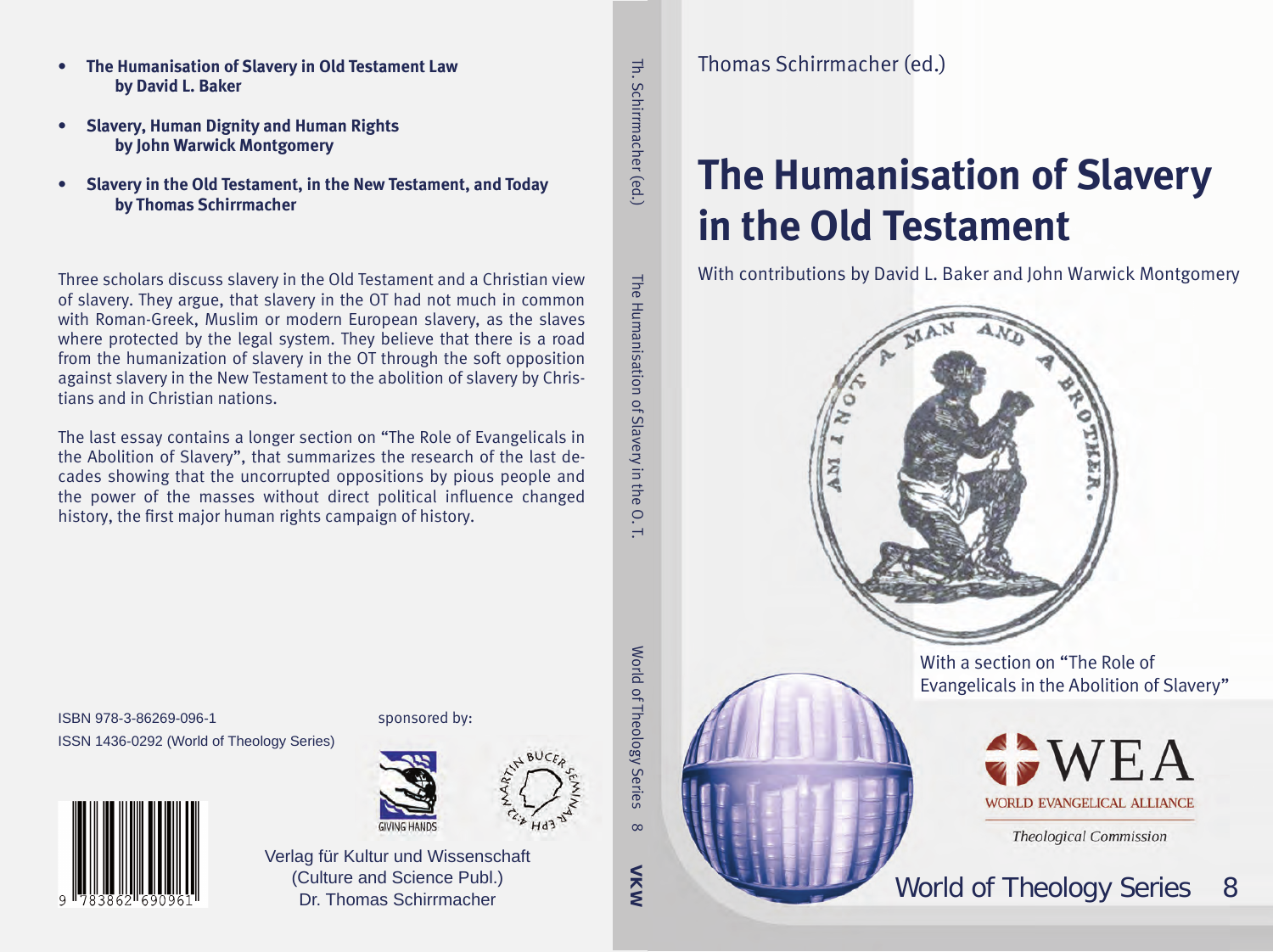Thomas Schirrmacher (ed.)

**The Humanisation of Slavery in the Old Testament**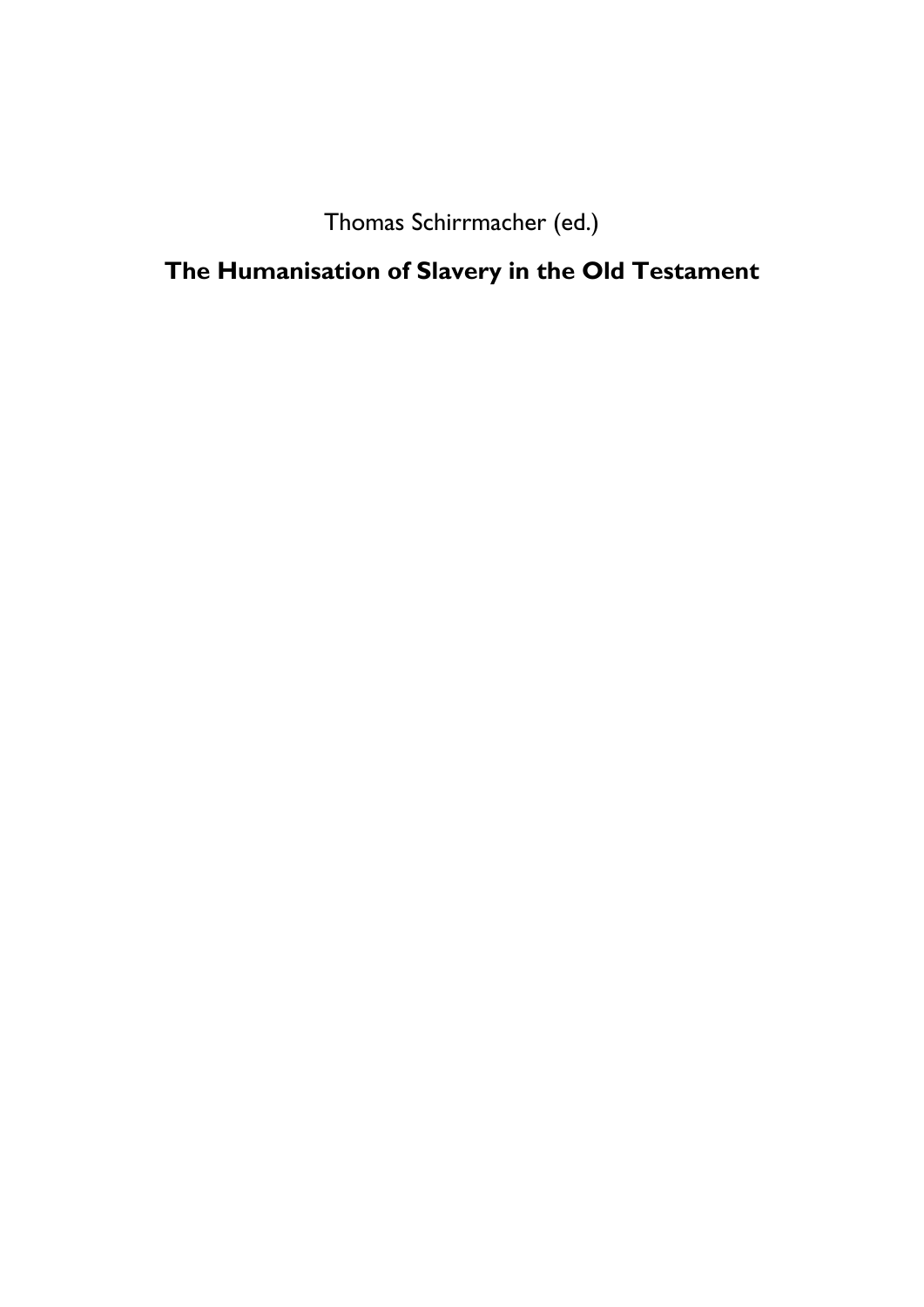## **World of Theology Series**

### **Published by the Theological Commission of the World Evangelical Alliance**

#### Volume 8

| Vol 1 | Thomas K. Johnson: The First Step in Missions Training: How<br>our Neighbors are Wrestling with God's General Revelation       |
|-------|--------------------------------------------------------------------------------------------------------------------------------|
| Vol 2 | Thomas K. Johnson: Christian Ethics in Secular Cultures                                                                        |
| Vol 3 | David Parker: Discerning the Obedience of Faith: A Short Histo-<br>ry of the World Evangelical Alliance Theological Commission |
| Vol 4 | Thomas Schirrmacher (Ed.): William Carey: Theologian - Lin-<br>guist - Social Reformer                                         |
| Vol 5 | Thomas Schirrmacher: Advocate of Love - Martin Bucer as<br>Theologian and Pastor                                               |
| Vol 6 | Thomas Schirrmacher: Culture of Shame / Culture of Guilt                                                                       |
| Vol 7 | Thomas Schirrmacher: The Koran and the Bible                                                                                   |
| Vol 8 | Thomas Schirrmacher (ed.):<br>The Humanisation of Slavery in the Old Testament                                                 |
|       |                                                                                                                                |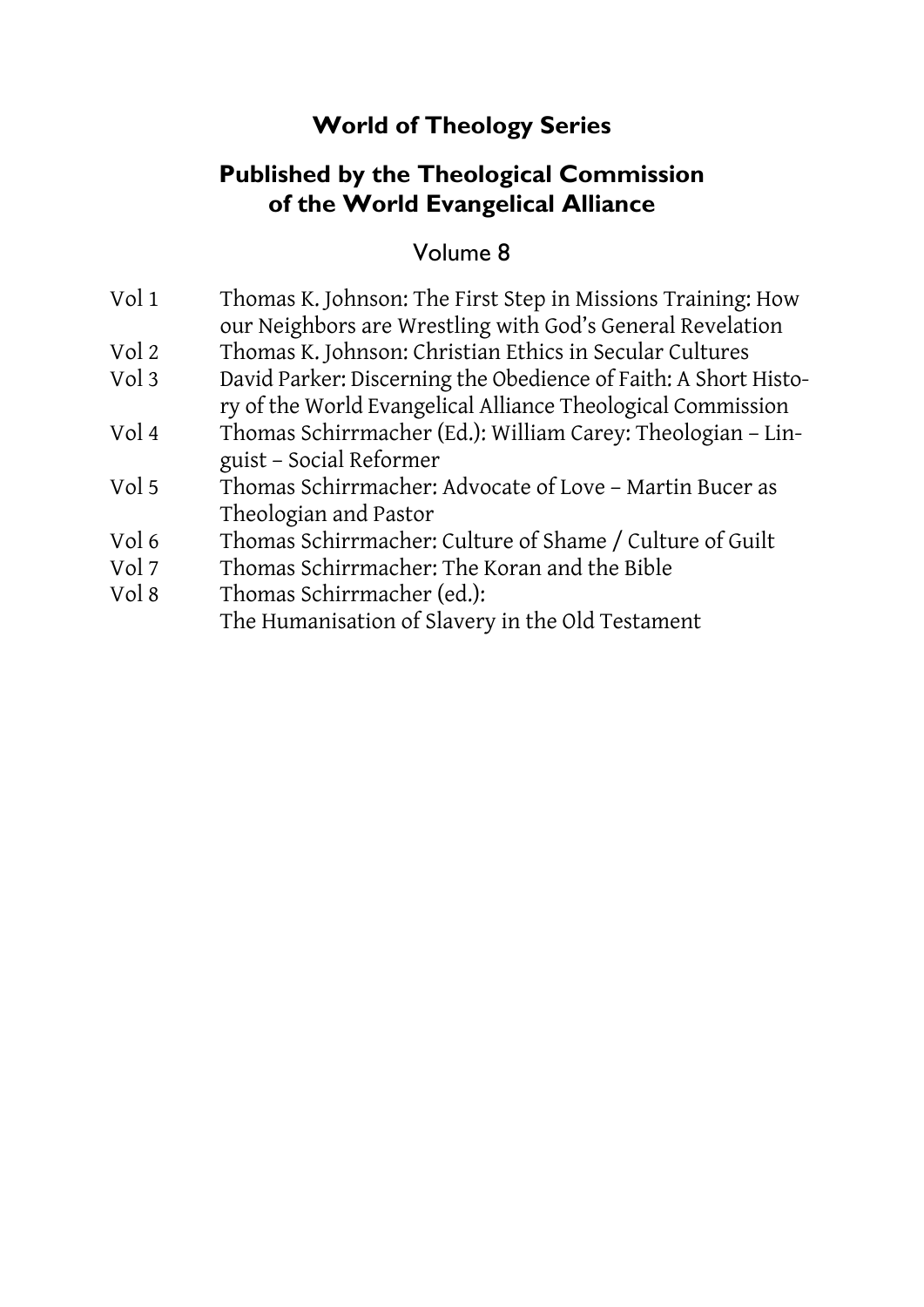**Thomas Schirrmacher (ed.)** 

## **The Humanisation of Slavery in the Old Testament**

**With a section on "The Role of Evangelicals in the Abolition of Slavery"** 

## **With contributions by David L. Baker and John Warwick Montgomery**

**With a Foreword by Thomas K. Johnson** 

**Assisted by Ruth Baldwin** 

Verlag für Kultur und Wissenschaft Culture and Science Publ. Dr. Thomas Schirrmacher Bonn 2015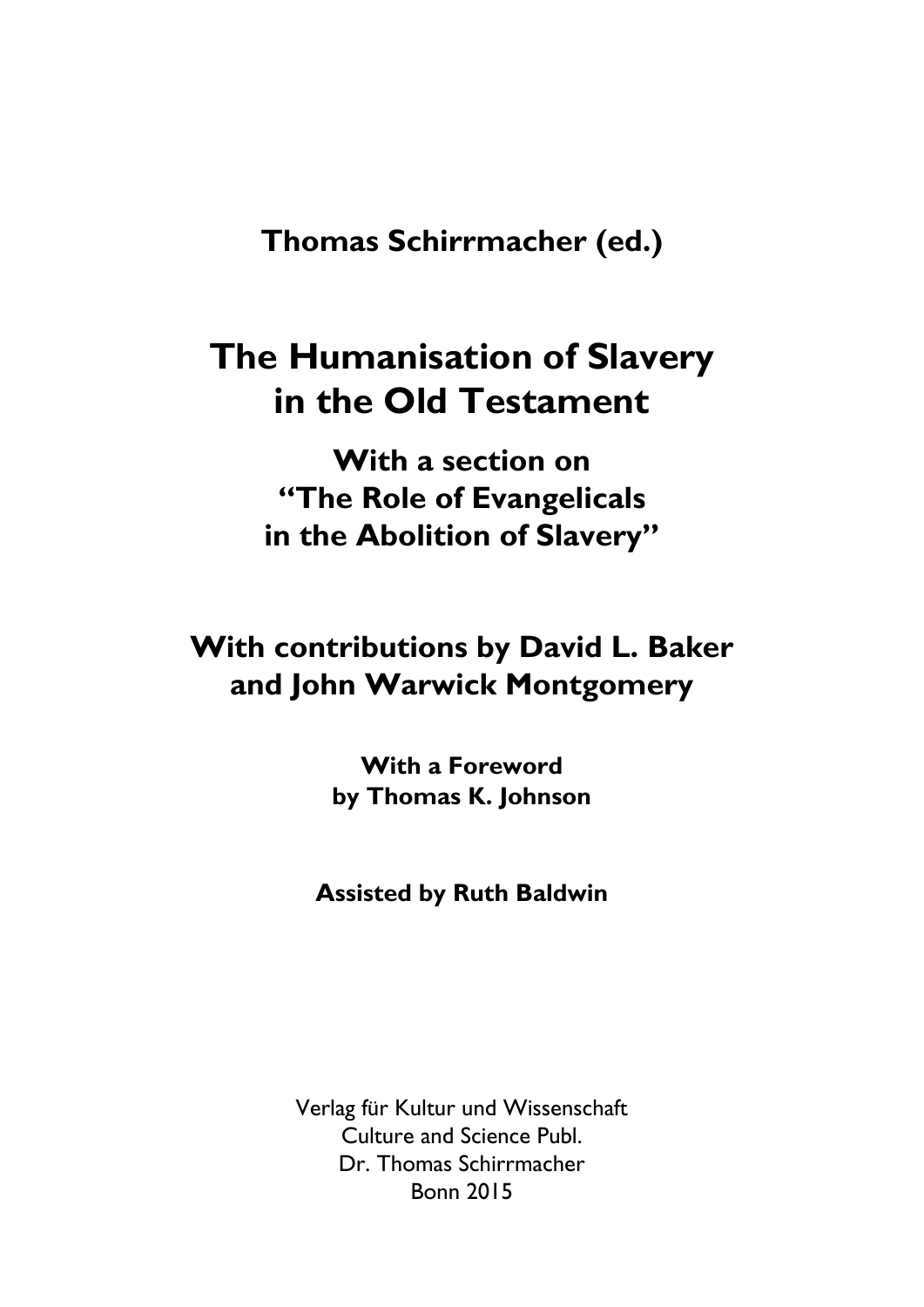**Bibliographic information published by the Deutsche Nationalbibliothek** 

The Deutsche Nationalbibliothek lists this publication in the Deutsche Nationalbibliografie; detailed bibliographic data are available in the Internet at http://dnb.d-nb.de

> © Copyright 2015 by Verlag für Kultur und Wissenschaft (Culture and Science Publ.) Prof. Dr. Thomas Schirrmacher Friedrichstraße 38, D-53111 Bonn Fax +49 / 228 / 9650389 www.vkwonline.de / info@vkwonline.de

> > ISSN 1436-0292 ISBN 978-3-86269-096-1

Cover: *Am I not a man* emblem used during the campaign to abolish slavery. The image is from a book from 1788. http://commons.wikimedia.org/wiki/File:Am\_I\_not\_a\_man.jpg

Printed in Germany Cover design and manufacturing: BoD Verlagsservice Beese, Friedensallee 44, 22765 Hamburg www.rvbeese.de / info@rvbeese.de

Publishing Distribution Center: IC-Medienhaus D-71087 Holzgerlingen, Tel. 07031/7414-177 Fax -119 www.icmedienhaus.de catalog for book stores: www.vkwonline.de/gesamtprospekt

Private costumers: in any book store or at www.vkwonline.com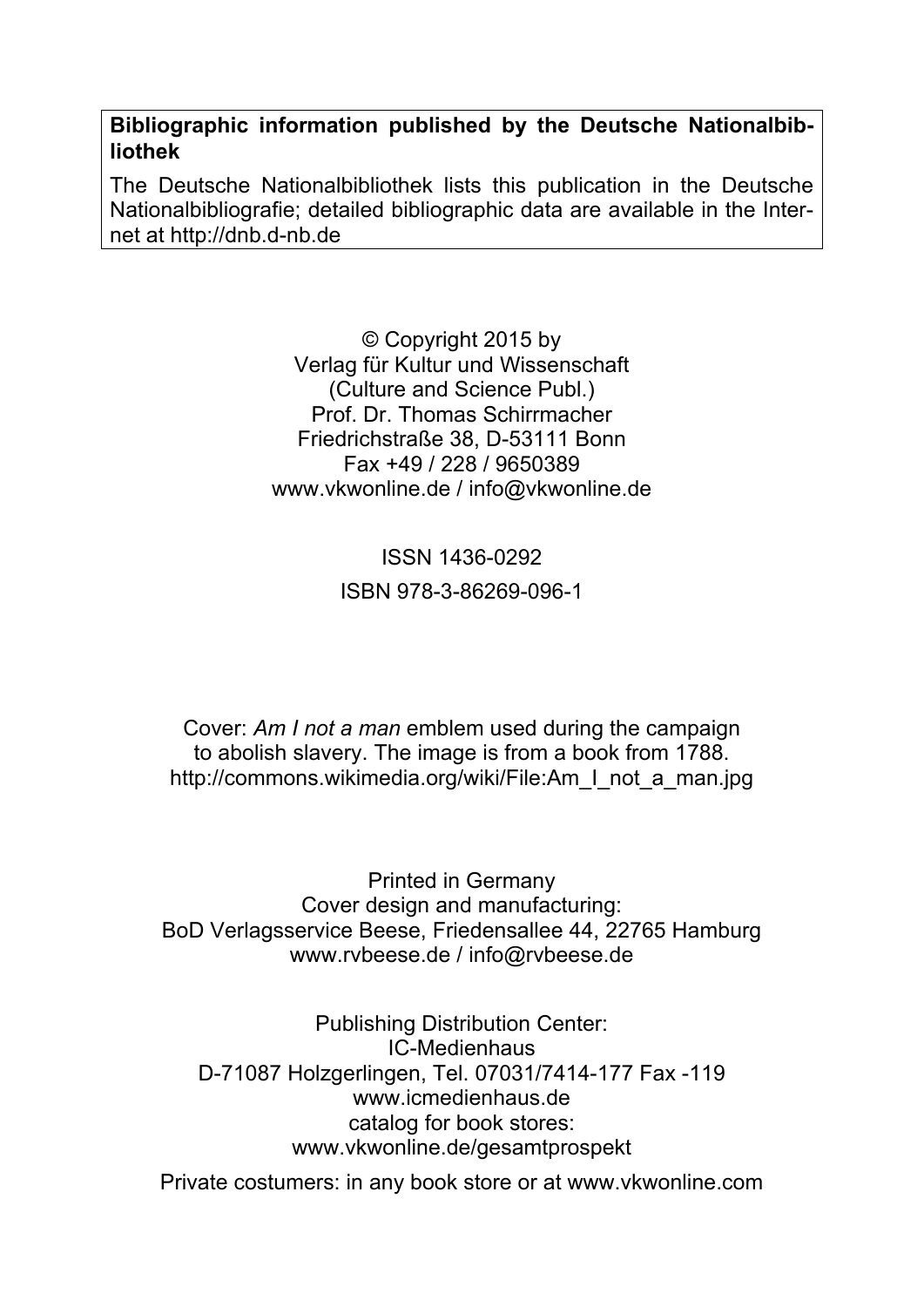# **Contents**

| Foreword<br>The Moral Structure of the Condemnation of Slavery in Amos9                                                                                                                                                                                         |  |
|-----------------------------------------------------------------------------------------------------------------------------------------------------------------------------------------------------------------------------------------------------------------|--|
| The Humanisation of Slavery in Old Testament Law<br>Slavery, Human Dignity and Human Rights                                                                                                                                                                     |  |
|                                                                                                                                                                                                                                                                 |  |
| Slavery in the Old Testament, in the New Testament, and Today<br>5. The Death Penalty for Slave Thieves and Slave Traders52<br>6. How did an Individual become a Slave according to the Old<br>8. Slavery and Christians: From the early Church to Abolition 56 |  |
|                                                                                                                                                                                                                                                                 |  |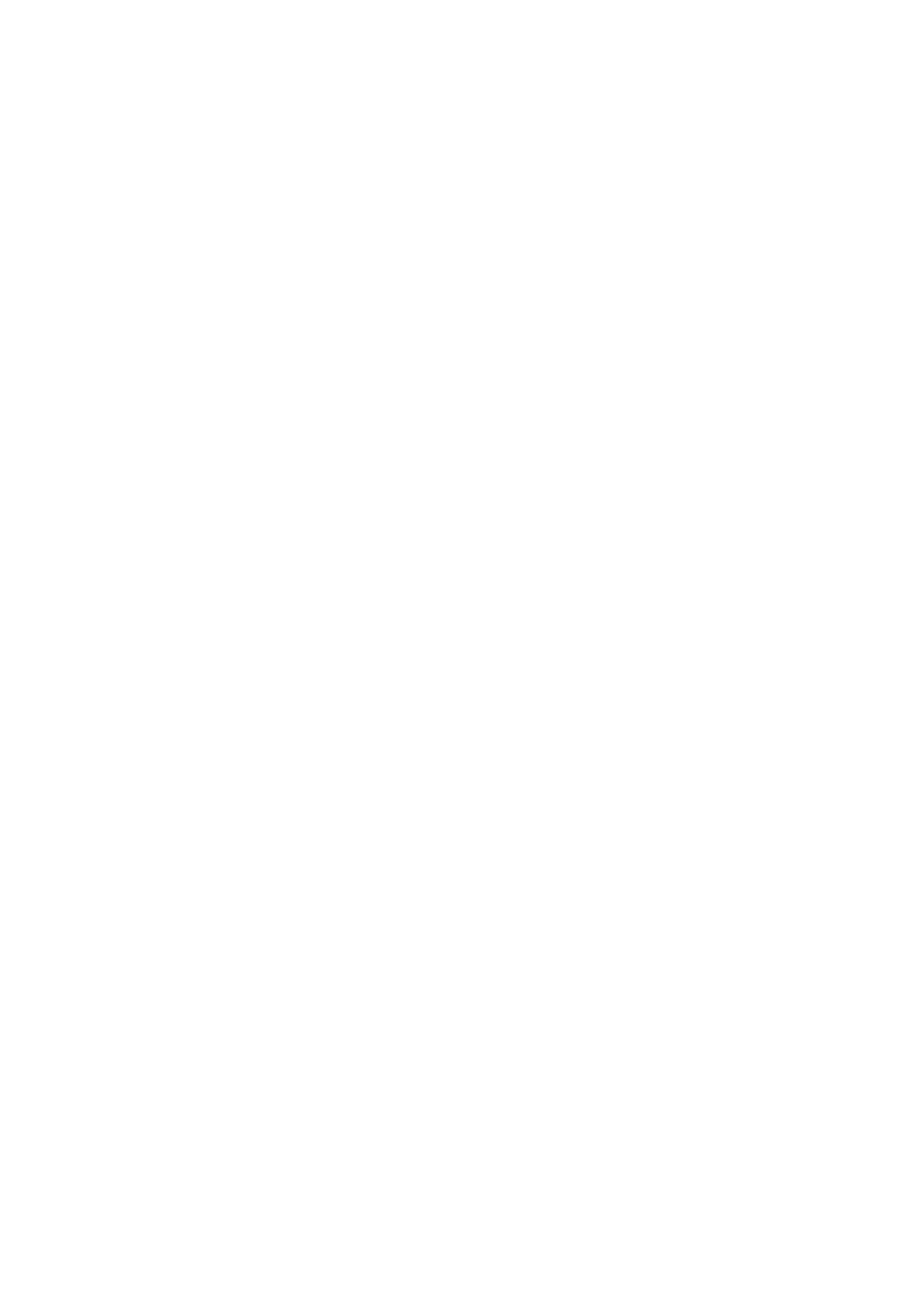## **Biographies**

### **David L. Baker**

David L. Baker holds a PhD from Sheffield University, England, and has lectured in Old Testament at HKBP Theological Seminary in Pematang Siantar, North Sumatra, Indonesia; Jakarta Theological Seminary, Indonesia; and Trinity Theological College, Perth, Australia. He has also served as deputy warden of Tyndale House, Cambridge. He is the author of several books and many articles, in English and Indonesian. Recent works include *Tight Fists or Open Hands? Wealth and Poverty in Old Testament Law*  (Eerdmans), and contributions to *The God of Covenant* (Apollos), *Transforming the World* (Inter-Varsity), and *As Long as the Earth Endures* (Apollos). At present he lives in Cambridge, England, continuing to teach and write, with particular interests in the Decalogue, biblical theology, and economic and environmental ethics.

### **John Warwick Montgomery**

John Warwick Montgomery is Distinguished Research Professor of Philosophy, Concordia University Wisconsin (USA), and Professor Emeritus of Law and Humanities at the University of Bedfordshire (U.K.). His many earned degrees include a Ph.D. (Chicago), D.Théol. (Strasbourg, France), and LL.D. (Cardiff, Wales, U.K.). He is a member of the California, District of Columbia, Virginia, and Washington State bars, as well as the U.S. Supreme Court bar. In addition, he is a Barrister-at-Law in England and Wales and an Avocat à la Cour in Paris and practises at the European Court of Human Rights in Strasbourg. He received the Patriarch's Medal of the Romanian Orthodox Church for his success in the case of Bessarabian Orthodox Church v Moldova before the European Court of Human Rights. Professor Montgomery is the author or editor of more than sixty books in English, French, German, Spanish, and Romanian, and more than a hundred scholarly articles.

Websites: www.jwm.christendom.co.uk, www.apologeticsacademy.eu, and www.newreformationpress.com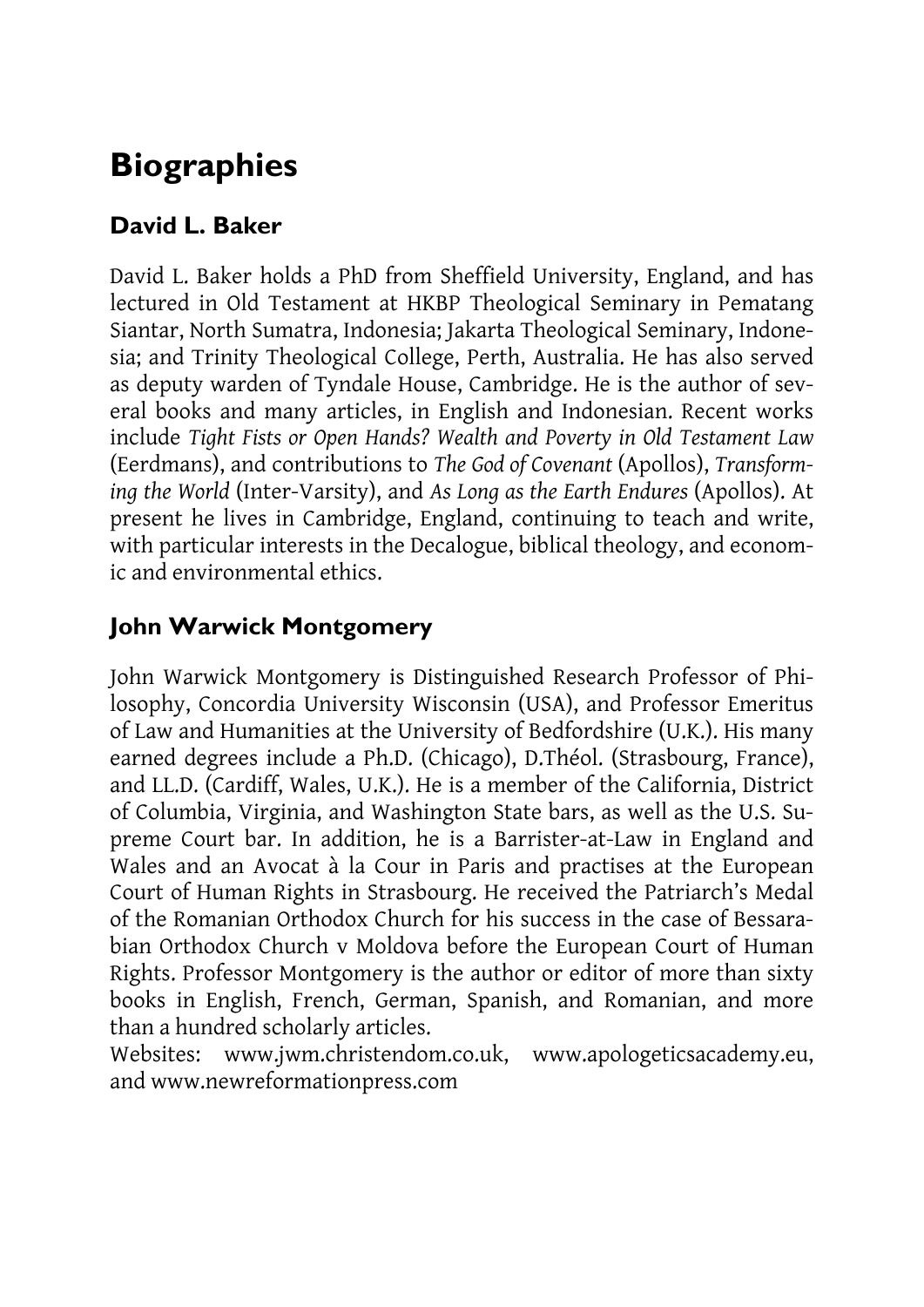#### **Thomas Schirrmacher**

Prof. Dr. theol. Dr. phil. Thomas Schirrmacher, PhD, ThD, DD, earned his doctorates in ecumenical theology, in cultural anthropology, and in the sociology of religion. He is professor of social ethics as well as president of Martin Bucer European Theological Seminary and Research Institutes with branches in Bonn, Berlin, Zurich, Innsbruck, Prague, Istanbul and São Paolo, Distinguished Professor of Global Ethics and International Development at William Carey University in Shillong (Meghalaya, India), visiting professor of the sociology of religion at the state University of the West in Timisoara (Romania) and director of the International Institute for Religious Freedom (Bonn, Cape Town, Colombo). As President of the International Council of the International Society for Human Rights and as Ambassador for Human Rights of World Evangelical Alliance (representing Protestant churches with altogether 600 million members), he regularly testifies in parliaments and supreme courts in Europe and the Americas.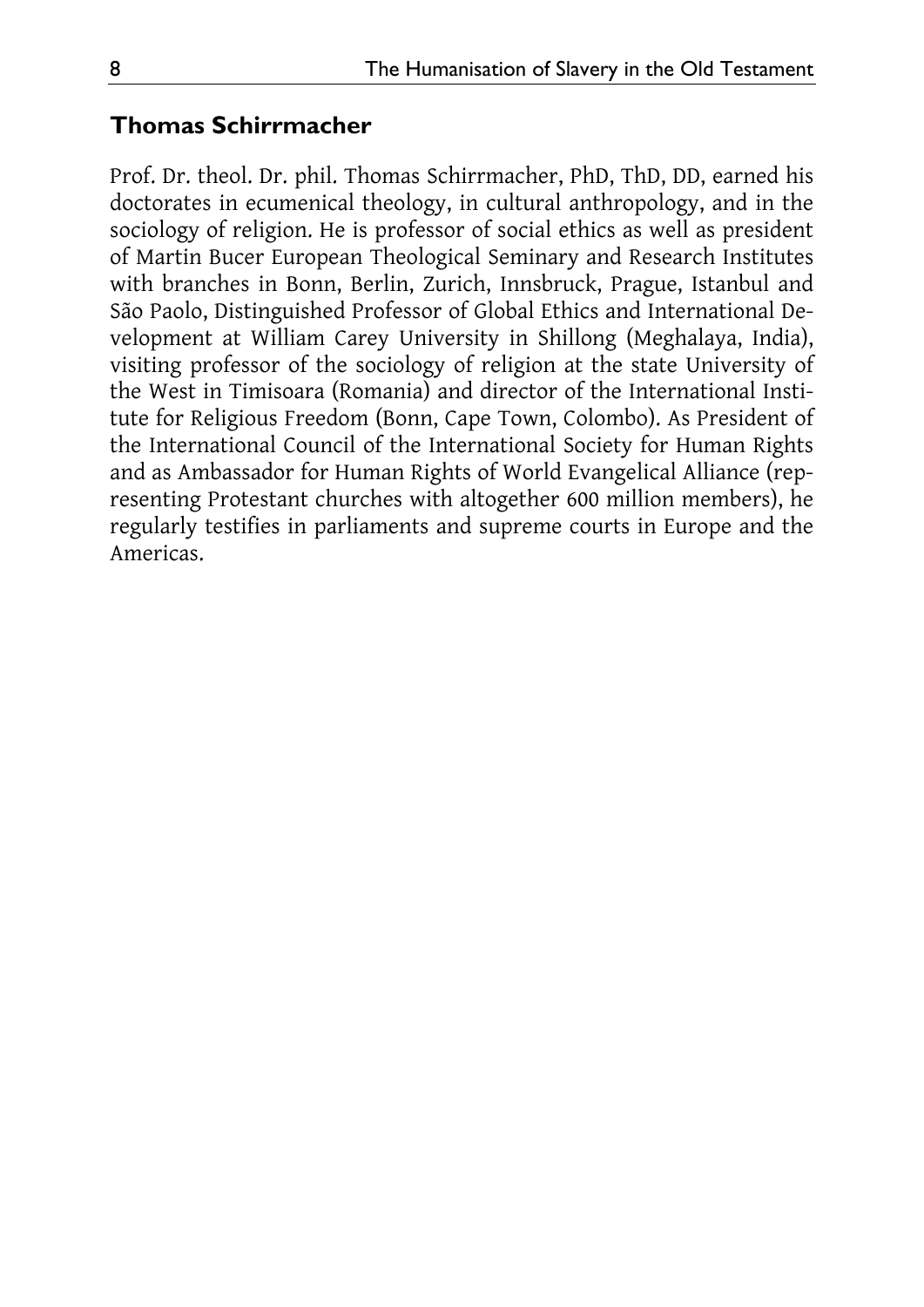## **Foreword**

### **The Moral Structure of the Condemnation of Slavery in Amos**

#### *Thomas K. Johnson*

Amos quoted God, "For three sins of Gaza, even for four, I will not turn back my wrath. Because she took captive whole communities and sold them to Edom." (Amos 1:6) The readers knew that Edom was where one went to sell slaves. As God's representative, Amos condemned slave trading and human trafficking in antiquity. Amos continued, "This is what the Lord says: 'For three sins of Tyre, even for four, I will not relent. Because she sold whole communities of captives to Edom, disregarding a treaty of brotherhood, I will send fire on the walls of Tyre that will consume her fortresses.'" (Amos 1:9-10) Gaza was not the only city guilty of selling human souls.

These descriptions of slave trading in the Bible and those that follow in this book should shock our hearts; we should feel sick because of what is happening. But we must not turn off our minds if we wish to follow in the footsteps of Amos. We must notice the ethical structure of the critique of slavery in the Bible and in Christian history. This is what I see:

On the one hand, Amos was directly quoting God's special revelation to Amos; while doing so, he also was applying principles found throughout God's special revelation in those parts of the Hebrew Bible (which we call the Old Testament) which had already been written in his day. The global condemnation of slavery coming from the mouth and pen of Amos was deeply rooted in God's *special* revelation, both as that special revelation had been received long in the past and also recently received directly by Amos. On the other hand, when Amos was speaking to the people of Gaza and Tyre, he condemned the abuse of humans on the basis of God's *natural* or *general* revelation of the moral law, not only on the basis of God's specially revealed moral law in the Bible. The particular groups of people to whom Amos was speaking had not yet received the Bible, yet Amos expected them to know something about the difference between good and evil and to know that buying and selling people was wrong.

A classic evangelical commentator on the prophet Amos, Alec Motyer, observes about the nations surrounding Israel addressed in Amos chapter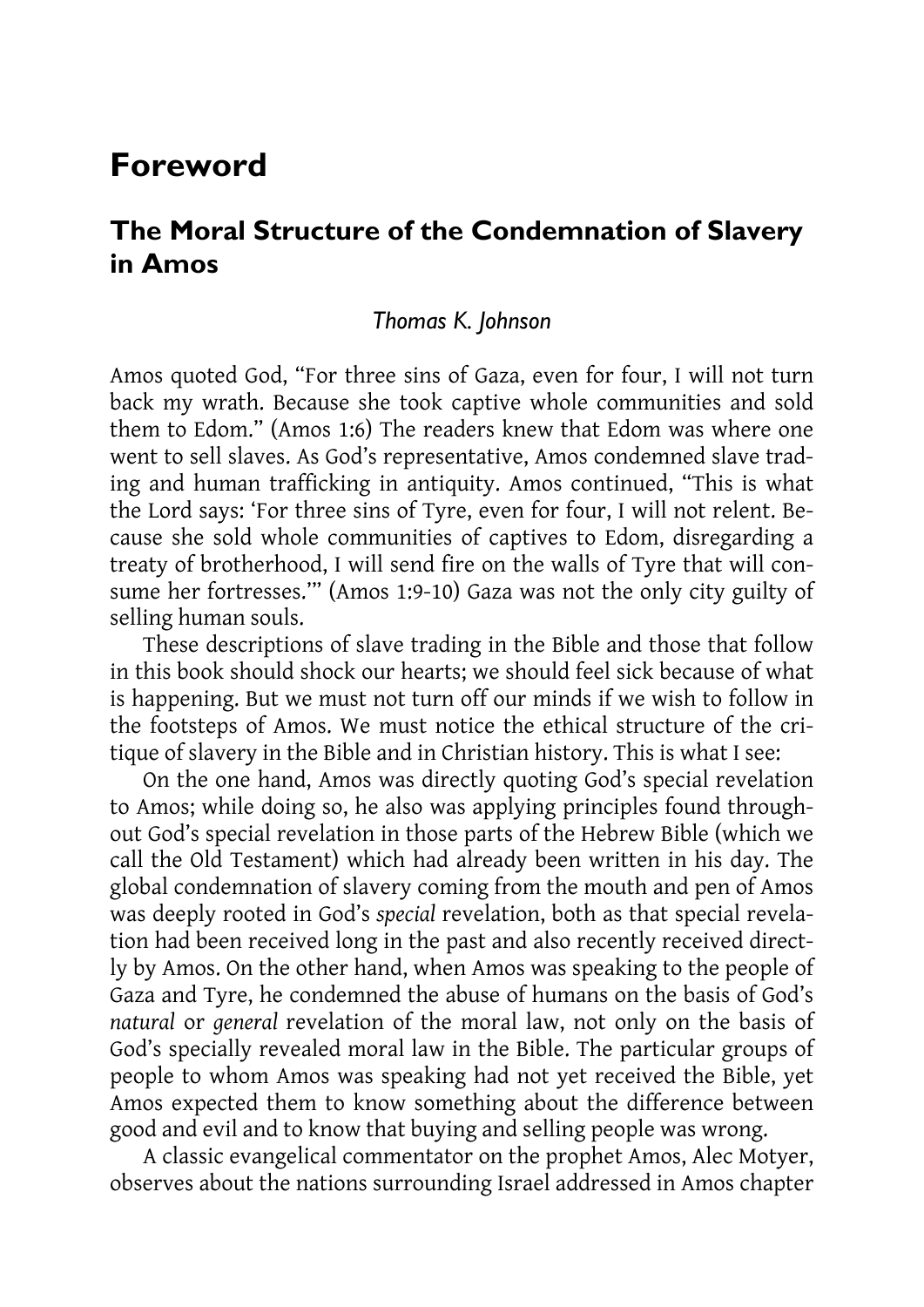one, "They have one negative common denominator: none of them had ever received any special revelation of God or of his law; He had never sent prophets to them; there was no Moses in their historical past; ... they were without the law written upon tablets of stone, but they were not without the law written on the conscience."1 It was the presence of God's moral law as it is naturally or generally revealed among the nations that should have enabled them to perceive the wrongness of their actions when they abused the rights of the weak. They were justly condemned for doing what they knew was evil.

Observing the moral complexity of the proclamation of Amos and his successors may help our modern efforts against slavery and human trafficking. To emphasize the point: when Amos addressed the nations surrounding Israel about their gross inhumanity, he directly quoted God in such a manner that his message was deeply rooted in God's special revelation to Israel and to Amos; at the same time, his message should have found traction among the nations that had not received God's special revelation because they had already received (and perhaps partly suppressed) God's general revelation of his moral law. And this moral complexity is what we see in the history of Christian anti-slavery efforts.

To take only one example, William Wilberforce: his personal faith in Jesus, and therefore his reception of God's special revelation in the Bible and in Christ, was the starting point for his leadership in ending the abomination of slave trading; at the same time, the message of Wilberforce (and of the thousands of Christians who shared his moral convictions arising from the Bible) had an effect in the broader societies of their day, because even those citizens and members of governments and parliaments who did not recognize Jesus or the Bible could begin to perceive the wickedness of slavery. As Amos assumed long ago, even people without the Bible should be able to see that selling and abusing people is wrong, though they might need a prophet to remind them of what they should already know and also to bring God's wrath to mind. Wilberforce and friends wanted people to end slavery and to come to faith in Jesus, but either order was acceptable, whether rejecting slavery before (or perhaps even without) coming to Jesus, or coming to Jesus and then rejecting slavery as a result of repentance and faith.

We hope this little book will add strength to the new efforts to address the abominations of slavery and human trafficking. We need to add

<sup>1</sup> Alec Motyer, *The Message of Amos,* in the Bible Speaks Today series edited by John Stott, Alec Motyer, and Derek Tidball (Downers Grove: InterVarsity Press, 1974), pp. 36-37.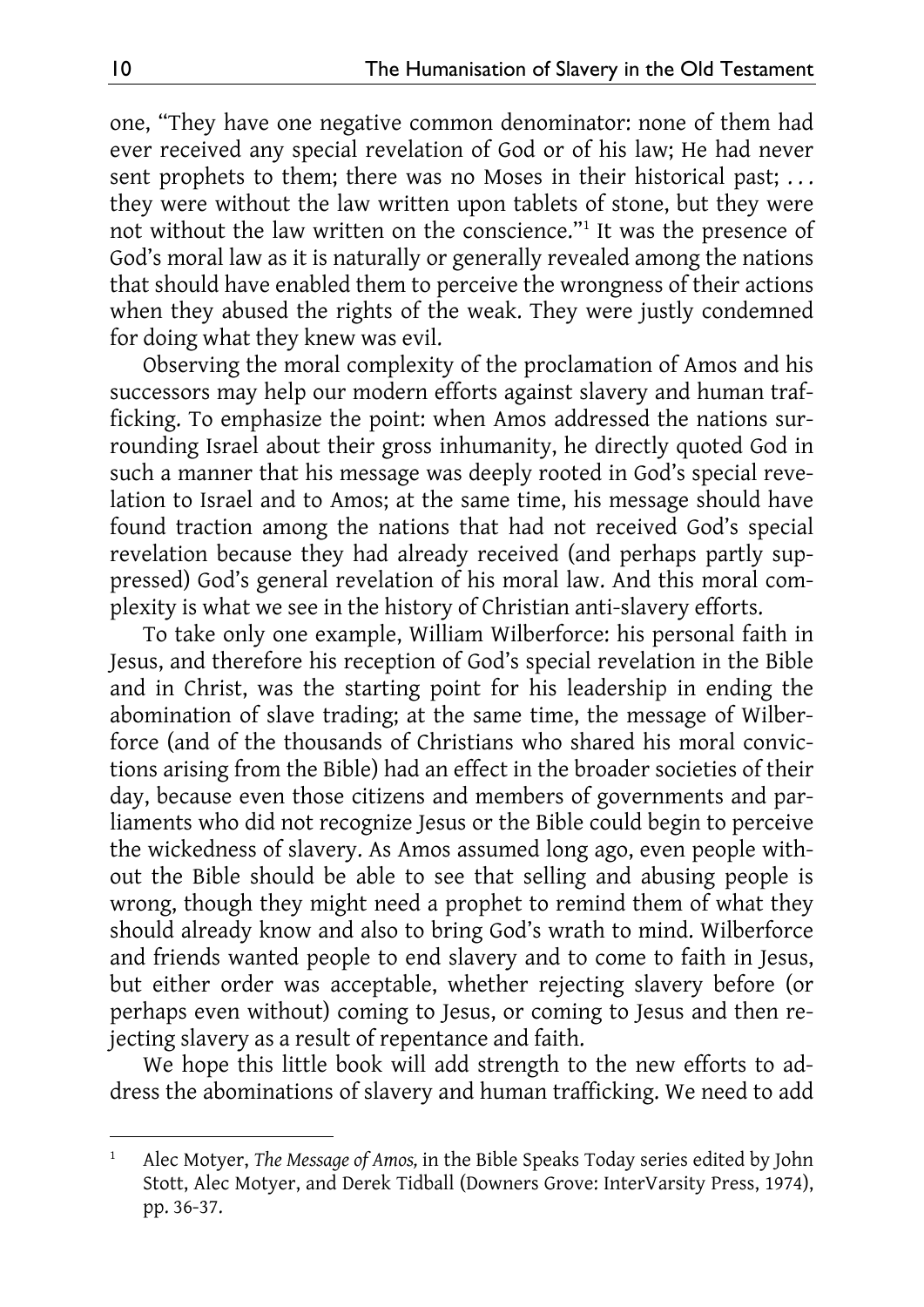heat to our efforts, but that heat needs to be informed by the light of wisdom, the point of a book like this. The long-term efforts needed to once again abolish the slave trade and slavery will need biblical, historical, and moral studies both to motivate and to guide us.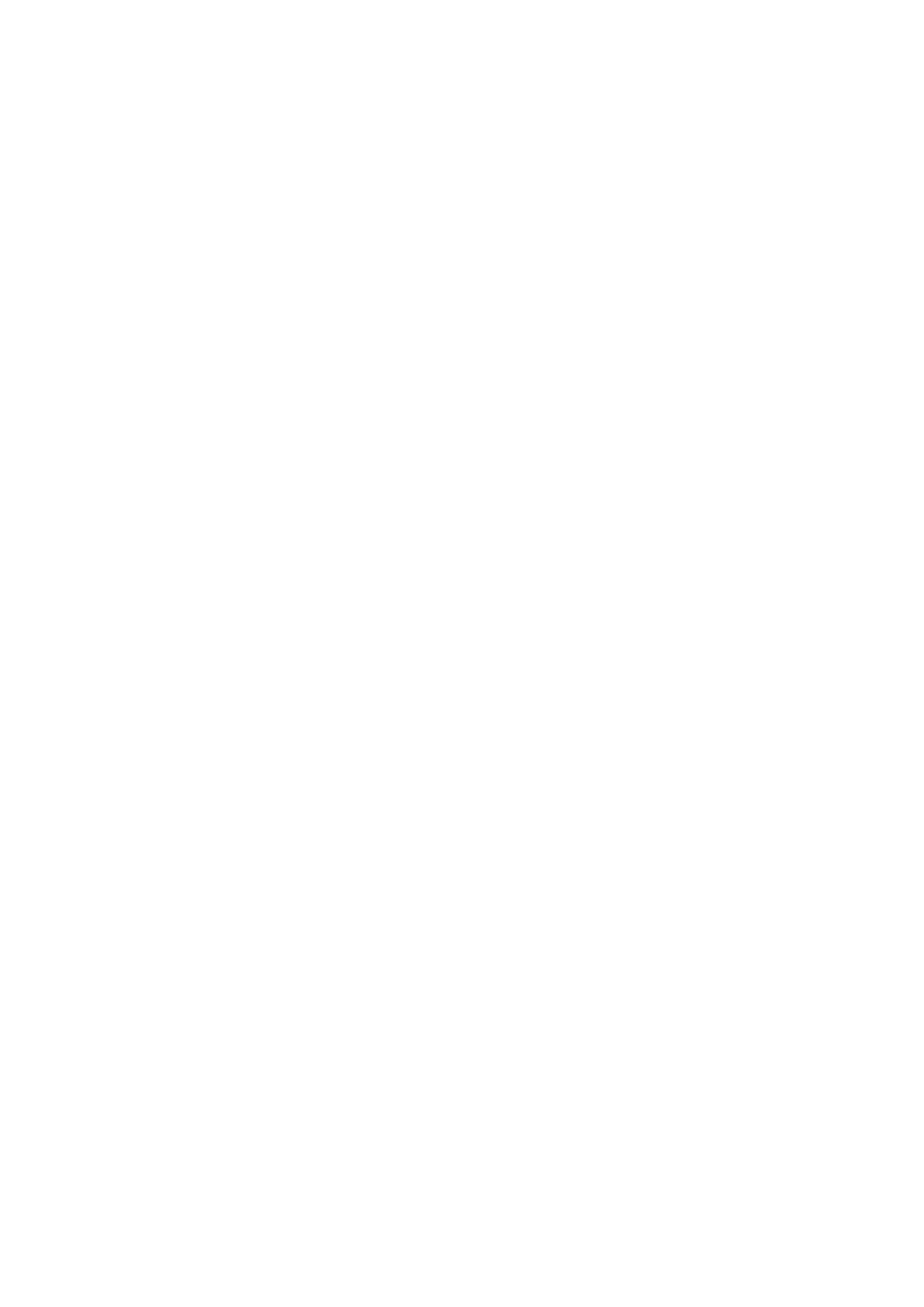## **THE HUMANISATION OF SLAVERY IN OLD TESTAMENT LAW2**

#### *David L. Baker*

Abstract: The existence of slavery seems to be taken for granted in the Old Testament, as elsewhere in the ancient Near East, and Christian readers today often wonder why it is not more clearly condemned. This paper discusses several Old Testament laws relating to slavery, especially Exodus 21:20, 26-27; Leviticus 25:39-41; Deuteronomy 5:13-15; 15:12; 23:15-16; 24:7. It is shown that these laws challenge the status quo by humanising the institution, treating slaves as human beings rather than property. If these laws were followed, the result should have been a reduction in the number of people held as slaves, and improved conditions for those remaining.

During the seventeenth and eighteenth centuries, British slave-ships transported tens of thousands of slaves from Africa to America each year. Altogether millions of ordinary Africans were captured, put in chains, and taken away – never to return home. In 1784 Peter Peckard, vicechancellor of the University of Cambridge, preached a sermon entitled 'Am I not a man and a brother?' which became a motto of the abolitionist movement. He then held an essay competition with the title, 'Who has the right to enslave someone against their will?' The competition was won by Thomas Clarkson, who was later one of a group of twelve Christians who committed themselves to the abolition of this trade in human beings. They persuaded a young politician called William Wilberforce to become their parliamentary spokesman, and for twenty years they wrote pamphlets, organised petitions, and held debates. Eventually the slave trade was made illegal in the British Empire in 1807, just two hundred years ago.

<sup>2</sup> This article was originally published in *Ethics in Brief* 12.4 (2007). For a detailed study of the laws on slavery, in their ancient Near Eastern context, see my 2009 book: *Tight Fists or Open Hands? Wealth and Poverty in Old Testament Law* (Eerdmans): chapters 5 and 6. I have made my own translation from Hebrew of the laws quoted in this article.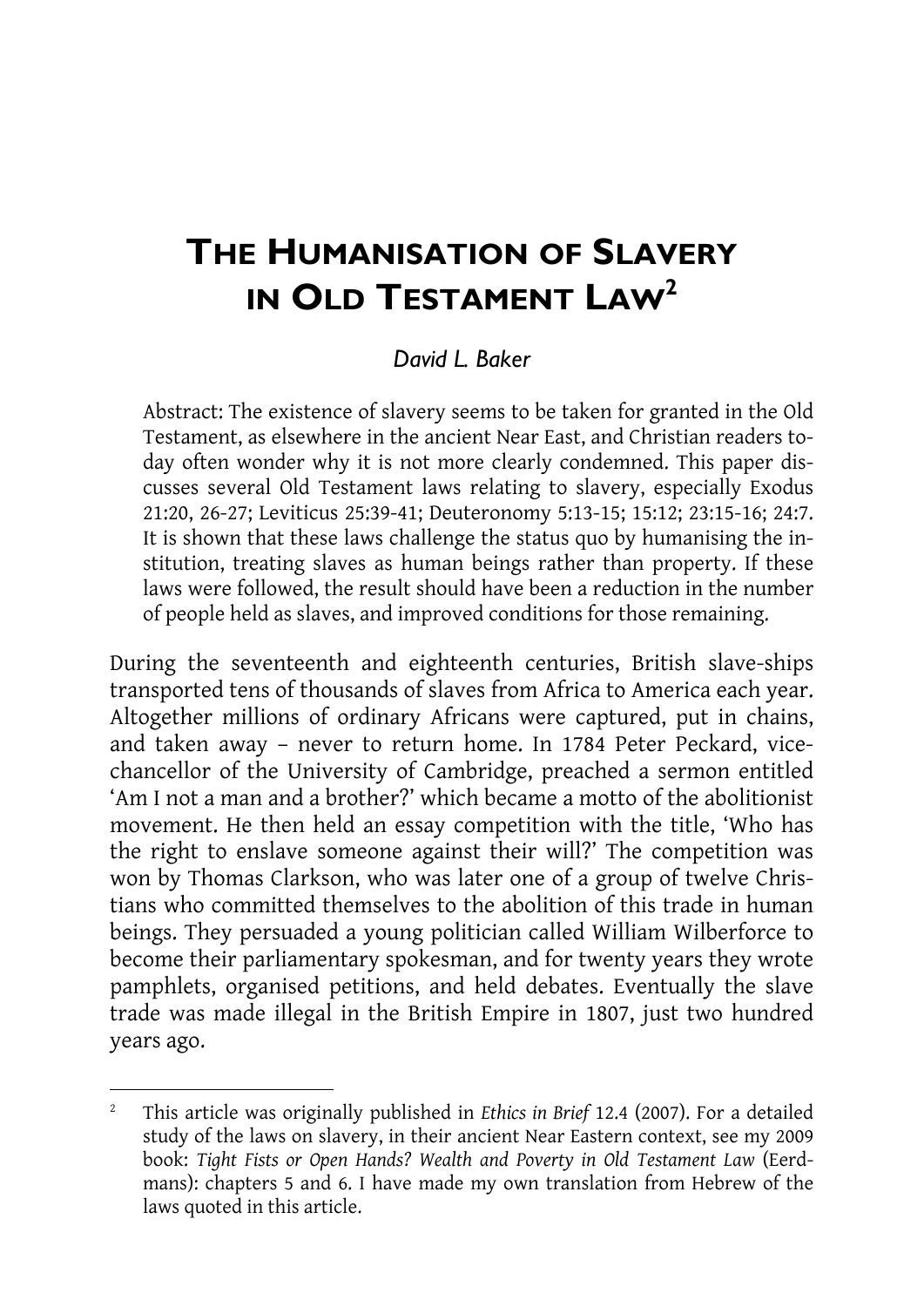It was a wonderful achievement. A noted nineteenth-century historian described it as one of 'the three or four perfectly virtuous pages in the history of nations' (Lecky). However, an issue arises concerning the role of the Bible in this achievement. On the one hand, opponents of Clarkson and Wilberforce argued that both Old and New Testaments approve of slavery, or at least assume its existence without criticism. On the other hand, the abolitionists believed that their campaign was based on biblical principles. The present paper is concerned to examine this issue in relation to the Old Testament, especially its laws. Does Old Testament law support the continuance of slavery, or its abolition?

At first sight, it is not difficult to make a case for the former view. As elsewhere in the ancient Near East, the existence of slavery seems to be taken for granted in Israel (Gen. 15:3; 16:1; Judg. 6:27; 2 Sam. 9:10) and it is never condemned categorically as an institution. War captives are routinely enslaved (Gen. 34:29; Num. 31:9; Deut. 20:10-11). Existing slaves are bought and sold, and their children become slaves too (Gen. 17:12, 13, 23, 27; Exod. 12:44; Lev. 22:11; 25:44-46).

Nevertheless, the predominant attitude towards slavery in Old Testament law is negative. One of the primary motivations for obedience in the laws on care for the poor and oppressed is the exodus, God's liberation of his people from slavery in Egypt (Lev. 19:34, 36; 25:38, 42; Deut. 5:15; 15:15; 24:18). Unlike neighbouring countries, Israel had no social stratification, and all Israelites were considered brothers and sisters (cf. Lev. 25:39-43; Deut. 15:7-11; 17:15, 20). The Hebrew word translated 'slave' means literally a 'worker', whereas the Akkadian equivalent means 'one who has come down' in social position. Slavery did not fit well with the ideals of Israelite society, and laws were designed to reduce the number of people in slavery and protect slaves who were not actually freed.3

<sup>3</sup> Only one law permits chattel slavery (Lev. 25:44-46a), and even this does not encourage it, but limits it to those outside the covenant *community*: residents of other countries and foreign residents in Israel. The law permits buying slaves, not kidnapping; so it concerns acquisition of those who are already slaves, or are offered by sale by their families, not forcible enslaving of free people. In fact, it is part of a longer law, the main point of which is to prohibit slavery for Israelites (vv. 39, 42-43, 46b).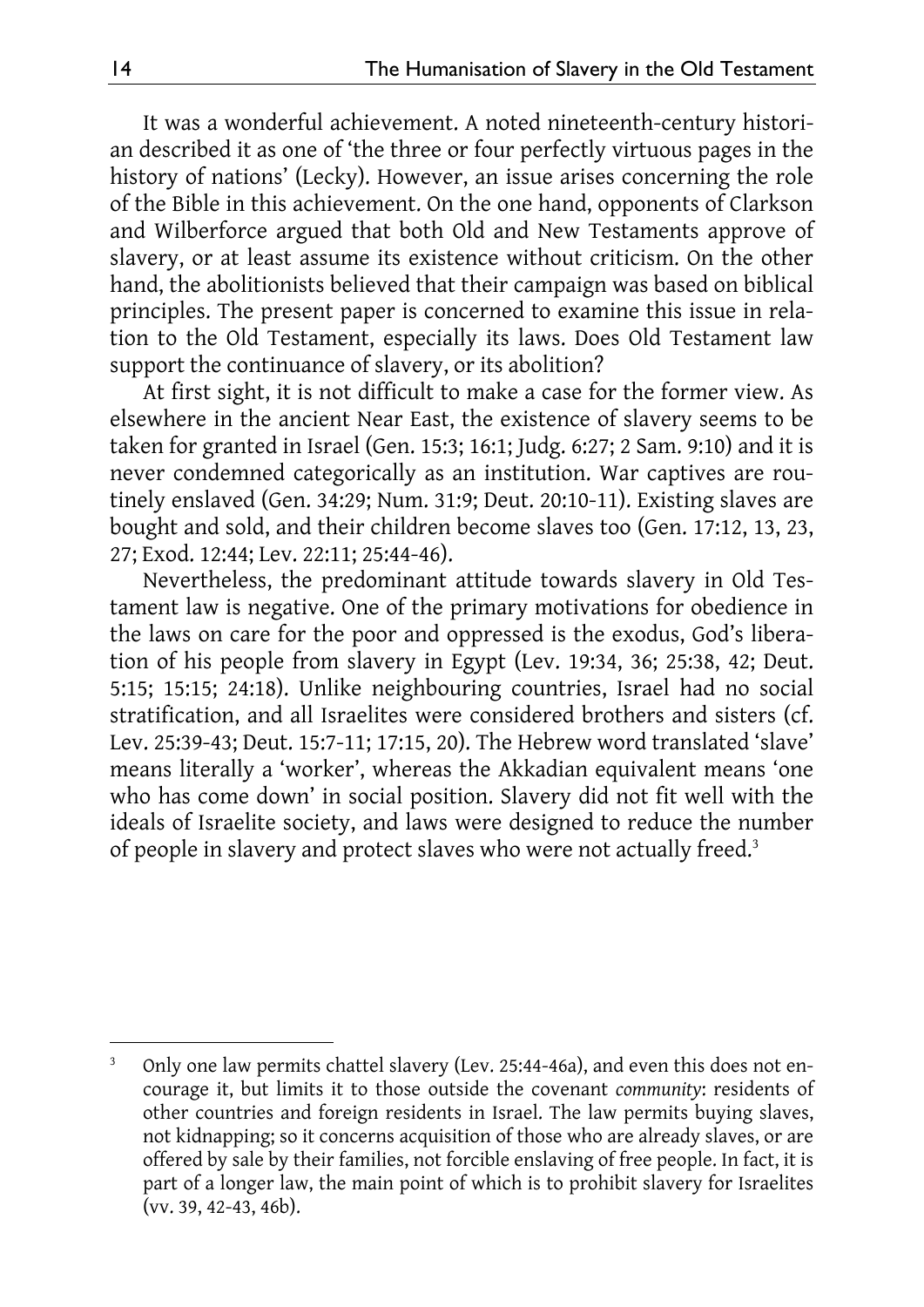## **Provision for Holidays**

Among all the ancient Near Eastern laws known to us, only those of Israel give workers the right to free time for worship and recreation. For example:

Six days you shall labour, and do all your work. But the seventh day is a sabbath to the LORD your God; you shall not do any work, you or your son or your daughter, or your male or female slave, or your ox or your donkey or any of your livestock, or your resident alien who is in your town, so that your male or female slave may rest as you do. Remember that you were a slave in the land of Egypt, and the Lord your God brought you out from there. (Deut. 5:13-15; cf. Exod. 20:9-11)

It is striking that the sabbath is to be observed by the whole community, including slaves. The expression 'as you do' is significant in granting equal rights to all human beings with respect to this weekly holiday. If this point had not been emphasised, it is very likely that slaves would have been expected to continue their work while more privileged members of society enjoyed their holy days. The same point is made clear in regulations for observing festivals (Deut. 12:12, 18; 16:11, 14).

## **Protection from Abuse**

There are two laws about slave abuse. The first concerns beating, and its essence is as follows:

When a man beats his male or female slave with a stick, and the slave dies from the beating, he shall certainly be avenged. (Exod. 21:20) $^4$ 

Beating with a stick or rod was a common method of discipline, especially for children (Prov. 10:13; 13:24; 22:15; 23:13-14). The law assumes slaves will be disciplined in this way, while insisting that masters are sensitive to the physical condition of their slaves and administer punishment accordingly. If they misjudge the situation and a slave dies, they are to be punished. The term 'avenged' probably implies the death penalty, which means that a master who kills his slave is treated as a murderer and receives the same punishment as for killing a free person. Thus the law provides some protection for slaves from cruel treatment by their mas-

<sup>-</sup>4 The following verse is difficult to interpret and is discussed in detail in my book.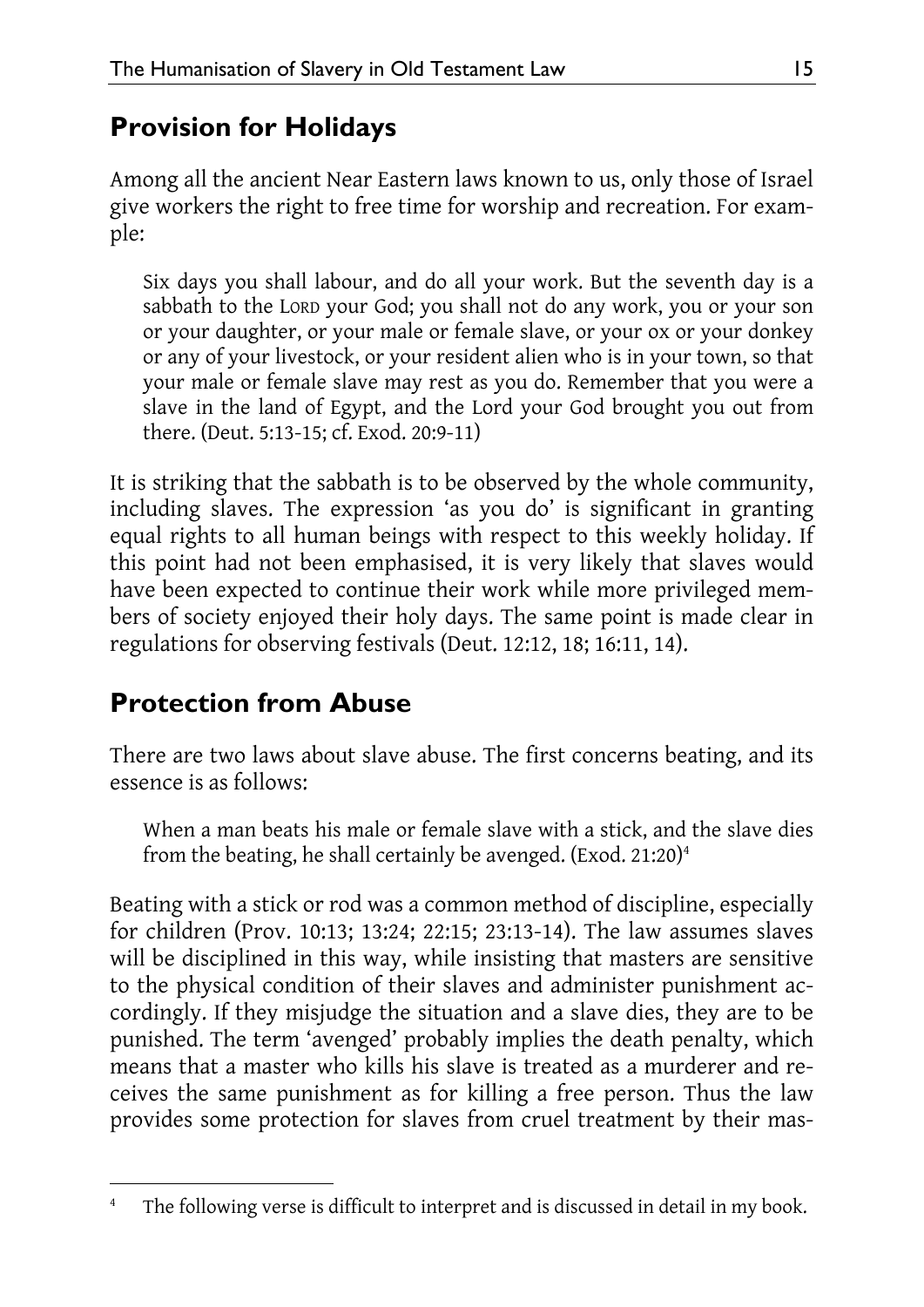ters, and recognises the life of a slave to be of equal value to that of any other human being.

A second law deals with the case of a slave who suffers permanent bodily injury at the hands of his or her master:

When a man strikes the eye of his male or female slave and destroys it, he shall let the slave go free [as compensation] for the eye. And if he knocks out the tooth of his male or female slave, he shall let the slave go free [as compensation] for the tooth. (Exod. 21:26-27)

This ruling compares very favourably with the Babylonian Laws of Hammurabi (§199), where masters are compensated for injury to their slaves by third parties but nothing is said about compensation for the slaves themselves. In Israel the master himself is punished for abuse of his slave by being made to forfeit a valuable worker. What is more, the slave is to be freed, even for a relatively minor injury like loss of a tooth.

This pair of laws is unique in the ancient Near East because slave abuse is considered in terms of human rights rather than property rights. Elsewhere slaves were treated as chattels, and abuse laws were designed to compensate the master for loss or damage to his property. Old Testament law, however, emphasises that slaves are to be treated as human beings and ownership of slaves does not permit a master to kill or injure them.

### **Asylum for Fugitives**

A major problem faced by slave-owners was how to stop slaves running away. To make this as difficult as possible, slaves in the ancient Near East were often restrained with fetters or shackles. Many were distinguished by a distinctive hairstyle, or a mark which was branded, incised, or tattooed on their flesh. Inevitably some slaves still escaped, and rewards were offered to anyone who returned a runaway slave. The Laws of Hammurabi demanded capital punishment for anyone who enabled a slave to escape or harboured a fugitive.

When we turn to the Bible we find something completely different:

You shall not give up a slave to his master, who comes to you for protection from his master. Let him stay with you, in your midst, in the place he chooses in one of your towns, wherever suits him best; you shall not oppress him. (Deut. 23:15-16)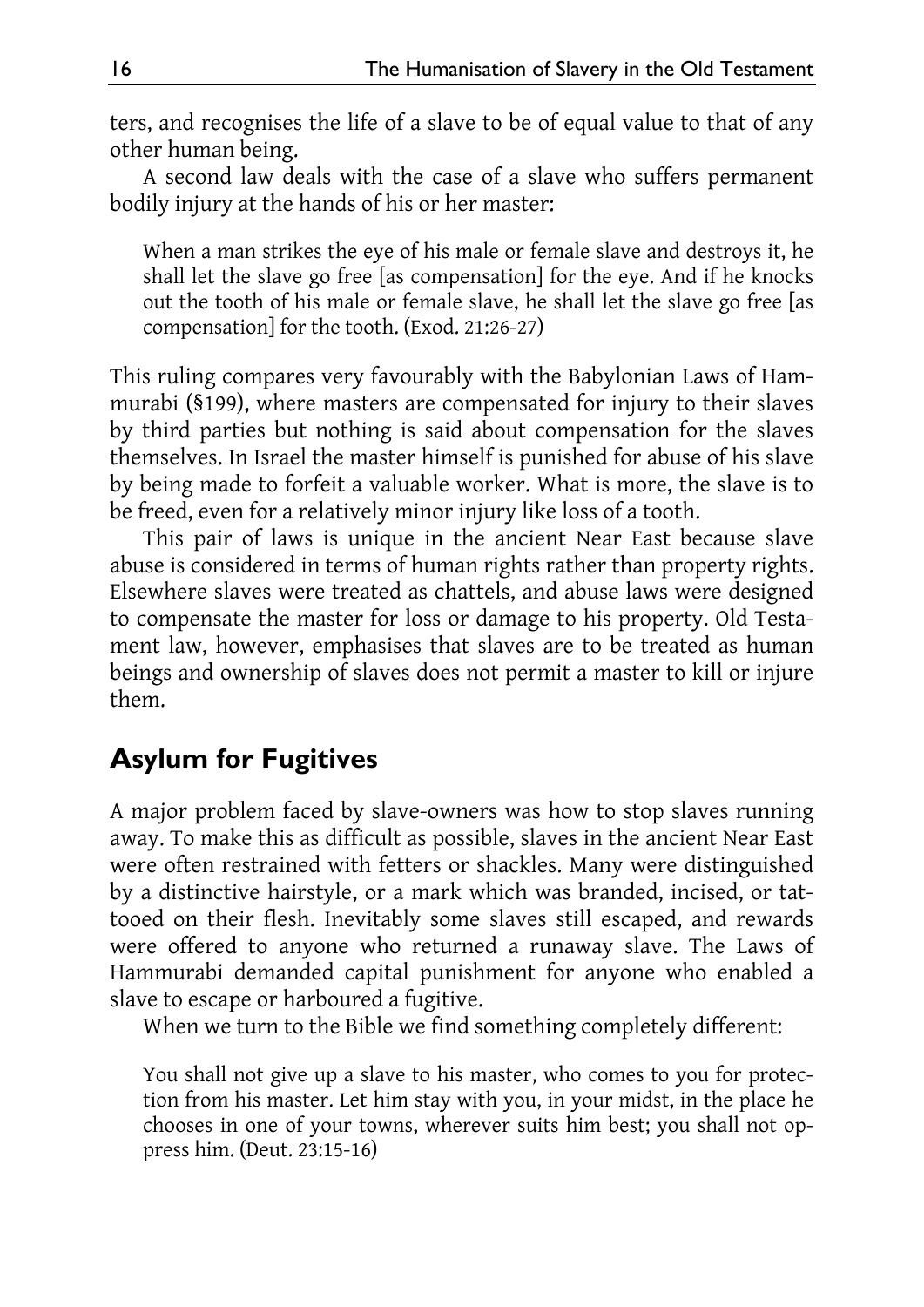Deuteronomy provides one of the most striking contrasts between Old Testament law and other ancient Near Eastern laws by prohibiting what was elsewhere a fundamental obligation (v. 15). Members of the covenant community are not to return fugitive slaves to their masters, but must provide them with hospitality and a safe refuge (v. 16a). What in Babylon is a capital offence, in Jerusalem is to be an opportunity for kindness and generosity. Like other marginal people, fugitive slaves could very easily be oppressed, but this is forbidden to the people of God (v. 16b).

This law is not only unique in the ancient Near East; it deliberately contradicts the common view that it was a serious offence to help a runaway slave. The principle elsewhere was to maintain the status quo, defending the rights of slave owners to keep their property. In contrast, biblical law focuses on the slave as a human being, emphasising compassion for someone in distress. This echoes Old Testament traditions about Israel's escape from slavery in Egypt, which should make them sympathetic to others in a similar position. As God showed his mercy to them, so they must be merciful to others.

## **Prohibition of Kidnapping**

No-one has the right to deprive another member of the covenant community of their freedom:

When a person is caught kidnapping a brother, one of the people of Israel, and treats him as a slave or sells him, that kidnapper shall die, and [so] you will purge the evil from your midst. (Deut. 24:7; cf. Exod. 21:16)

Old Testament law prohibits kidnapping, the main purpose of which would be to enslave free citizens or sell them as chattel slaves to others. In practice, in the tightly-knit society of ancient Israel, a kidnapper would be unlikely to keep someone in their possession for long, or try to sell them to another Israelite. Probably they would sell them abroad as soon as possible (cf. Gen. 37:25-28), thus also depriving them of the benefits of living in the covenant community. Forcible enslaving of a free person like this is considered such a serious offence that it carries the death penalty.

## **Voluntary Slavery and Bonded Labour**

The prohibition of forcible enslaving does not rule out the possibility of voluntary slavery. Occasionally serious financial difficulty could result in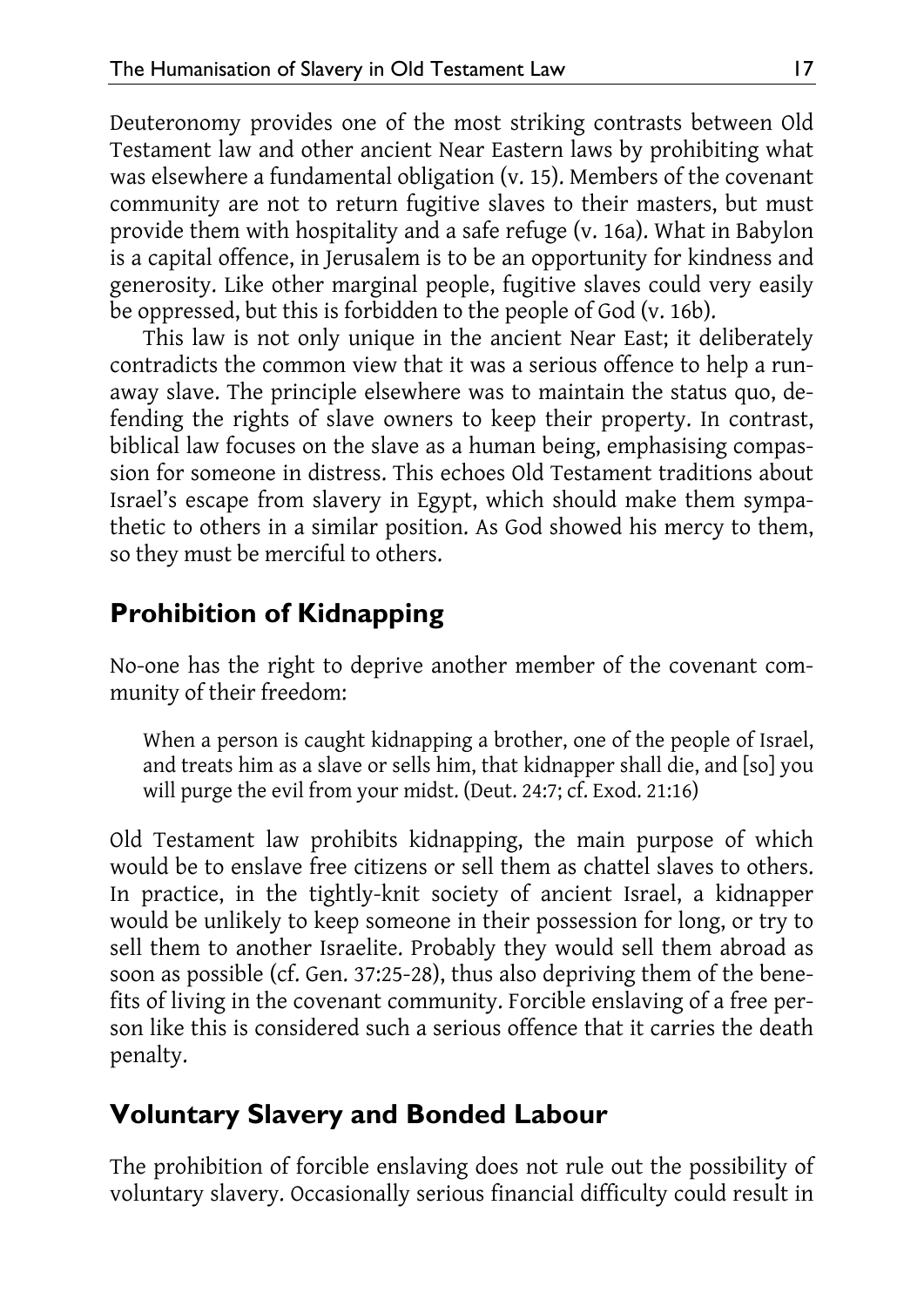an Israelite becoming a slave, to pay a debt or provide for their family. The law insists that even voluntary slavery is only to be for a limited period:

When your Hebrew brother or sister is sold [or 'sells him/herself'] to you, and serves you six years, in the seventh year you shall let them go free from you. (Deut. 15:12; cf. Exod. 21:2)

At the end of that period, they are to be provided with capital to enable a successful return to an independent life (vv. 13-15). This may be seen as an attempt to break the cycle of poverty that would otherwise quickly result in the freed person becoming a slave again. Such temporary slaves are also given the option of becoming permanent members of the household at the end of their six years' service, implying that slaves would be looked after so well that they might prefer to continue in that status rather than claim their freedom (vv. 16-17).

Another possibility for paying off debt was bonded labour, also for a limited term. In this connection, it is emphasised that the labourer is not to be treated as a slave:

When your brother becomes poor beside you and 'sells' himself to you, you shall not make him serve as a slave. He shall be with you as a hired worker or temporary resident; until the year of jubilee he shall serve with you. Then he shall go from you, together with his children; and he shall return to his own clan, and go back to his ancestral property. (Lev. 25:39-41)

The rules for bonded labour imply that they were intended for a familyhead who made the agreement together with his whole family, whereas temporary slavery generally applied to individuals.

Limited-term slavery and bonded labour was made realistic by the Old Testament policy of interest-free loans (Exod. 22:25; Lev. 25:35-38). Elsewhere high interest rates would often mean that such arrangements merely covered interest payments and resulted in lifelong bondage for unfortunate debtors.

## **Conclusion**

The Old Testament portrays Israel as a people who experienced famine in their own land, followed by marginalisation and slavery in a foreign country, and eventually liberation. Those whom God had freed were not to be enslaved again, and were to be compassionate to marginal people in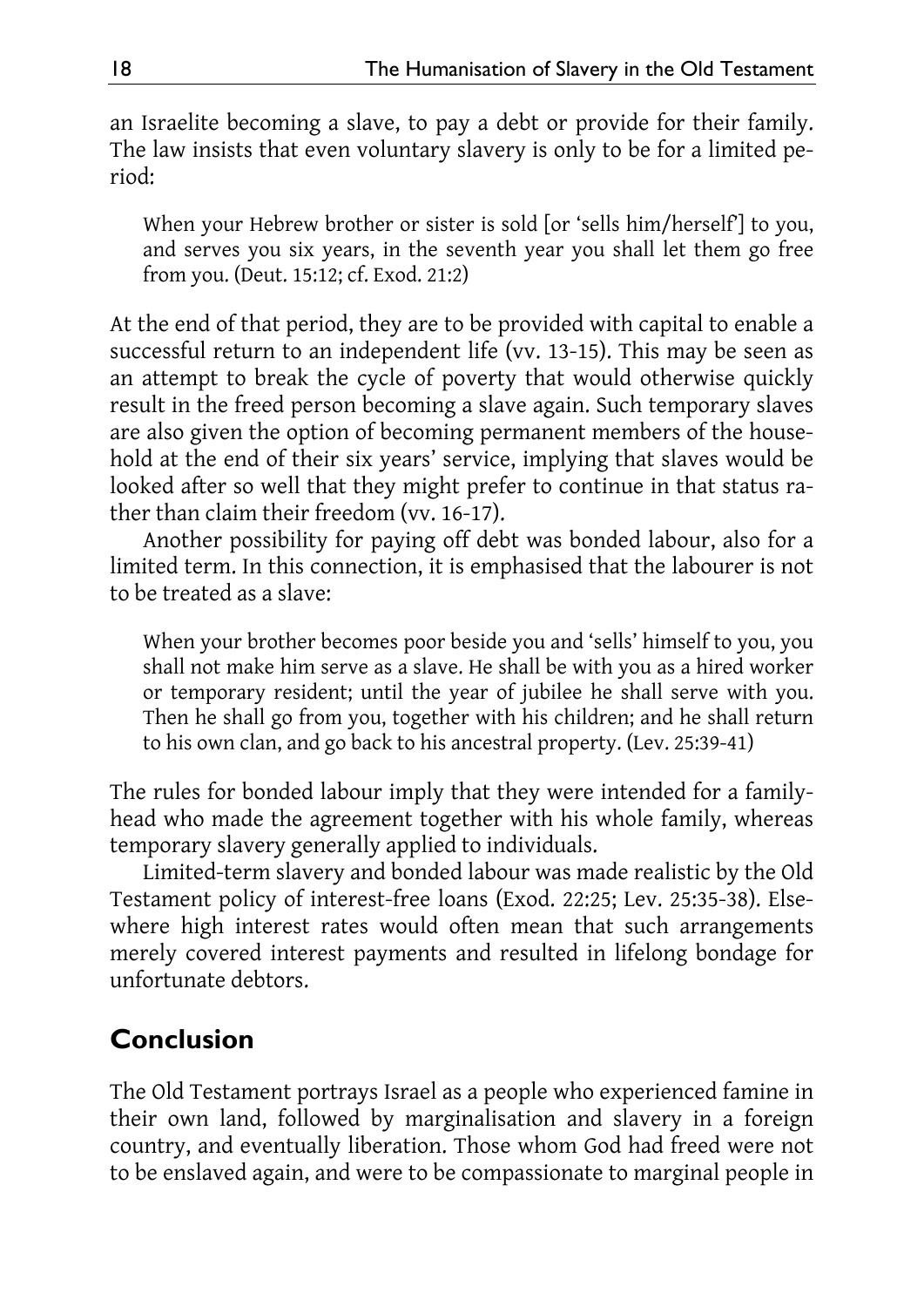their own country. As a result, slavery was discouraged in the covenant community, though never abolished completely.

Elsewhere in the ancient Near East slavery was accepted without question, and slaves were subject to property law, which focused on the rights of slave owners over their property. Against this background, Old Testament law challenged the status quo by humanising the institution. In Israel slaves themselves had rights and were not considered property but human beings. For example, as we have seen, slaves were entitled to holidays and masters were not allowed to abuse their slaves. Fugitive slaves were to be given asylum instead of being returned to their masters. Forcible enslaving was strictly forbidden, and voluntary slavery was limited in term and ended with generous provision for the freed slave. If these laws were followed, the result should have been a reduction in the number of people held as slaves, and improved conditions for those remaining.

At the beginning of the twenty-first century, we have celebrated the bicentenary of the abolition of the slave trade, and yet there are more slaves in the world today than at any other time in history.<sup>5</sup> Perhaps we should not be too quick to criticise the Old Testament for failing to eliminate slavery! It is arguable that Old Testament law was simply being realistic. Rather than outlawing slavery completely, it established principles for care of the poor and needy, emphasising the individual worth of every human being and treating slaves as persons rather than property. If these humanising principles had been practised consistently, slavery might well have disappeared long before Wilberforce.

#### **For Further Reading**

-

Anti-Slavery International web-site: www.antislavery.org

- Baker, David L. (2009), *Tight Fists or Open Hands? Wealth and Poverty in Old Testament Law* (Eerdmans).
- Bales, Kevin (1999), *Disposable People: New Slavery in the Global Economy* (University of California Press).

<sup>5</sup> Bales (1999) estimates that there were 27 million slaves at the end of the 20th century. ILO (2005) gives a lower figure of 12.3 million, noting that this is a *minimum* estimate. According to UNODC (2006), human trafficking takes place all over the world today, with 127 countries of origin (mainly developing countries), 137 destination countries (mainly in the industrialised world), and 98 transit countries.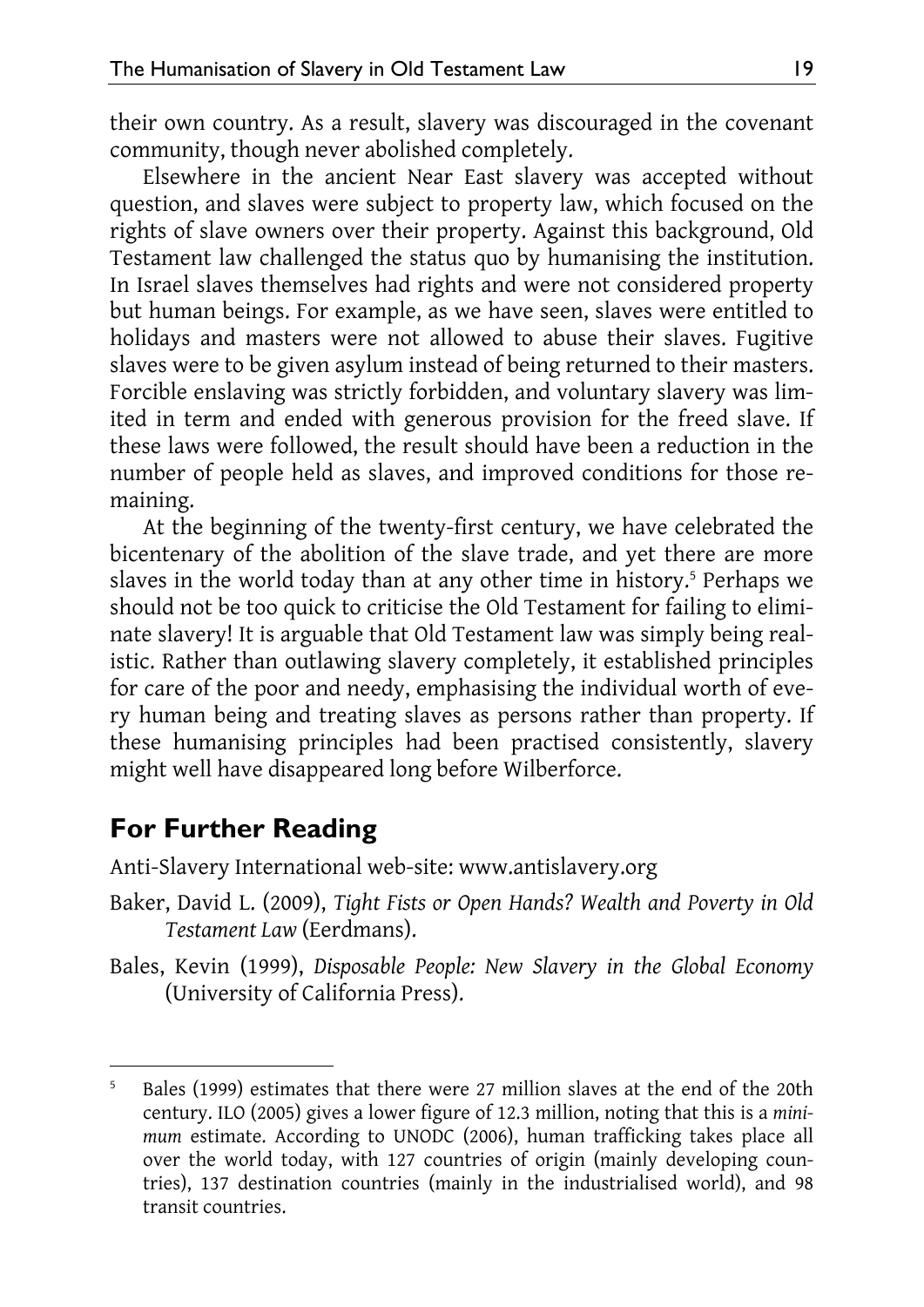- Barclay, John M. G. (2007), '"Am I not a Man and a Brother?" The Bible and the British Anti-Slavery Campaign', *Expository Times* 119: 3-14.
- Chirichigno, Gregory C. (1993), *Debt-Slavery in Israel and the Ancient Near East* (JSOT Supplement Series, 141).
- ILO (2005), *A Global Alliance against Forced Labour* (International Labour Office).
- UNODC (2006), *Trafficking in Persons: Global Patterns* (United Nations Office on Drugs and Crime).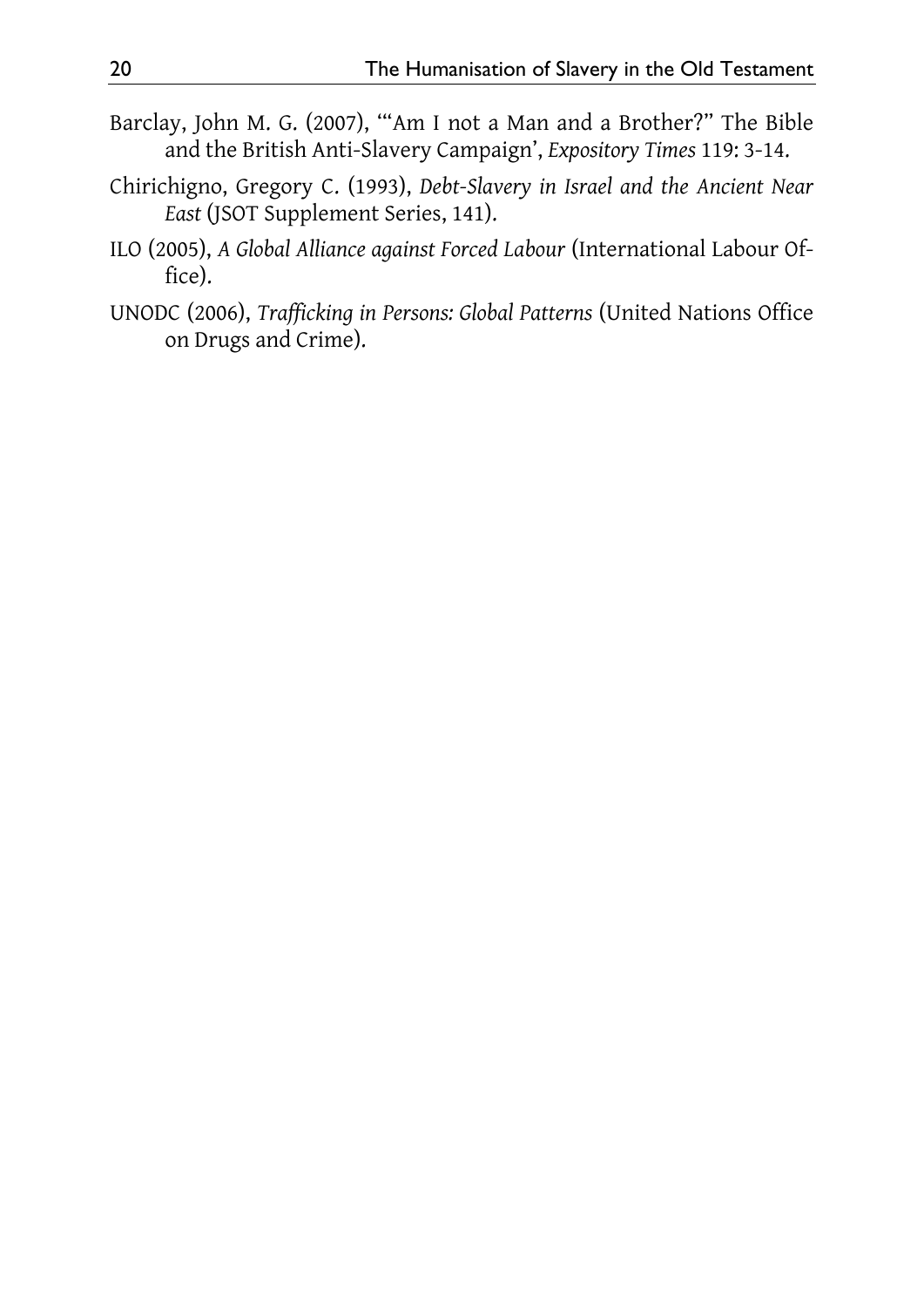## **SLAVERY, HUMAN DIGNITY AND HUMAN RIGHTS**

*John Warwick Montgomery* 

### **I. The Paradox**

When, a quarter century ago, I taught at the International School of Law, Washington, D.C., we lived in Falls Church, Virginia. I could always get a laugh at Commonwealth parties (Virginia must be so designated—never as a mere "State") by observing that I was having great difficulty finding slaves to proofread my book manuscripts. In today's climate of political correctness, such attempts at humour would be regarded as offensive at best, obnoxious at worst.

In the modern world, every one, everywhere condemns slavery. The formal opposition to it is as powerful as is the universal acclaim for human rights (which are lauded both by doctrinaire liberals and by the worst of dictators). Indeed, the international legal instruments could not be more specific—from the Slavery Convention of the League of Nations, which entered into force 9 March 1927, through Article 4 of both the Universal Declaration of Human Rights and the European Convention of Human Rights, to the Supplementary Convention on the Abolition of Slavery, the Slave Trade, and Institutions and Practices Similar to Slavery, adopted in 1956 under UN sponsorship to reinforce and augment the 1927 Slavery Convention. Not only is traditional, chattel slavery declared to be unqualifiedly illegal ("No one shall be held in slavery or servitude; slavery and the slave trade shall be prohibited in all their forms"—Universal Declaration of 1948), but the category of slavery is expanded (1956-1957 Supplementary Convention) to include:

- 1) Debt bondage, that is to say, the status or condition arising from a pledge by a debtor of his personal services or of those of a person under his control as security for a debt, if the value of those services as reasonably assessed is not applied towards the liquidation of the debt or the length and nature of those services are not respectively limited and defined;
- 2) Serfdom, that is to say, the condition or status of a tenant who is by law, custom or agreement bound to live and labour on land belonging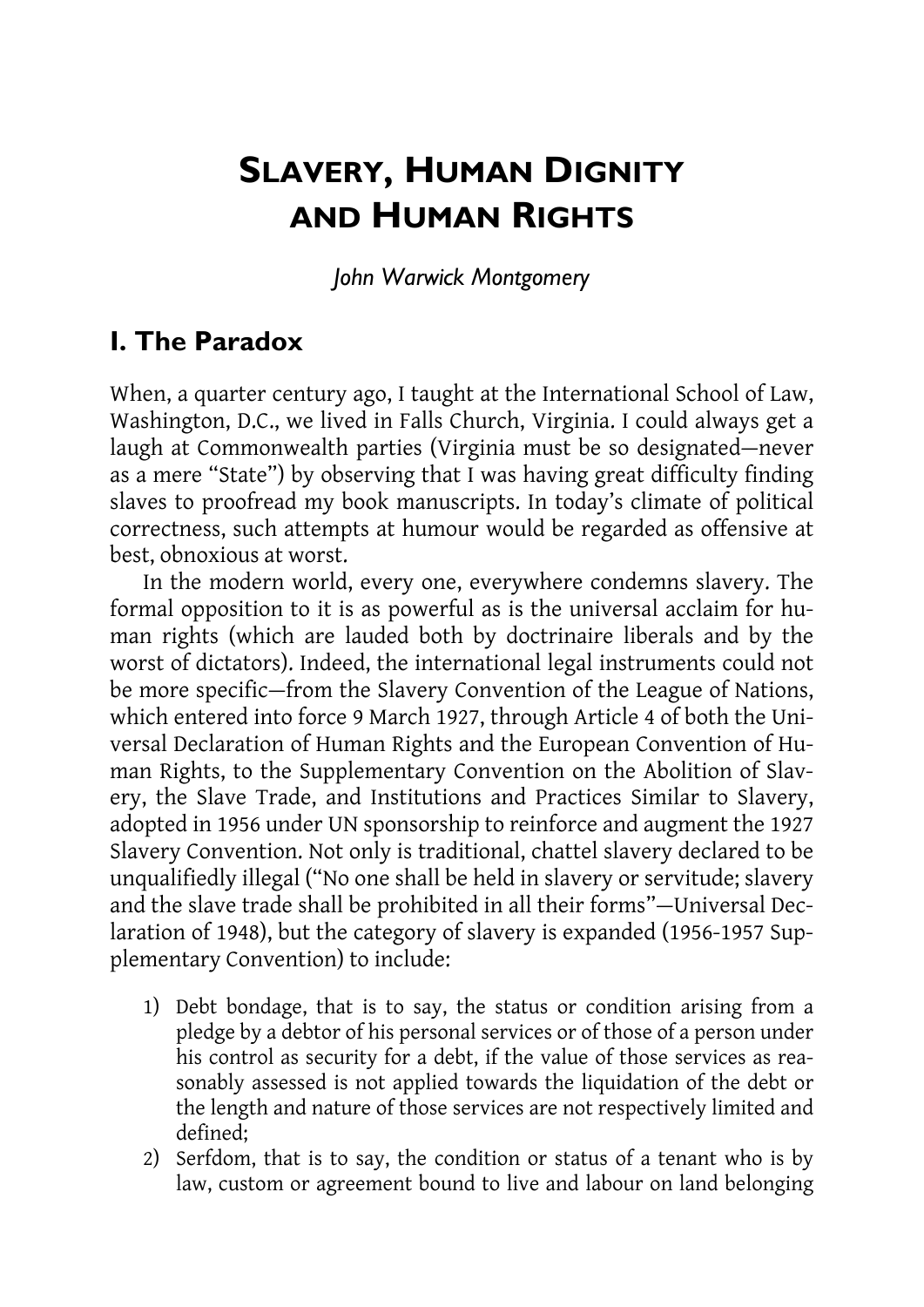to another person and to render some determinate service to such other person, whether for reward or not, and is not free to change his status;

- 3) Any institution or practice whereby:
	- a) A woman, without the right to refuse, is promised or given in marriage on payment of a consideration in money or in kind to her parents, guardian, family or any other person or group; or
	- b) The husband of a woman, his family, or his clan, has the right to transfer her to another person for value received or otherwise; or
	- c) A woman on the death of her husband is liable to be inherited by another person;
- 4) Any institution or practice whereby a child or young person under the age of 18 years, is delivered by either or both of his natural parents or by his guardian to another person, whether for reward or not, with a view to the exploitation of the child or young person or of his labour.

The countries ratifying these international treaties cover virtually the entire globe. Thus—to take but one example—the Supplementary Convention just quoted has been ratified by 119 States-parties, from Afghanistan in l966 (!) to Zimbabwe in 1998 (!!). The *de jure* situation, then, appears entirely unambiguous: slavery, direct or indirect, anywhere and everywhere, is a legal wrong in every respect, whatever the terminology applied to it.

Paradoxically, however, things are much different *de facto.* Responsible anti-slavery organisations cite innumerable instances of the continuing enslavement of human beings by their fellows. The American Anti-Slavery Group (www.iabolish.com) cites the documented prevalence of carpet slaves (especially child labourers in the weaving trade) in India<sup>6</sup>; debt slavery in Haiti's sugar industry; sex slaves in Southeast Asia; and even literal chattel slavery persisting in Mauritania and Sudan. From the website just given, here is a sobering list of "slavery hotspots":

- THAILAND: Women and children forced to work as sex slaves for tourists
- IVORY COAST: Boys forced to work on cocoa plantations
- INDIA: Children trapped in debt bondage roll beedi cigarettes 14 hours a day

<sup>-</sup>6 Cf. Joanna Watson, "Modern Day Slavery," *The Christian Lawyer: The Journal of the Lawyers' Christian Fellowship* [U.K.], Summer, 2004, pp. 10-11. A useful popular article on the continuing problem of slavery ("21st Century Slaves"), with bibliographical references, may be found in *National Geographic* (September, 2003). For a scholarly journal devoted to studies in the field of the present paper, see *Slavery & Abolition: A Journal of Slave and Post-Slave Studies* (Routledge).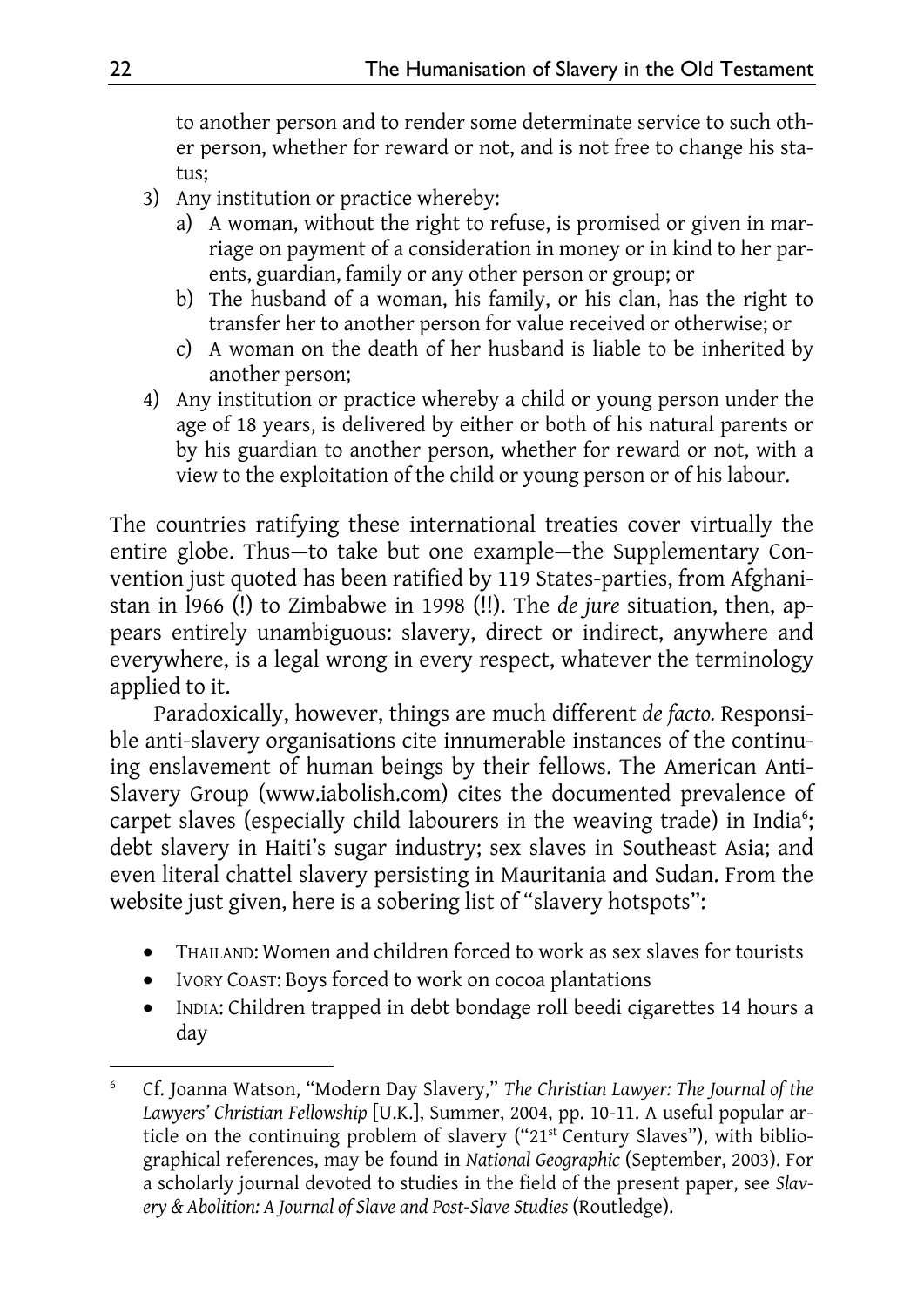- SUDAN: Arab militias from the North abduct black African women and children in slave raids
- DOMINICAN REPUBLIC: Haitians lured across the border are forced to cut cane on sugar plantations
- ALBANIA: Teenage girls are tricked into sex slavery and trafficked by organised crime rings
- BRAZIL: Lured into the rainforest, families burn trees into charcoal at gunpoint
- UNITED ARAB EMIRATES: Little Bangladeshi boys are imported to be jockeys for camel racing
- UNITED STATES: 50,000 trafficked in each year, as sex slaves, domestics, seamstresses, and agricultural workers
- BURMA: The ruling military junta exploits civilian forced labour for infrastructure projects
- GHANA: Families repent for sins by giving daughters as slaves to fetish priests
- PAKISTAN: Children with "nimble fingers" are forced to weave carpets in dark looms
- MAURITANIA: Arabo-Berbers buy and sell black Africans as inheritable property

That this catalogue of inhuman activities is by no means exaggerated is illustrated by a 21 February 2004 *Times* (London) news article, "Brazilian Slaves Are Freed in Jungle Raid":

Forty-nine men, women and children, who had been subjected to months of enforced labour, clearing jungle vegetation from the Fazenda Macauba cattle ranch were freed after telling inspectors that they had spent at least 80 days working 10 hours a day, without pay. . . .

The raid on the Fazenda Macauba was triggered after [an escapee] reported the conditions to the Pastoral Earth Commission, a Roman Catholic organisation that campaigns against slavery in Brazil. . . .

The raid . . . is the latest in a recent crackdown on modern slavery, a practice still common in Brazil, especially in the cattle ranches of the Amazon and sugar and coffee plantations in the states of Bahia and Maranhao. . . .

President da Silva has pledged his Government to freeing at least 25,000 people estimated to be in slavery. "A modern Brazil cannot tolerate such an archaic practice," he said.

Slavery, in short, is by no means a dead issue. Such statistics as "the sixty-six slaveholding societies in the Murdock world sample" and the clas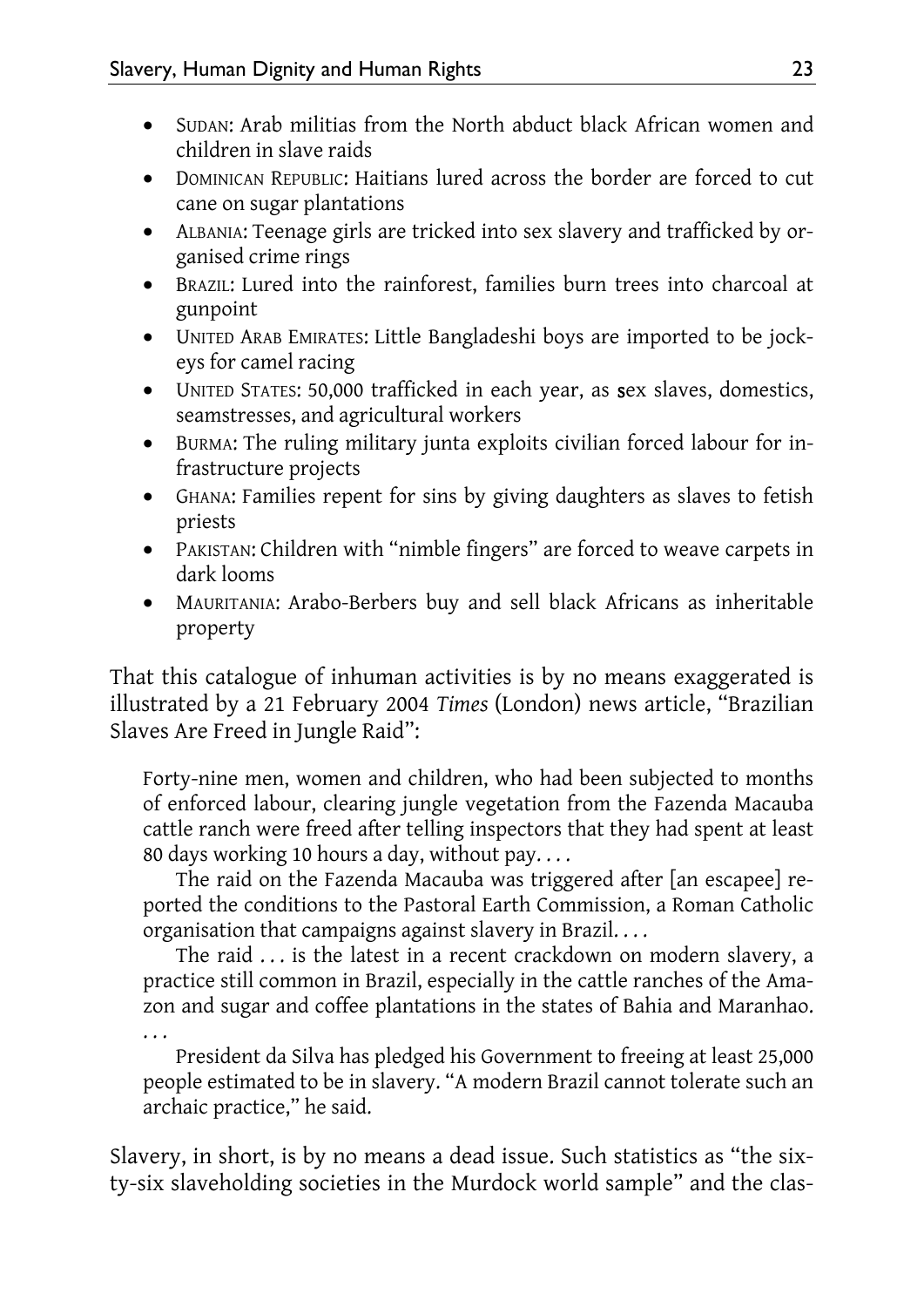sification of "the large-scale slave systems" presented by sociologist Orlando Patterson, though valuable historically, do not by any means exhaust the subject.<sup>7</sup>

The widespread continuation of slavery practices, paradoxically combined with universal condemnation of the phenomenon, is highlighted by a passage at the end of one of the works of the most distinguished English-language historian of slavery, David Brion Davis of Yale University:

As Conor Cruise O'Brien has pointed out, the United Nations is political theater dominated by an institutional tone of "lofty morality" perfectly suited for the dramatic exploitation of guilt—in particular, "Western guilt feelings toward the non-white world." The influx of new African states enabled the nonwhite members to win hegemonic control over the "moral conscience of mankind." Unfortunately, condemnations of colonialism and apartheid as the twentieth-century equivalents of slavery sometimes served to shield forms of oppression for which whites bore no responsibility. In a complacent report of 1965, the Republic of Mali contended that a benign, paternalistic servitude had preceded European colonization and that national independence, accompanied by genuine social democracy, had brought the final abolition of slavery and similar institutions. Yet slave-trading continued to flourish in Mauritania, Mali, Niger, and Chad, along the drought-stricken southern fringe of the Sahara. Historical mythology minimizing or denying African and Arab involvement in the slave trade has fostered the false assumption that slavery depended for its survival on colonial regimes.<sup>8</sup>

The source of the paradox of continuing slavery is not "colonialism" or any other related stereotype; its roots lie much deeper, in the conceptions of the human person and in the *Weltanschauungen* which inform those conceptions. In a syllabus for a graduate course in "Slavery As a Critique of the Concept of Human Rights," Professor Raymond Fleming of Florida State University's Department of Modern Languages and Linguistics, put it well:

<sup>-</sup>7 Orlando Patterson, *Slavery and Social Death: A Comparative Study* (Cambridge, Mass.: Harvard University Press, 1982), pp. 345-64.

<sup>8</sup> David Brion Davis, *Slavery and Human Progress* (New York: Oxford University Press, 1984), pp. 318-19. Cf. Davis, *Challenging the Boundaries of Slavery* (Cambridge, Mass.: Harvard University Press, 2003), and Thomas Bender (ed.), *The Antislavery Debate: Capitalism and Abolitionism As a Problem in Historical Interpretation (Berkeley,* Ca.: University of California Press,1992) [with contributions by David Brion Davis].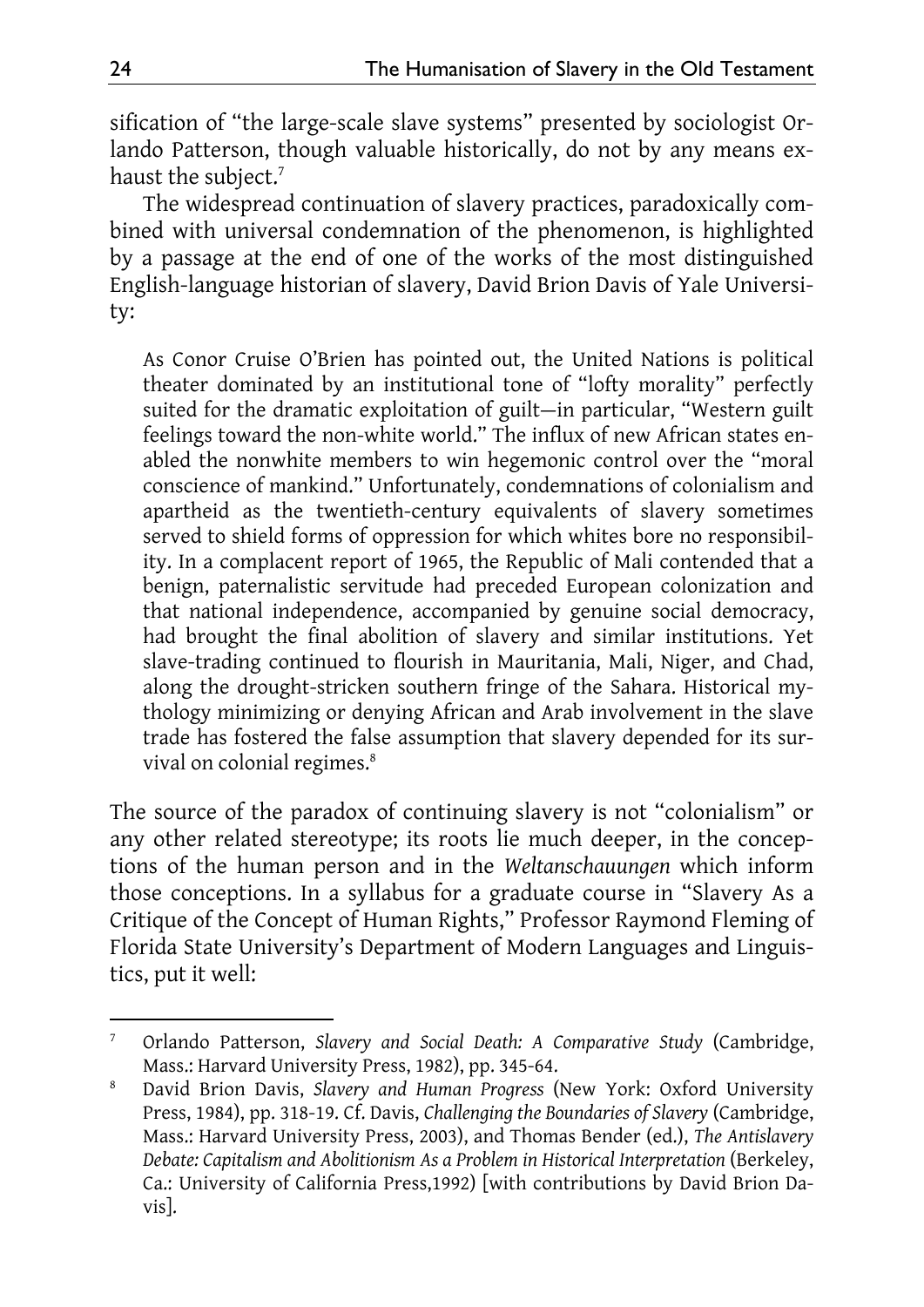Our attention to the various forms of slavery will enable us to focus upon what Western culture wishes to affirm or deny about the notion of a human subject. Whether it is the Scholastics in the Middle Ages affirming man as a *res sacra*, a sacredness, or Pico della Mirandola in the Renaissance asserting the dignity of man, or Thomas Jefferson proclaiming the selfevident character of specific human rights, we will note along this continuum just how society and *Realpolitik* invariably undermine such declarations. We will see how slavery provides us with an effective critique of the rhetoric of "high culture," and also how the existence of slavery in the face of such sentiments reveals what these utterances leave out of their formulations. What are often left out, what Roland Barthes terms, "what goes without saying," are the ideologies informing such declarations.

Though we shall certainly not engage in the deconstruction here suggested, we shall indeed focus upon the "ideologies" which underlie both the attitudes and the declarations relating to slavery. Our purpose will be to discover what kind of foundation, if any, can put paid to the hypocrisy so often met with in treatments of the phenomenon of slavery.

### **II. Philosophical Opposition to Slavery**

The chief modern philosophical arguments against slavery have been those of Enlightenment natural law theory and Kantian and neo-Kantian universalism. These, alone or in combination, have provided the underpinning for most contemporary human rights philosophies and their opposition to all forms of slavery. The question remains, however: Are these theories adequate?

The jusnaturalism of the French *philosophes* and American "founding fathers" such as Jefferson maintained that there is a built-in ethic of human dignity which all must recognise. The human person benefits from "certain inalienable rights," including the rights to "life, liberty, and the pursuit of happiness." Both the French Declaration of the Rights of Man and the American Bill of Rights endeavoured to summarise the essential civil liberties of the citizen. These rights were supposed to be justified by the agreement of all rational persons. After all, did not the 18<sup>th</sup> century Enlightenment usher in an "Age of Reason" (Thomas Paine's profoundly influential book title), elevating mankind beyond prior centuries of theological superstition?

Unhappily, this humanistic version of jusnaturalism was—and is incapable of providing the needed bulwark against slavery. In classical Roman jurisprudence, to which the Enlightenment advocates of the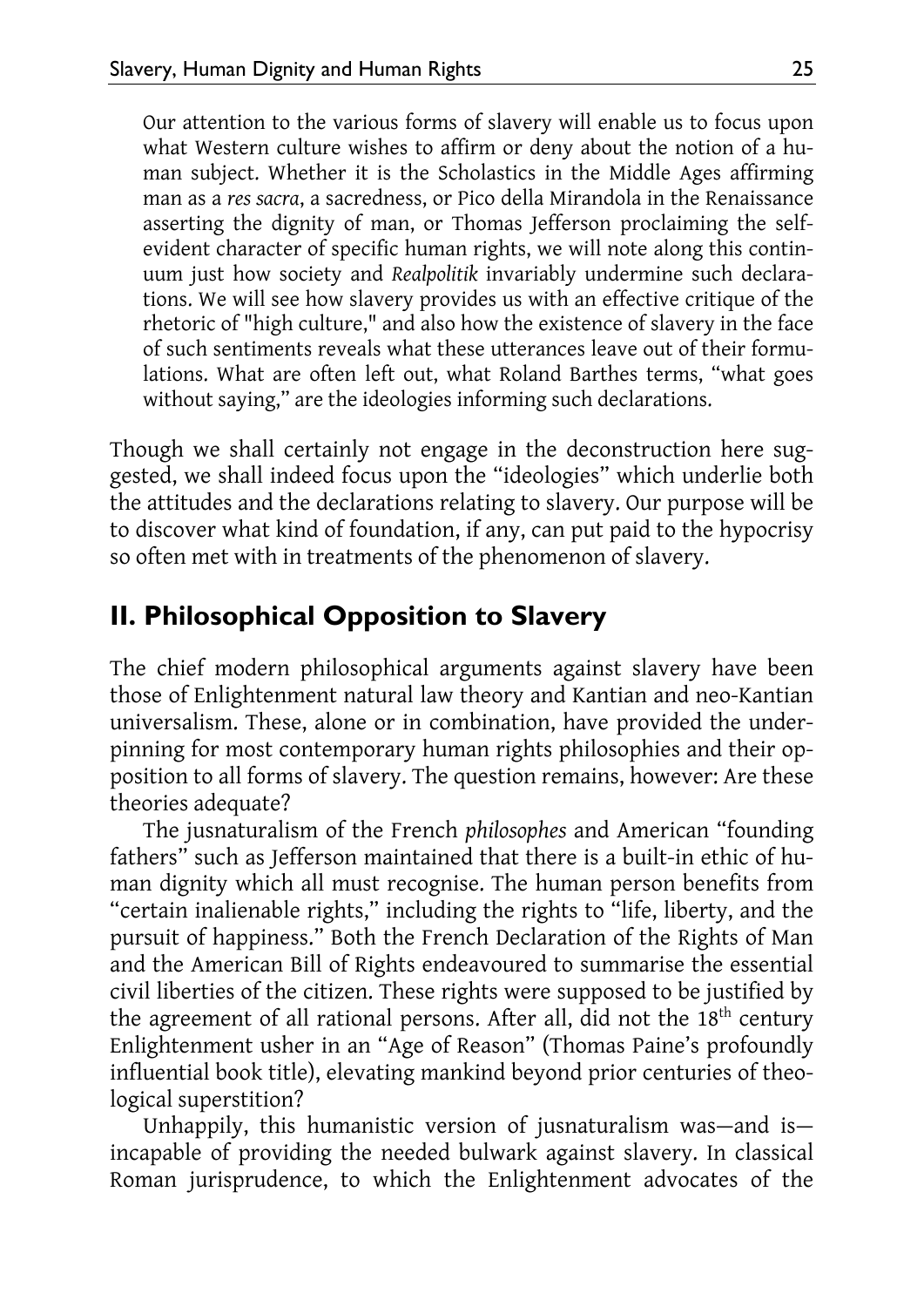viewpoint frequently turned for their main historical precedent, slavery was allowed by way of the *Ius gentium* ("law of nations/international law") even though it was directly contrary to the natural law: "Slavery is the only case in which, in the extant sources of Roman law, a conflict is declared to exist between the *Ius Gentium* and the *Ius Naturale.* It is of course inconsistent with that universal equality of man which Roman speculations on the Law of Nature assume."9

The same ambivalence was present in the thinking versus the practice of French and American Enlightenment revolutionaries. The Marquis de Condorcet, biographer of Voltaire and committed anti-Christian progressive, ruefully admitted that "only a few *philosophes* have from time to time dared raise a cry in favour of humanity [over against slaveholding]."10 Thomas Jefferson's views of equality did not preserve him from anti-Semitism<sup>11</sup>—much less from a quietist maintenance of the status quo where slaveholding was concerned. It appears likely that he fathered illegitimate children whose mother was one of his slaves.<sup>12</sup> Even a Jefferson hagiographer has to write:

Jefferson's perception of slavery was determined by several ambivalent circumstances: he was a planter-slaveowner, a Virginian whose strongest allegiance, when the test came, was to his state and section, and withal a man of the eighteenth century Enlightenment. This circumstance created in Jefferson's mind an ambiguity and a dissonance which he never succeeded in resolving to his own satisfaction. While Jefferson regarded slavery as a "hideous evil," the bane of American society, and wholly irreconcilable with his ideal of "republican virtue," he was never able wholly to cast aside the prejudices and the fears which he had absorbed from his surroundings toward people of color; he did not free himself from dependence upon slave labor; and, in the end, he made the expansion of slavery into

<sup>9</sup> W. W. Buckland, *The Roman Law of Slavery: The Condition of the Slave in Private Law from Augustus to Justinian* (reprint ed.;Cambridge, England: Cambridge University Press, 1970), p. 1.

<sup>10</sup> M. J. A. Condorcet, *Remarques sur les Pensées de Pascal,* in Condorcet's *Oeuvres* (12 vols.; Paris: Firmin-Didot, 1847-1849)*,* III, 649.

<sup>11</sup> Cf. Arthur Hertzberg, *The French Enlightenment and the Jews* (New York: Columbia University Press, 1990).

<sup>12</sup> Cf. Lucia Stanton, *Slavery at Monticello* (Monticello, Virginia: Thomas Jefferson Memorial Foundation, 1996), pp. 20-22, 50 (note 21 and the literature there cited). In his Preface to this monograph, Julian Bond writes that the "gross imbalance he [Jefferson] represents between national promise and execution remains our greatest state embarrassment today."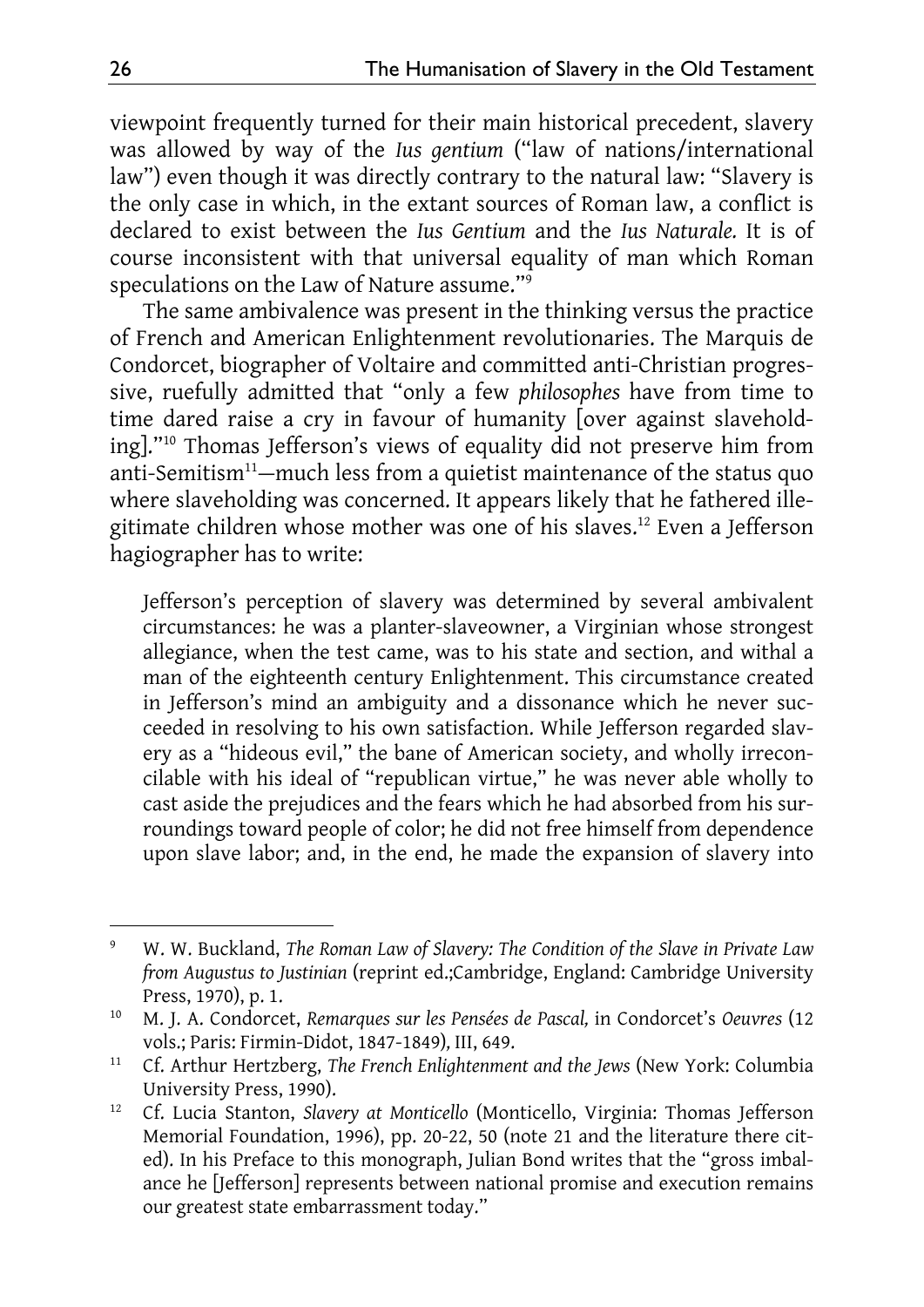the territories a constitutional right, and a *conditio sine qua non* of the South's adherence to the Union.<sup>13</sup>

I have pointed elsewhere to law professor and distinguished Federal judge John T. Noonan's demonstration that "Jefferson and his legal mentor George Wythe aided in perpetuating a forensic vocabulary that classed blacks as transferable property, thereby permitting whites to carry on slavery while 'democratically' supporting human freedom and dignity in the founding documents of the nation."14

Why did these Enlightenment thinkers suffer from such a disparity between their principles and their practice? As with the Roman jurisprudents, the reason lies surely in the vagueness and ambiguity of their "natural law" principles.<sup>15</sup> Nowhere is the content of the natural law set forth with sufficient explicitness to counter the indignities suffered by those in slavery. Thus rationalisation could easily enter the picture when concrete questions were raised as to the ethical treatment of slaves and the proper criteria of manumission.

Eighteenth-century secular jusnaturalism was later to suffer a devastating blow when in the  $19<sup>th</sup>$  and  $20<sup>th</sup>$  centuries anthropologists demonstrated the wide diversity of cultural patterns in non-Western societies. Apparently, not everyone agreed with the "rationality" of enlightened Europeans. Slavery was practised and condoned in many cultures; was it therefore really contrary to the "natural law"? And suppose everyone *had*  been against it—would general agreement (*consensus gentium*) suddenly have become a satisfactory test of truth?

As for the ethical theories deriving from Immanuel Kant's Categorical Imperative ("act only on that maxim which you can will to be a universal law"), they have fared no better as a bulwark against slavery. When neo-Kantian John Rawls tells us that we should act under a "veil of ignorance" as to our special advantages and therefore follow utilitarian "principles of justice," treating our fellowmen as equal in rights and dignity, the historical response has generally been that our special advantages are precisely our ground for *not* treating others (such as potential or actual

<sup>&</sup>lt;sup>13</sup> John Chester Miller, *The Wolf by the Ears: Thomas Jefferson and Slavery* (New York: Free Press, 1977), pp. 2-3. Cf. Matthew T. Mellon, *Early American Views on Negro Slavery* (Boston: Meador, 1934), especially pp. 120-22.

<sup>14</sup> John Warwick Montgomery, *The Shaping of America* (revised ed.; Minneapolis: Bethany, 1981), p. 54. See Noonan's *Persons and Masks of the Law* (New York: Farrar, Straus & Giroux, 1975).

<sup>15</sup> John Warwick Montgomery, *The Law Above the Law* (Minneapolis: Bethany, 1975), especially pp. 37-42.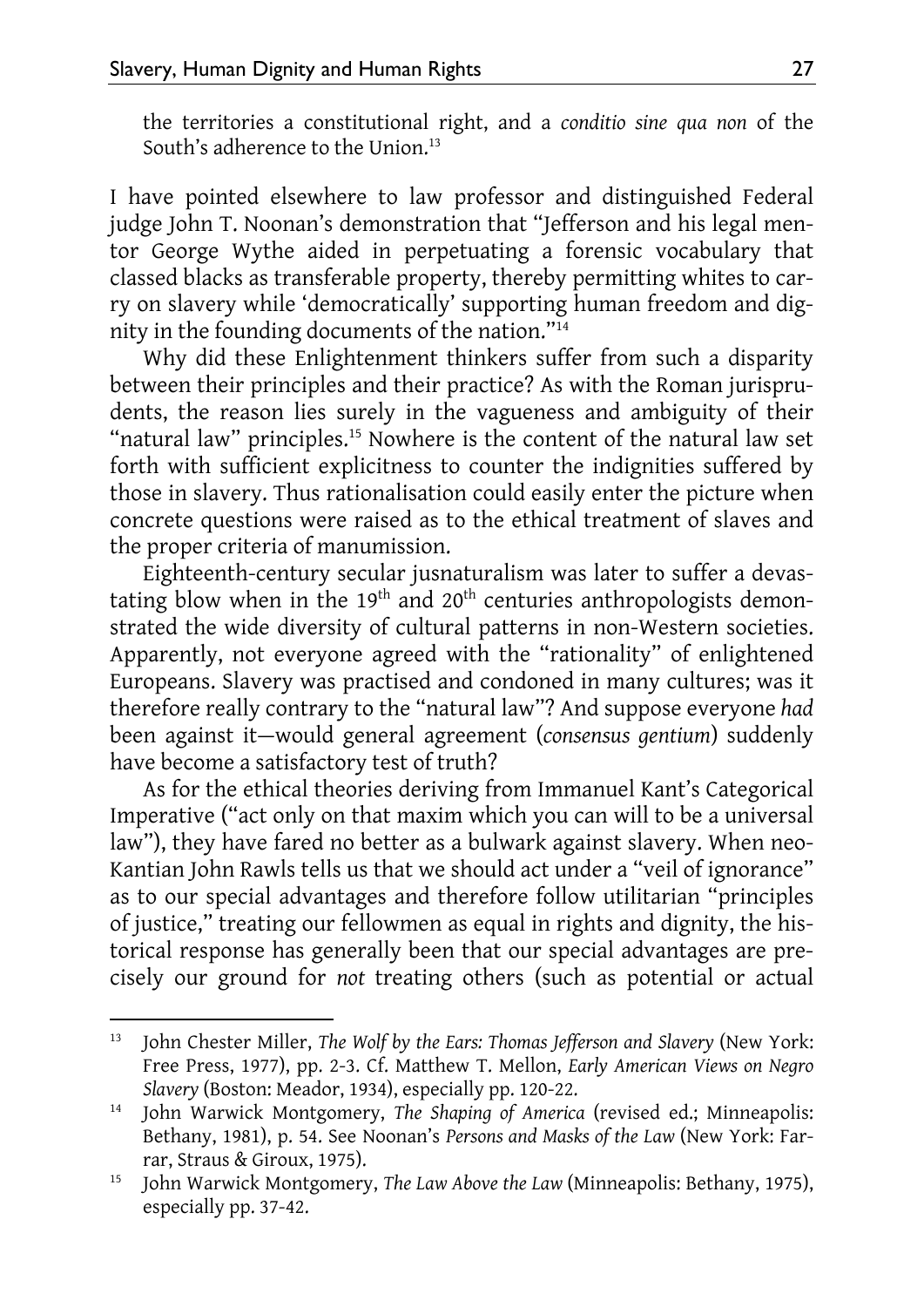slaves) as we would want to be treated. When Alan Gewirth insists that you rationally "act in accord with the generic rights of your recipients as well as of yourself," not because you are someone special ("Wordsworth Donisthorpe"), the slaver will invariably respond that it is precisely because he *is "*Wordsworth Donisthorpe"—or someone else of superior power, influence, or connections—that he is in a position to function as slavetrader or slaveowner. The Genghis Khans of this world have seldom been impressed by arguments of rationalistic universalisation.<sup>16</sup>

Kantian and neo-Kantian arguments suffer from the same difficulty as claims made on the basis of humanistic jusnaturalism: they do not define adequately the content of ethical action; they do not specify *which* specific actions and activities are good and *which* are bad. Recently, the international press has had a field day with the trial of one Armin Meiwes, who advertised on the net (his occupation was computer programmer) for those who would like him to eat them. After having consumed a number of willing victims, Mr Meiwes was arrested on the charge of having murdered at least one of them. However, he was not convicted of murder but was sentenced by a Kassel court to a mere eight-and-a-half year prison term on the ground that—to quote the judge—"this was an act between two . . . people who both wanted something from each other."17 Suppose that we grant that the eator would have been willing to become the eatee, or vice-versa; would such universalisation of cannibalism therefore establish the ethics of anthropophagy? Surely not; but this means that one must be able to set forth and justify solidly grounded ethical strictures against cannibalism—and slavery—in order to oppose those practices. Merely stating a formal principle of "generic consistency" will hardly be adequate.

Moreover, even supposing that one could successfully demonstrate the correctness of a natural-law ethic or categorical imperative, would this mean that people would necessarily follow it? Must one be rational, when rationality goes against self-interest? History certainly does not support the view that just because one can show that a course of action is right, people will take that route. Quite clearly, to deal with the issue of slavery, one must *change the slavetrader's or slaveowner's value-system.* His

<sup>&</sup>lt;sup>16</sup> On the neo-Kantian attempts to establish a foundation for ethics, see our detailed critiques in John Warwick Montgomery, *Human Rights and Human Dignity*  (rev. ed.; Edmonton, Alberta, Canada: Canadian Institute for Law, Theology and Public Policy, 1995), especially pp. 92-98, 183; and *Tractatus Logico-Theologicus*  (rev. ed.; Bonn, Germany: Verlag für Kultur und Wissenschaft, 2003), 5.5 – 5.6 (pp. 171-74).

<sup>17</sup> *Washington Times,* 31 January 2004 (UPI dispatch).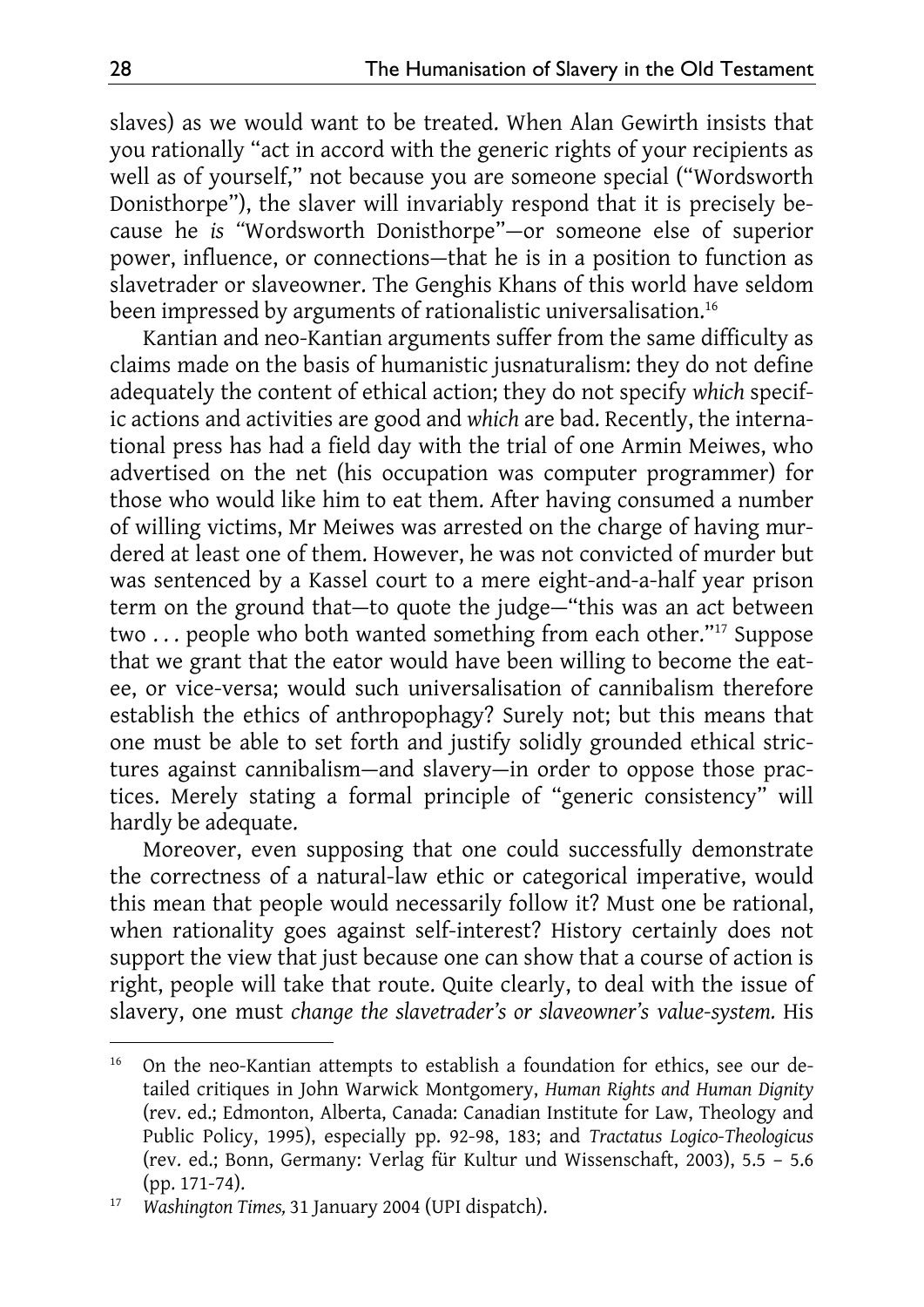or her motivations must undergo radical alteration. In traditional terminology, what is required is *conversion.* But this is precisely what—in spite of all the good will exercised—humanistic ethics has never been able to produce. Doubtless this is why the abolition of slavery, insofar as it has been accomplished, stemmed not from Roman law, naturalistic ethics, or the Enlightenment, but from the impact of Christian faith.

### **III. Slavery and Christian Witness**

Christianity—Orthodox, Catholic, and Protestant—has always maintained that (1) God has spoken revelationally, providing absolute standards for human conduct, and (2) through a personal relationship with Jesus Christ, the Son of God, who died on the Cross to expiate human sin and selfishness, one can be transformed ethically, receiving a "new spirit" and a new value-system which will result in treating the neighbour as oneself. In principle, therefore, the revealed Christian gospel has the needed answer to the slavery problem. Has this been the case in practice?

Jewish scholar E. E. Urbach asserts that neither "in classical Greek literature, in the writings of the Stoics, and in the Christian Scriptures ... nor in the Jewish sources is there the slightest suggestion of any notions of the abolition of slavery."18 We would agree as to all of the above—save "the Christian Scriptures." To be sure, no call to social revolution occurs there (and the immediate elimination of slavery in the Roman world would have produced just that). But the central teaching of Jesus to "treating the neighbour as oneself," coupled with the changed hearts of those who came to believe in him, meant the eventual death of a system based on treating the slave as a chattel and not as a human being worth as much as his master.

In such an economic context [that of the Roman Empire] it was virtually impossible for anyone to conceive of abolishing slavery as a legal-economic institution. To have turned all the slaves into free day laborers would have been to create an economy in which those at the bottom would have suffered even more insecurity and potential poverty than before. To be sure, according to all known traditions, neither Jesus nor His immediate followers owned slaves; nor did Paul, Barnabas, or Timothy. So both the example of Jesus and His great concern for the poor proved to be a challenge for many early Christians to conceive of themselves as living already among themselves in an alternative social-legal environment (note how Paul ap-

<sup>18</sup> E. E. Urbach, *The Laws Regarding Slavery: As a Source for Social History of the Period of the Second Temple, the Mishnah and Talmud* (New York: Arno Press, 1979), pp. 93-94.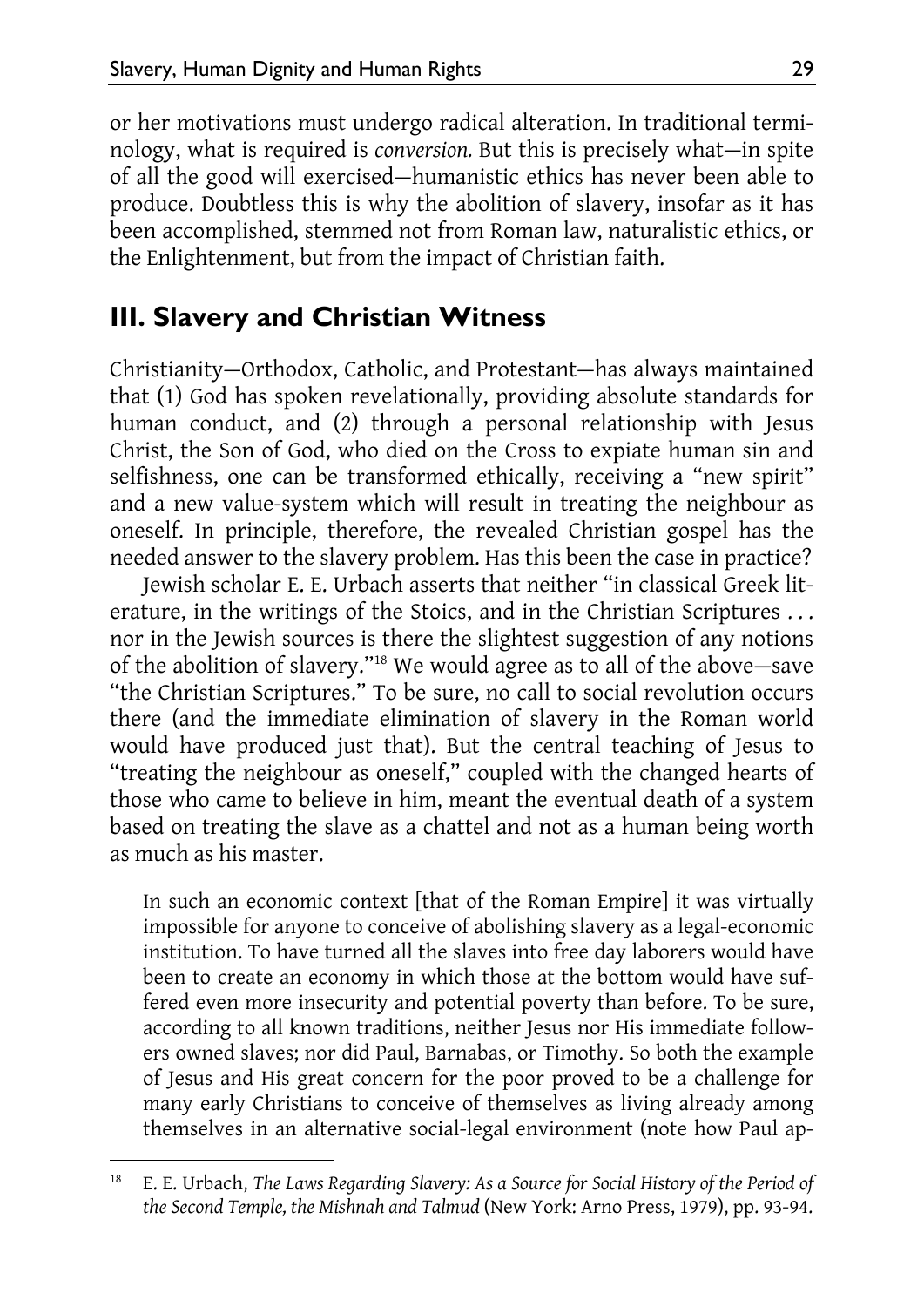peals to Philemon to release Onesimus sooner than he may have planned). For the author of 1 Clem. 55:2 Christ's love working through humble spirits has motivated some Christians to sell themselves in order to have money to buy the freedom of others (see Shep. Henn. Mand. 8:10; Sim. 1:8; Ign. Polyc.4:3).19

\* \* \* \* \*

Le maître devait ménager les esclaves comme ses égaux en liberté; il devait les ménager encore comme étant lui-même leur frère en servitude; c'est une autre face de la verité chrétienne que les Pères développent à l'envi, pour mieux faire entrer dans les âmes le sentiment des devoirs de l'egalité. Nous sommes tous nés en servitude, nous sommes tous rachetés en Jesus-Christ. . . .

Ainsi, du moment oû le christianisme eut révélé sa doctrine, la cause de la liberté avait vaincu. Le jour du triomphe devait se faire attendre, il est vrai; et déjà le signe du salut dominait dans le monde, qu'on l'attendait encore. Mais pendant ces retards forcés l'Eglise n'oublia point les esclaves; et, en même temps qu'elle leur préparait des ressources désormais honorables après l'affranchissement, elle prétendait leur faire donner une place au foyer domestique, dans 1'éducation de la famille, dans l'estime publique; elle réclamait pour eux tous les droits et les traitements de l'homme libre, sauf le droit de disposer de soi, que l'homme libre d'ail1eurs cessa bientôt presque généralement d'avoir lui-même.20

<sup>-</sup>19 S. Scott Bartchy, "Slavery," *International Standard Bible Encyclopedia,* ed. Geoffrey W. Bromiley (rev. ed., 4 vols.; Grand Rapids, Mich.: Eerdmans, 1979-1988), IV, 546. See also Markus Barth and Helmut Blanke, "The Social Background: Slavery at Paul's Time," in their *The Letter to Philemon: A New Translation with Notes and Commentary* (Grand Rapids, Mich.: Eerdmans, 2000), pp. 1-102.

<sup>20</sup> Henri Wallon, *Histoire de l'esclavage dans l'Antiquité,* ed. Jean Christian Dumont (Paris: Robert Laffont, 1988), pp. 801, 835. This magisterial 19th century work remains of immense importance on the subject of slavery in the ancient world and the Christian impact upon it. On the reference in the first quoted paragraph to redemption from slavery in Jesus Christ, see an important study of the New Testament use of slavery motifs to characterise every human being's bondage to sin and the primary need to be freed from it: Dale B. Martin, *Slavery As Salvation: The Metaphor of Slavery in Pauline Christianity* (New Haven, Conn.: Yale University Press, 1990). In the second quoted paragraph, Wallon's reference in the final two lines is to the soon-to-come barbarian invasions of the Roman Empire and the establishment of feudal serfdom as a desperate attempt at economic stability in the decentralised chaos of the early Middle Ages.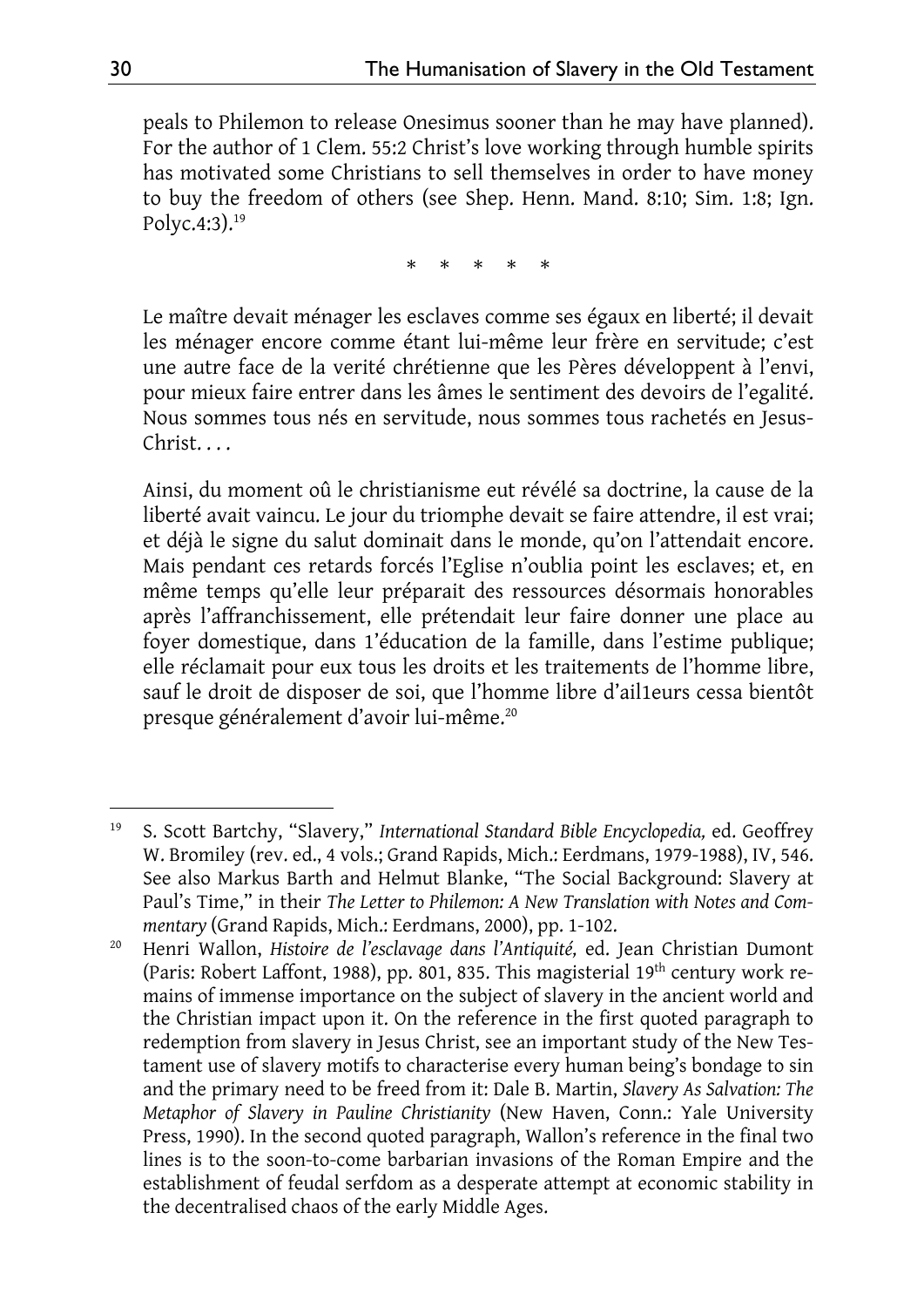It is an unarguable historical fact that the abolition of slavery in modern times stems directly from Christian influence.<sup>21</sup> We shall briefly review the pertinent ideological background, with special reference to the Anglo-American struggle against slavery and its worldwide repercussions.

The stage was set for the British outlawing of the slave trade and American abolition by Christian theologians, pamphleteers, and preachers from Reformation times to the 19<sup>th</sup> century. The distinguished German Lutheran theologian J. F. Buddeus (1667-1729), author, *inter alia,* of *Selecta juris naturae et gentium,* argued that even if some blacks were legally captured or received criminal convictions leading to slavery, their offspring should not be subject to bondage by inheritance.<sup>22</sup>

Quakers were especially strong in condemning slavery per se. Benjamin Lay declared in 1736: "*As God gave his only begotten Son, that whosoever believed in him might have everlasting Life;* so the Devil gives his only begotten Child*, the Merchandize of Slaves and Souls of Men*, that whosoever believes and trades in it might have everlasting Damnation."<sup>23</sup> Quaker John Woolman, in his *Journal* and his *Some Considerations on the Keeping of Negroes,* devastatingly set forth as a Christian argument the selfishness, immorality and greed inherent in the slave trade and prophetically predicted dire consequences for the future of America if slavery was not eliminated.24

In England, Bishop Warburton likewise condemned slavery in the American colonies. Before the Society for the Propagation of the Gospel he declared: "Gracious God! To talk (as in herds of Cattle) of Property in rational Creatures!"25 Christian apologist William Paley characterised slavery as an "abominable tyranny" and "an institution replete with hu-

<sup>21</sup> Alvin J. Schmidt, *Under the Influence: How Christianity Transformed Civilization*  (Grand Rapids, Mich.: Zondervan, 2001), chap. 11 ("Slavery Abolished: A Christian Achievement"), pp. 272-91.

<sup>22</sup> See the biographical article in the *Allgemeine Deutsche Biographie.* 

<sup>&</sup>lt;sup>23</sup> Benjamin Lay, *All Slave-keepers that Keep the Innocent in Bondage . . .* (Philadelphia, 1737), p. 10-13.

<sup>24</sup> David Brion Davis concludes his magisterial study, *The Problem of Slavery in Western Culture* (Ithaca, N.Y.: Cornell University Press, 1966), with "Epilogue: John Woolman's Prophecy" (pp. 483-93).

<sup>25</sup> William Warburton, *A Sermon Preached Before the Incorporated Society for the Propagation of the Gospel in Foreign Parts* (London, 1766), pp. 25-26. The Warburton Lectures, devoted by the terms of Warburton's bequest to the defence of the Christian faith, continue today at Lincoln's Inn (one of the four barristers' Inns of Court), London.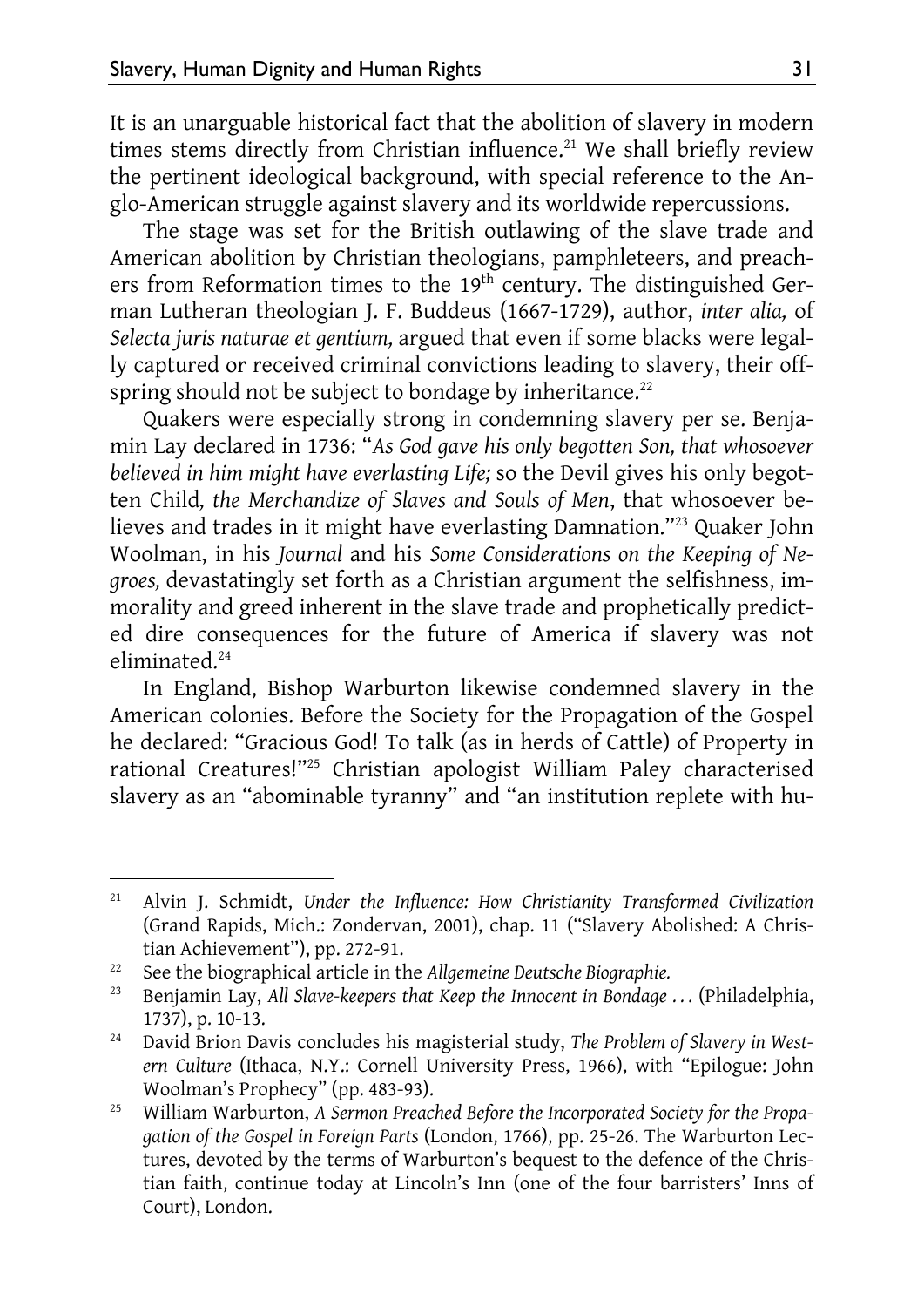man misery" which could no longer possibly be justified, even on utilitarian grounds.<sup>26</sup>

John Wesley, the Anglican founder of Methodism, asserted that "the dreadful consequence of slavery is the same amongst every people and in every nation where it prevails." To the slaveowner he declared: "Thy hands, thy bed, thy furniture, thy house, thy lands are at present stained with blood" as a result of using slave labour, and only repentance before God and emancipation could put things right.<sup>27</sup>

John Newton's dramatic conversion from slave trader to clergyman had tremendous impact in changing the English climate of opinion. It was Newton who not only composed such classic hymns as "Amazing Grace," "How Sweet the Name of Jesus Sounds," and "Glorious Things of Thee Are Spoken,"28 but who also spoke uncompromisingly against the unchristian activity with which he had formerly been connected.<sup>29</sup> Newton's autobiography was circulating in a cheap, popular edition in France in the years immediately prior to the abolition of slavery in the French colonies (1848).30 Wesley and Newton are excellent illustrations of what David Brion Davis has termed the "important connection between evangelical religion and antislavery."31

<sup>-</sup>26 William Paley, *The Principles of Moral and Politcal Philosophy* (London, 1785), pp. 196-98 (cf. "Introduction").

<sup>27</sup> John Wesley, *Thoughts upon Slavery* (Philadelphia, 1774), especially pp. 39-55.

<sup>28</sup> On Newton's hymnody, see my former professor Erik Routley's *I'll Praise My Maker: Studies in English Classical Hymnody* (London: Independent Press, 1951), pp. 145- 78. The most accessible primary source on Newton's life is the contemporary biography by Richard Cecil; it has been responsibly edited and updated by Marylynn Rousse: *The Life of John Newton* (Geanies House,Fearn, Ross-shire, Great Britain: Christian Focus Publications, 2000). The Cowper and Newton Museum in Olney, Bucks, is well worth visiting; Newton was pastor in Olney "near sixteen years" (Newton's epitaph).

<sup>29</sup> John Newton, *Thoughts Upon the African Slave Trade* (2d ed.; London, 1788); Newton's *Journal of a Slave Trader* (1750-54) and *Thoughts Upon the African Slave Trade* were reprinted in one volume by Epworth Press in 1962. Cf. Gail Cameron and Stan Crooke, *Liverpool—Capital of the Slave Trade* (Liverpool, England: Picton Press, 1992), and James Walvin, *Black Ivory: Slavery in the British Empire* (2d ed.; Oxford: Blackwell, 2001).

<sup>30</sup> *Récit authentique de la Vie de J. Newton . . . écrit par lui-même dans une suite de lettres adressées au Docteur Haweis* [Toulouse: J.-M. Corne, 1835]). Copy in the author's personal library.

<sup>&</sup>lt;sup>31</sup> Davis, *The Problem of Slavery in Western Culture (op. cit.)*, p. 388-90. See also D. Bruce Hindmarsh, *John Newton and the English Evangelical Tradition* (Grand Rapids, Mich.; Eerdmans, 2001), and Adam Hochschild, *Bury the Chains: Prophets and Rebels in the Fight to Free an Empire's Slaves* (New York: Houghton Mifflin, 2005).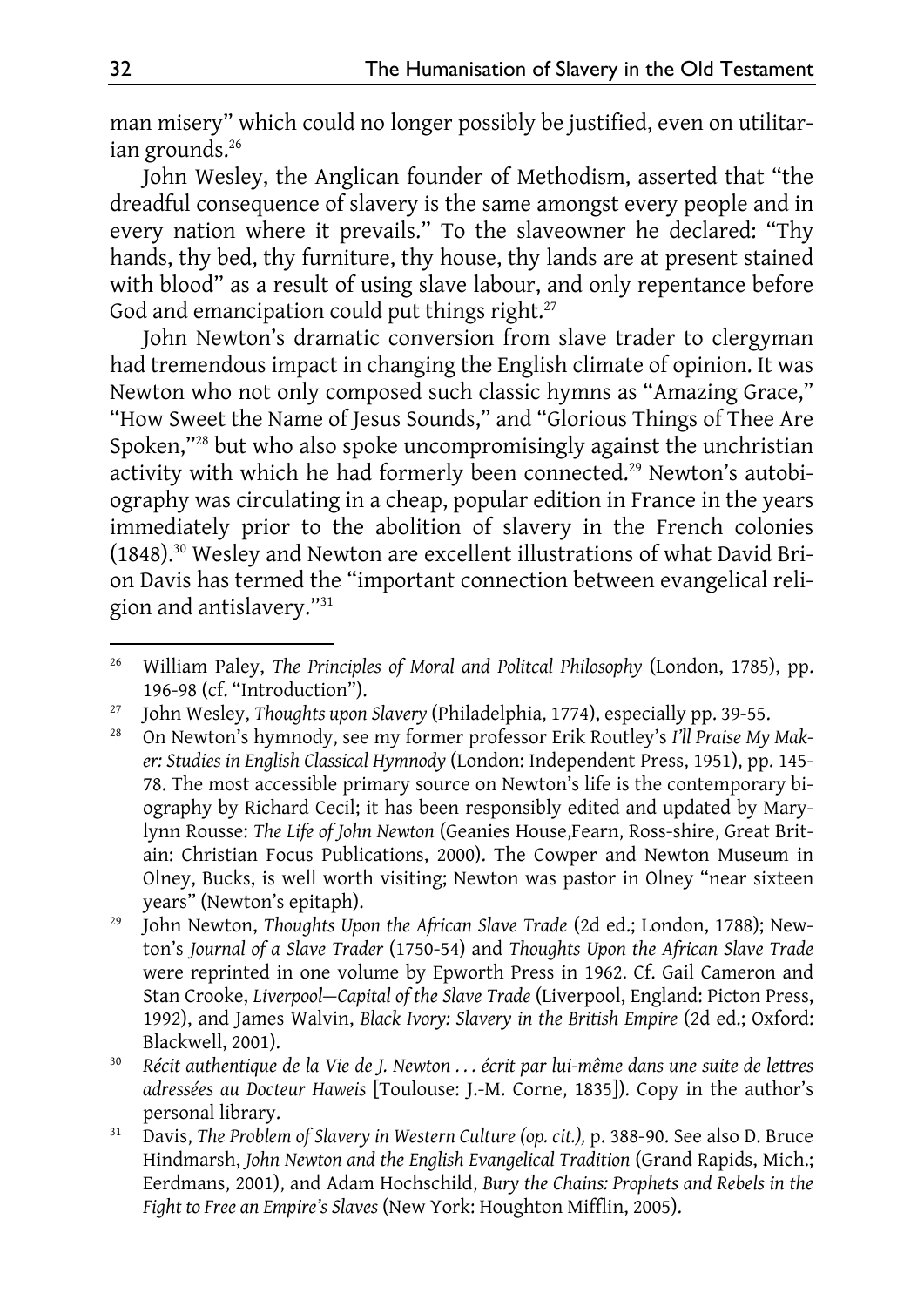-

These believers from a wide variety of confessional traditions provided the backdrop for the political action that finally succeeded in destroying slavery in England and America.<sup>32</sup> The chief names associated with that activity in England were Granville Sharp and William Wilberforce. Both of them were directly and centrally motivated by their Christian convictions.

Granville Sharp (1735-1813) is still a household name in New Testament scholarship, for he formulated the rule bearing his name which recognises that "when two personal nouns of the same case and connected by the copulate *kai,* if the former has the definite article and the latter has not, they both belong to the same person." This rule is of tremendous theological importance, for it establishes, in passages such as 2 Thessalonians 1:12, the identity of Jesus Christ with God the Father.<sup>33</sup> Sharp was one of the founders of the British and Foreign Bible Society and of the Society for the Conversion of the Jews.

But Granville Sharp's undying fame rests on his success in abolishing the slave trade. As the inscription on his monument in Poets' Corner, Westminster Abbey has it:

He took his post among the foremost of the honourable band Associated to deliver Africa from the rapacity of Europe, By the abolition of the Slave Trade. Nor was death permitted to interrupt his career of usefulness, Till he had witnessed that Act of the British Parliament By which the abolition was decreed.

In 1767, Sharp encountered a West Indian planter's slave named Jonathan Strong who had been brought to London and badly beaten by his master;

<sup>32</sup> Cf. Thomas Clarkson, *The History of the Rise, Progress, and Accomplishment of the Abo*lition of the African Slave-trade by the British Parliament (2 vols., reprint ed.; London: Frank Cass, 1968), especially I, 5-192 and II, 570-87. This classic work by one who devoted his life to opposing slavery internationally was originally published in 1808, immediately following the British Parliament's outlawing of the slave trade. Clarkson declares (I, 8-9): "Among the evils, corrected or subdued, either by the general influence of Christianity on the minds of men, or by particular associations of Christians, the African Slave-trade appears to me to have occupied the foremost place." Cf. Melvin D. Kennedy, *Lafayette and Slavery: From His Letters to Thomas Clarkson and Granville Sharp* (Easton, Pa.: American Friends of Lafayette, 1950).

<sup>33</sup> Granville Sharp, *Remarks on the Uses of the Definitive Article in the Greek Text of the New Testament, Containing many New Proofs of the Divinity of Christ ..., ed. William* David McBrayer (reprint ed.; Atlanta/Roswell, Ga.: Original Word, 1995).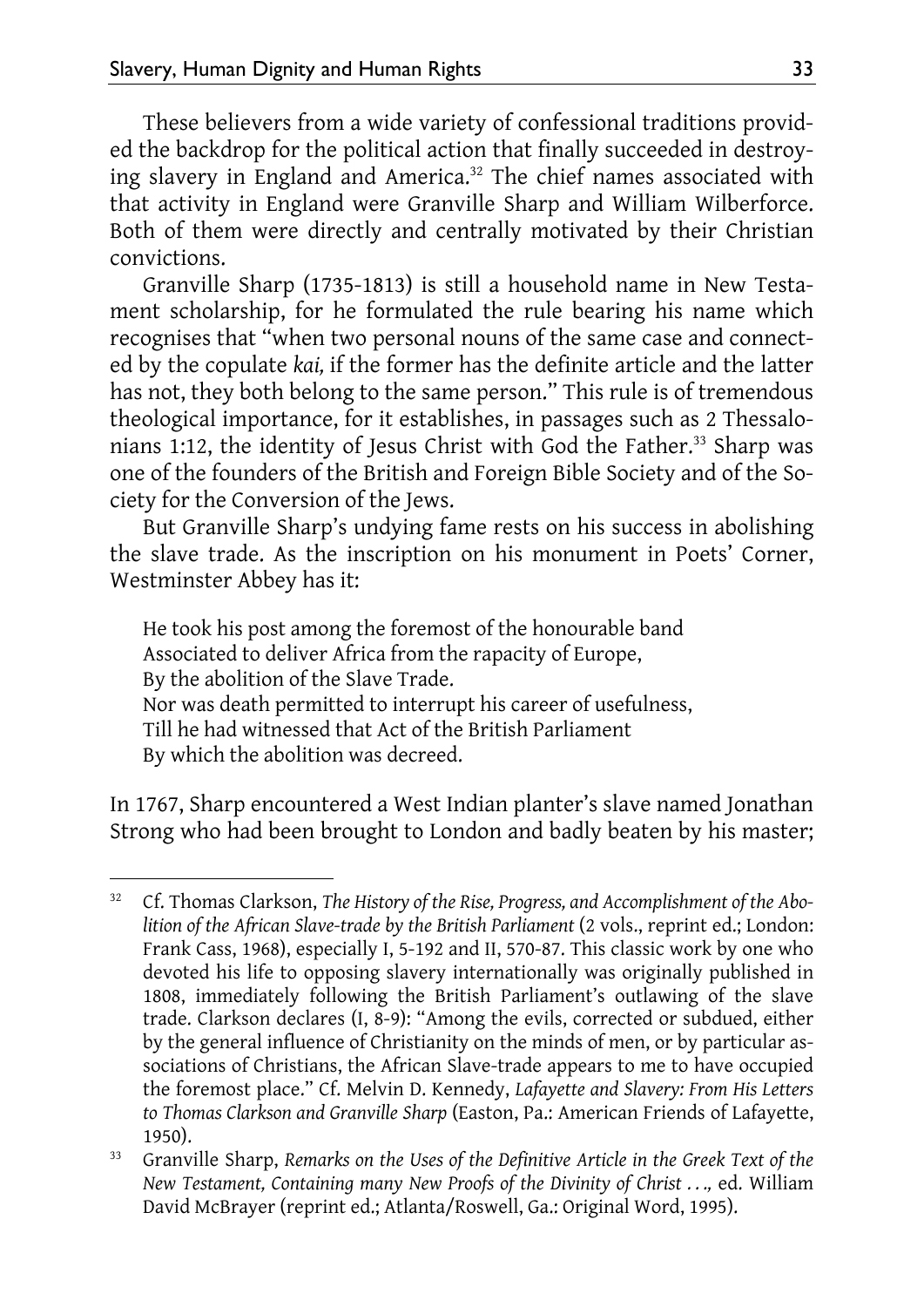once recovered, he was sold by the master to a third party. Sharp was so incensed by this that he examined the legal situation for himself and finally, five years later, in the *Somersett* case, succeeded in obtaining Lord Mansfield's judgment: "The state of slavery is so odious that nothing can be suffered to support it but positive law, and there is no law."34 This meant, in effect, that a slave must forthwith receive freedom the moment he or she set foot on English soil.<sup>35</sup>

The forty-year-long, ultimately successful struggle of William Wilberforce (1759-1833) to obtain a Parliamentary act abolishing slavery is too well known to require detailed discussion here; the literature is extensive.<sup>36</sup> What needs to be stressed is Wilberforce's root motivation in engaging in this formidable task: his Christian conviction that slavery was an offense to almighty God and a detriment to the effective spread of Christ's gospel.37 Wilberforce experienced evangelical conversion in his 20's and came under the influence of former slave trader John Newton. In 1787, he declared: "God has set before me two great objects: the abolition of the slave trade and the reformation of manners." From that point he never looked back. As one of the leaders of the so-called "Clapham Sect"—evangelicals who promoted political, philanthropic, and ethical causes—he championed prison reform, Bible distribution, missionary endeavour, and charitable work of many kinds. In his crusade against slav-

<sup>-</sup>34 Cf. Steven M. Wise, *Though the Heavens May Fall: The Landmark Trial That Led to the End of Human Slavery* (Boston: Merloyd Lawrence, 2005).

<sup>35</sup> See Granville Sharp, *A Tract on the Law of Nature, and Principles of Action in Man*  (London: B. White; and E. and C. Dilly, 1777), and *Tracts on Slavery and Liberty: The Just Limitation of Slavery in the Laws of God . . . The Law of Passive Obedience . . . The Law of Liberty . . .* (reprint ed.; Westport, Conn.: Negro Universities Press, 1969). Cf. Edward C. P. Lascelles, *Granville Sharp and the Freedom of Slaves in England* (London: Oxford University Press/Humphrey Milford, 1928) [with extensive documentation and illustrations]; Oliver Ransford, *The Slave Trade: The Story of Transatlantic Slavery* (Newton Arrot, Devon, England: Readers Union, 1972), pp. 178 ff.; and Daniel B. Wallace, "Granville Sharp: A Model of Evangelical Scholarship and Social Activism," *Journal of the Evangelical Theological Society,* XLI/4 (December 1998), 591-613.

<sup>36</sup> Leonard W. Cowie, *William Wilberforce, 1759-1833: A Bibliography* (Westport, Conn.: Greenwood, 1992).

<sup>37</sup> See especially: John Pollock, *Wilberforce* (London: Constable, 1977); David J. Vaughan and George Grant, *Statesman and Saint: The Principled Politics of William Wilberforce* (Nashville, Tenn.: Cumberland House, 2001); Kevin Belmonte, *Hero for Humanity: A Biography of William Wilberforce* (Colorado Springs, Colo.: NavPress, 2002)—and, to be sure, Leslie Stephen's classic article on him in the *Dictionary of National Biography.*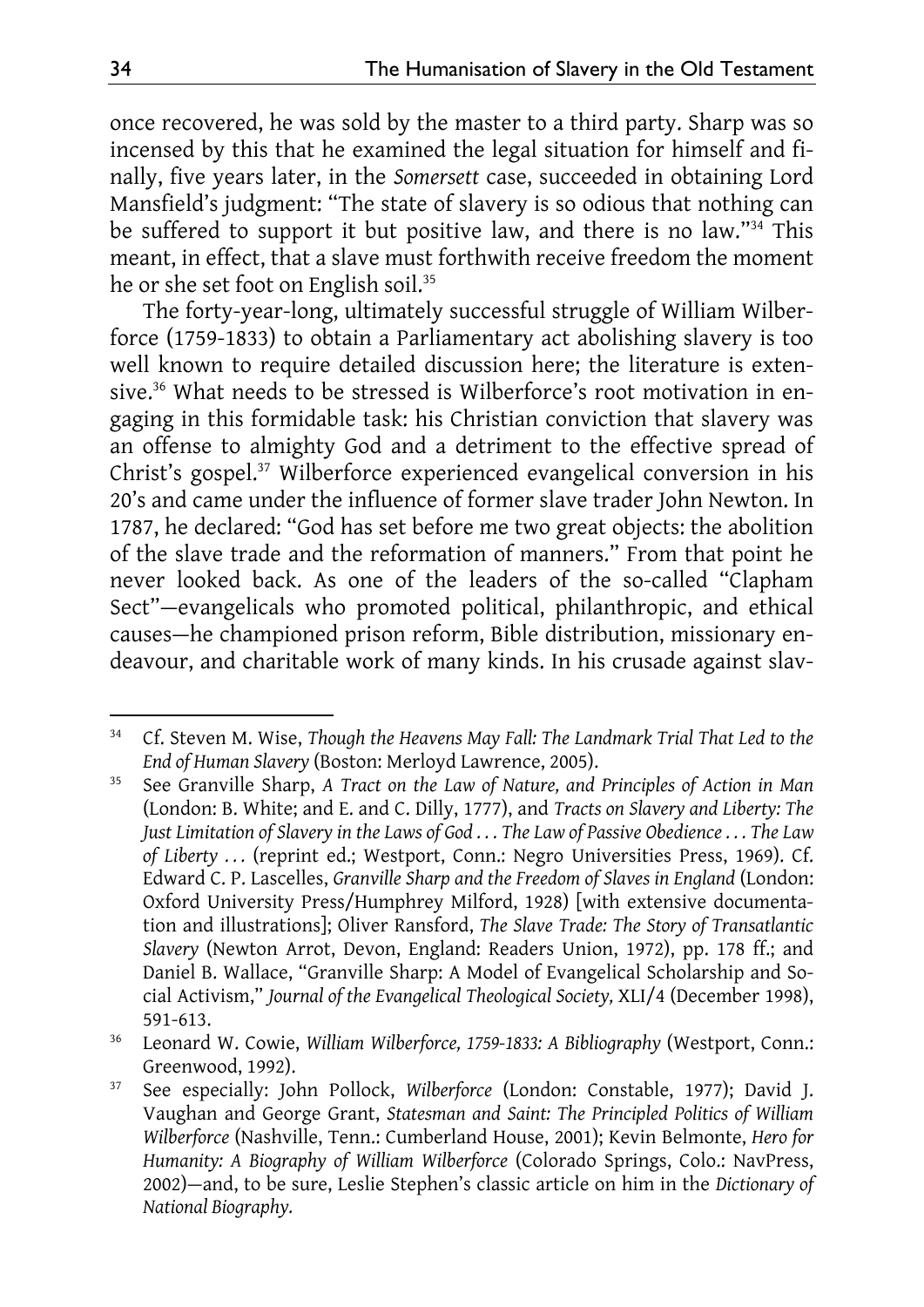ery as a Member of Parliament, he first succeeded after eighteen years in seeing the slave trade outlawed (1807-1808), and then, after another twenty-six years, the passing of the Emancipation Bill (in 1833, just three days before his demise).

The efforts of Wilberforce and likeminded English opponents of slavery had an impact far beyond Great Britain. Their "transcendent belief stirred abolitionists in the United States during the antebellum and Civil War periods, in France during the 1840s, in Cuba during the Ten Years' War (1868-78), and in Brazil during the 1880s."38

In America, the English evangelical impact is clear, for example, in the writings of Thomas Branagan of Philadelphia (1774-1843), like Newton personally involved in slaving and subsequently converted to Christian belief.39 In his essay on "Human Slavery," he refers specifically to Wilberforce's Parliamentary struggles and declares: "Slavery, hateful to God and man, and the greatest evil and sum-total of all evils under the sun, and inflicted by Americans, the most favoured people, and, may I not say, the most enlightened and highest in profession of liberty and Christianity, must render us the most inexcusable, and draw down, unless expiated by sincere repentance and undoing heavy burdens, the just indignation of Him who does not even let a sparrow fall without his notice."<sup>40</sup>

The American abolition movement drew its power directly from Christian sources. Harriet Beecher Stowe, the author *Uncle Tom's Cabin*  (1851-52), the most influential anti-slavery fiction ever written, selling on publication a half a million copies in the United States and double that number in Great Britain, was the daughter of the Revd Lyman Beecher, president of Lane Theological Seminary; wife of a Lane Seminary professor; and sister of the celebrated preacher Henry Ward Beecher. She began writing her novel following a church service in which she had a mystical experience; afterwards she said that "The Lord himself wrote," i.e., was the real author, of her book.<sup>41</sup>

The impact of the Lane Theological Seminary on the abolition movement was considerable.

<sup>38</sup> Davis, *Slavery and Human Progress (op. cit.),* pp. 280-81.

<sup>39</sup> On Branagan, see Lewis Leary, "Thomas Branagan," in his *Soundings: Some Early American Writers* (Athens, Ga.: University of Georgia Press, 1975), pp. 229-52; and Leary, "Thomas Branagan," in James A. Levernier and Douglas R. Wilmes (eds.), *American Writers Before 1800: A Biographical and Critical Dictionary* (Westport, Conn.: Greenwood Press, 1983), pp. 195-96.

<sup>40 [</sup>Thomas Branagan,] *The Guardian Genius . . . or, Patriotic Admonitions . . . in relation to . . . Human Slavery. . . . By a Philanthropist* (New York, 1839), pp. 25 ff.

<sup>41</sup> Ransford, *op. cit.,* pp. 235-43.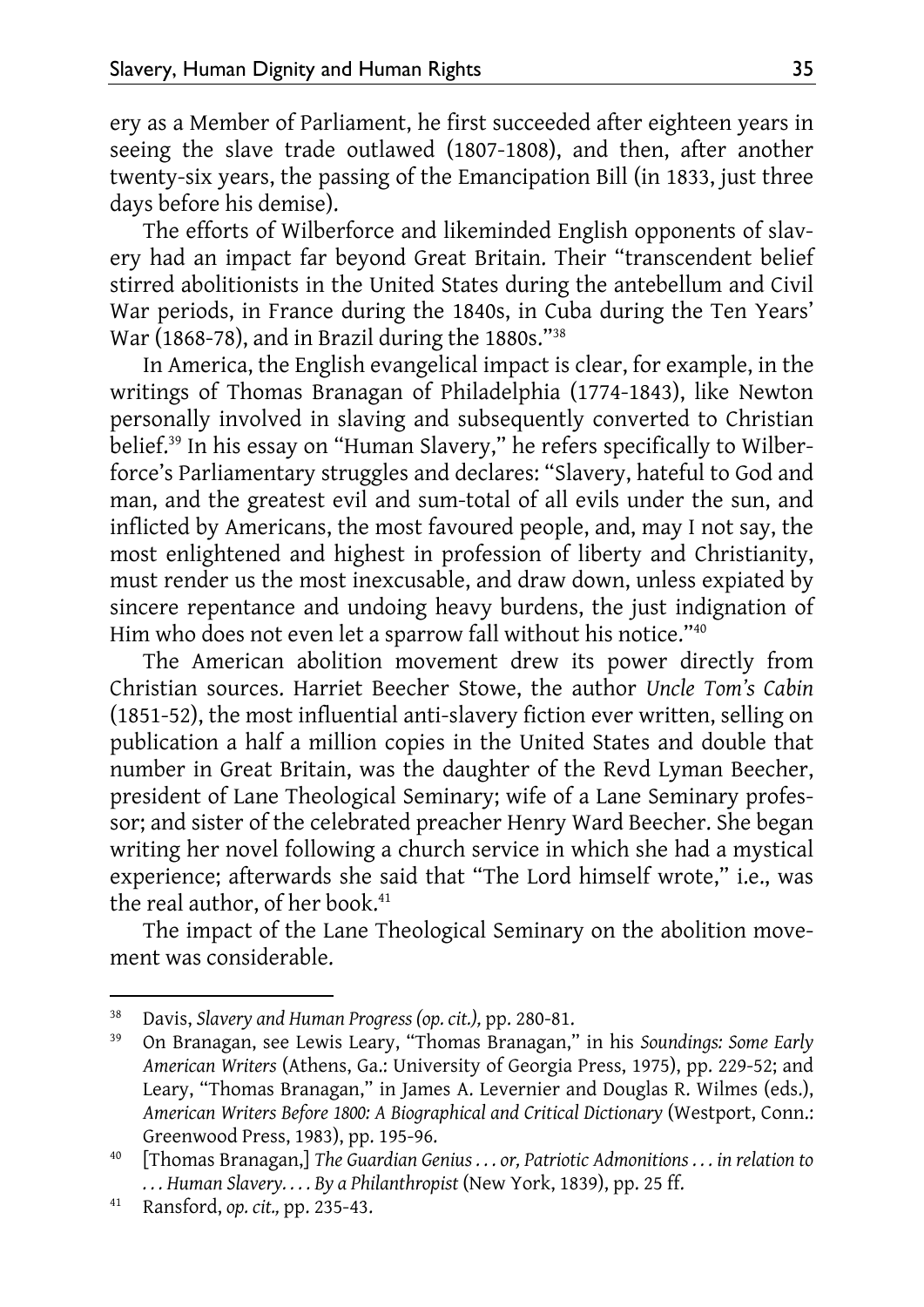In 1833 Oberlin College was founded in northern Ohio. Into some of the first classes there women were admitted on equal terms with men. In 1835 the trustees offered the presidency to Professor Asa Mahan, of Lane Seminary. He was himself an abolitionist from a slave State, and he refused to be President of Oberlin College unless negroes were admitted on equal terms with other students. Oberlin thus became the first institution in the country which extended the privileges of the higher education to both sexes of all races. It was a distinctly religious institution devoted to radical reforms of many kinds.<sup>42</sup>

Far less well known than Harriet Beecher Stowe were an influential number of Christian writers who condemned American slavery. As early as 1816, George Bourne posed the rhetorical question, "Can you conscientiously believe, that a slaveholder exhibits that assimilation to the meek and lowly Jesus, which is indispensable to an enjoyment of the inheritance of the Saints in light?"43 Slavery was also to be condemned, argued Bourne, because it undermined the God-given institution of marriage.<sup>44</sup>

Charles Elliott (1792-1869), Methodist missionary to the Indians, abolitionist and sometime president of Iowa Wesleyan University, maintained that (1) slaves could not help but hate their oppressors and therefore slavery promoted hateful and murderous thoughts—directly contrary to Jesus' teachings (e.g., Matthew 5:21-22)<sup>45</sup>; (2) slaveholders break up families and necessarily maltreat little children—one of the most heinous of sins according to Jesus (Matthew 18:2-6; cf. Revelation 18:21)<sup>46</sup>; (3) slavery

<sup>&</sup>lt;sup>42</sup> Jesse Macy, The Anti-Slavery Crusade: A Chronicle of the Gathering Storm (New Haven, Conn.: Yale University Press, 1920), pp. 50-51. Fascinatingly, the radical antislavery activism of many Lane theological students was more than even that institution could tolerate; a considerable number of students (the so-called "Lane Rebels") decamped to Oberlin in 1834; see Stuart C. Henry, "Lane Theological Seminary," in *Dictionary of Heresy Trials in American Christianity,* ed. George H. Shriver (Westport, Conn.: Greenwood Press, 1997), pp. 214-21.

<sup>43</sup> George Bourne, *The Book* [i.e., the Bible] *and Slavery Irreconcilable* (Philadelphia: J. M. Sanderson, 1816), p.196.

<sup>&</sup>lt;sup>44</sup> Ken Glover, "Jesus on American Slavery: What He Said, What He Did Not Say, and What He Was Said To Have Said," Unpublished Paper Presented at the 55<sup>th</sup> Annual Meeting of the Evangelical Theological Society, Atlanta, Ga., 20 November 2003.

<sup>45</sup> Charles Elliott, *Sinfulness of American Slavery: Proved from Its Evil Sources; Its Injustice; Its Wrongs; Its Contrariety to Many Scriptural Commands, Prohibitions, and Principles, and to the Christian Spirit,* ed. B. F. Tefft (2 vols.; Cincinnati, Ohio: Swormstedt & Power, 1850), II, 25. This edition was reprinted by Negro Universities Press in New York in 1968.

<sup>46</sup> *Ibid.,* I, 87.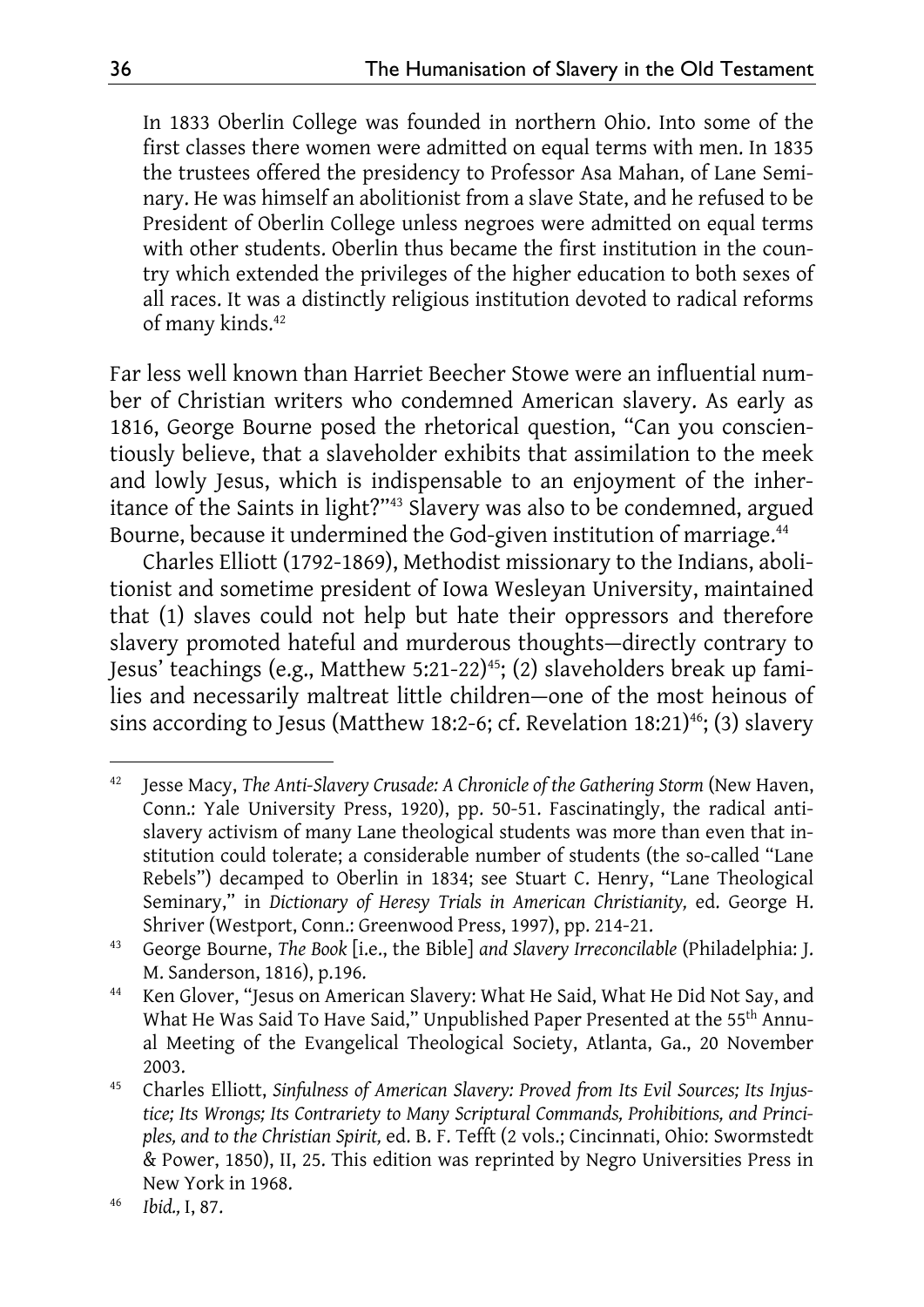keeps the blacks in ignorance, whereas the gospel message requires Christian education (Luke 11:52; John 5:39)<sup>47</sup>; (4) Christ-in Luke 4effectively incorporated into his teaching and expanded upon the Old Testament special year of Jubilee (when slaves were freed), such that he "established, in his public administrations, a foundation for the universal emancipation of slaves"<sup>48</sup>; and, most important of all, (5) since Jesus redeemed everyone, there can be no justification for one person's enslaving another:

All men are redeemed by the same blood of Christ; and therefore, this common and general redemption by the blood of Christ is at variance with slavery. . . .

The same great sacrifice has been made for the slave as for the master; and therefore, the soul of the slave is worth as much as the soul of the master.49

The collected volumes of American slave cases also evidence the profound influence of the Christian message on the institution of slavery in the years preceding the American Civil War and emancipation. For example, one Thomas Reynolds of Virginia, a Methodist believer, prepared a testamentary instrument in which he declared that "for certain good causes, but more especially that it is contrary to the command of Christ to keep my fellow creatures in bondage, I do hereby liberate all my slaves." When the slaves in question ultimately sued for their freedom, the lower court refused on the ground that the instrument had not been proved and recorded in a proper court. The case then went to Virginia's Court of Appeals, and its President, the great Henry St. George Tucker (1780-1848) spoke for a unanimous court: "It would be monstrous to say that where a testator retained, till his last breath, the anxious purpose to give effect to a previous deed of emancipation, that purpose should be defeated by his casual death before the session of the probate court." The former slaves were granted their freedom.<sup>50</sup>

<sup>47</sup> *Ibid.,* I, 126.

<sup>48</sup> *Ibid.,* II, 265-66.

<sup>49</sup> *Ibid.,* I, 303-305. On Charles Elliott, see the biographical article in the *Dictionary of American Biography.* Another of Elliott's works was entitled, *The Bible and Slavery: in which the Abrahamic and Mosaic Discipline is Considered in Connection with the Most Ancient Forms of Slavery, and the Pauline Code on Slavery as Related to Roman Slavery and the Discipline of the Apostolic Churches* (1857).

<sup>50</sup> *Manns v. Givens,* 7 Leigh 689 at 718-19 (July 1836): *Judicial Cases concerning American Slavery and the Negro,* ed. Helen T. Catterall (5 vols.; Washington, D. C.: Carnegie Institution, 1926-1937), I, 183-85. Cf. also: Barnett Hollander, *Slavery in America: Its*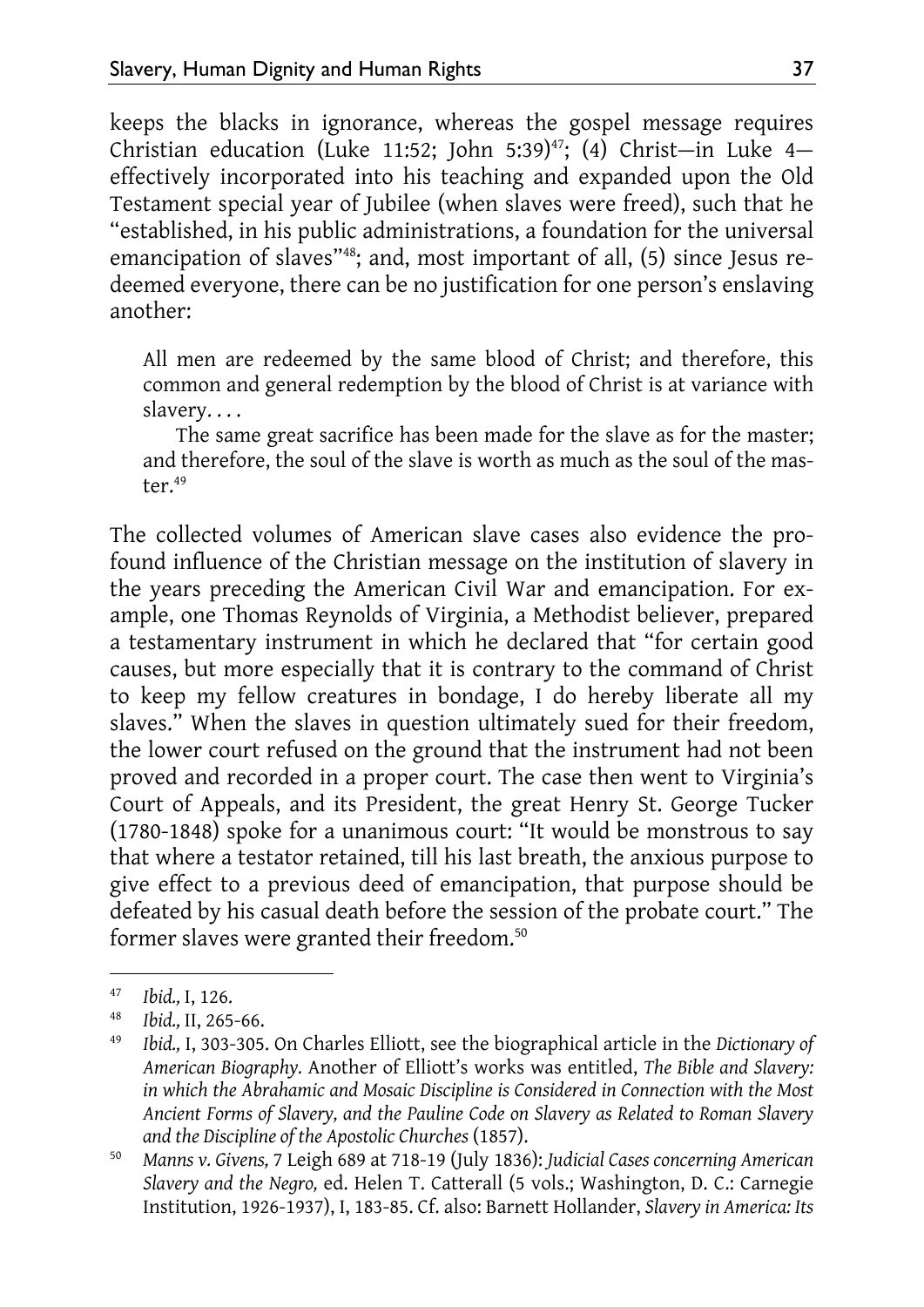The historical and ideological background of such cases is clarified by Philip J. Schwarz:

Quakers and their associates provided an even better method of escape for some slaves in 1782 when they successfully lobbied in the Old Dominion's legislature for the law that thereafter allowed white emancipators to free any slaves they wanted to by deed without having to petition the state government for a private law. As Quakers, Methodists, and others began to take advantage of this legislation, they created one more ambiguous situation for slaves. The increasing number of individual manumissions for slaves encouraged early abolitionists to put more effort into advocating a general emancipation of the state's slaves.<sup>51</sup>

## **IV. Concluding Caveats**

What do we learn from history for our continuing battle against contemporary forms of slavery? At least four important truths:

First, *we must oppose, root and branch, all forms of modern relativism.* For the post-modern relativist, there are, a priori, no absolutes. Therefore, there is nothing inherently wrong with slavery—though it may be evaluated and perhaps critiqued on (fluctuating) sociological grounds. This will simply not do. Was it not the Third Reich that endeavoured to justify its enslavement (and worse) of Jews by claiming Aryan superiority and therefore sociological, Nietzschean, *Übermensch* exemptions from proper humanitarian standards? Sobering is an argument presented by the eminent Ugaritic scholar Cyrus Gordon:

. . . that it was no crime for men to copulate with animals in Ugarit is indicated by the fact that the favorite god Baal impregnated a heifer (67: V: 17- 22), a myth, which, for all we know, may have been enacted ritually by reputable priests. To the Hebrews, on the other hand, copulation with beasts was a heinous crime calling for the death penalty (Ex. 22: l8; Lev. 18: 23; Deut. 27: 21). Moreover, the Bible tells us that the Hebrews' pagan neighbors practised beastiality (Lev. 18: 24), as we now know to be literally true from the Ugaritic documents. All this implies that if we discuss Hebrew criminology, we should include beastiality, for in Hebrew society it

*Legal History* (London: Bowes & Bowes, 1962), and Paul Finkelman, *Slavery in the Courtroom: An Annotated Bibliography of American Cases* (Washington, D. C.: Library of Congress, 1985). On Tucker, see, *inter alia,* the *Biographical Directory of the United States Congress* and the *Dictionary of American Biography.* 

<sup>51</sup> Philip J. Schwarz, *Twice Condemned: Slaves and the Criminal Laws of Virginia, 1705- 1865* (Baton Rouge, La.: Louisiana State University Press, 1988), p. 193.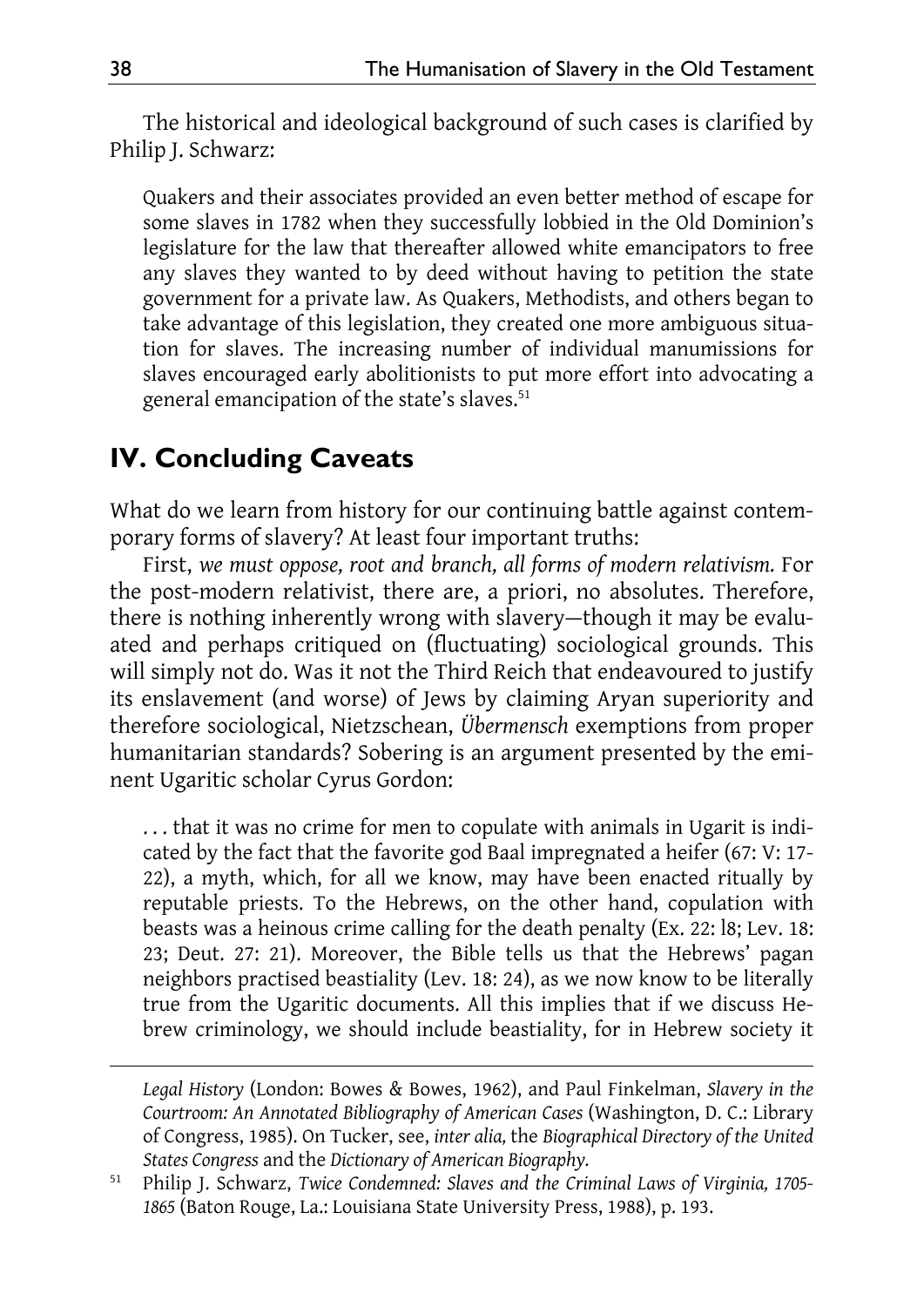was a crime. However, there is no basis for including beastiality in a treatment of the criminology of Ugarit, since it was not a crime there. . . . The test of the significance of a social phenomenon is this: Does the group in question make an issue of it?<sup>52</sup>

This may well serve as an adequate description of social phenomena; it is certainly *not* an adequate way of handling serious ethical issues. If bestiality is wrong, it is wrong under *all* conditions and in *any* society. If slavery is to be condemned, it is to be condemned wherever it occurs. Though tolerated (like divorce) "for the hardness of hearts" under certain past circumstances (Mark 10: 2-9), a moral evil does not become a moral good owing to such concessions. Wrong is wrong, and sociological considerations do not change that fact.

But, secondly, this leads us to the vital point (made earlier) that a transcendent source of ethical principles is the only adequate bulwark against the trivialising of slavery and comparable moral evils. Any other attempted justification of anti-slavery will be no more than human opinion, which, if set forth by humans, can be revoked by humans as the sociological context changes. Thus, we need a religious foundation for our opposition to slavery—and not just any religion will do. David Brion Davis notes that when, in the 1840s, British civil servants told the Turkish sultan in no uncertain terms that slavery had to be eliminated or there would be negative political consequences, Viscount Ponsonby, the ambassador to Turkey, reported that the message was heard "with extreme astonishment accompanied with a smile at a proposition for destroying an institution closely interwoven with the frame of society in this country, and intimately connected with the Law and with the habits and even the religion of all classes, from the Sultan himself down to the lowest peasant."53 Davis puts it starkly: "Like algebra and knowledge of the Greek classics, racial slavery appears to have been one of the Arabs' contributions to Western civilization."54 In a word, one must choose one's transcendental foundation very carefully.<sup>55</sup>

Thirdly, even if one arrives at absolute moral principles, *one must discover a way of interiorising genuine human dignity:* the heart will need to be

<sup>52</sup> Cyrus H. Gordon, *Ugaritic Literature: A Comprehensive Translation of the Poetic and Prose Texts* (Rome: Pontificium Institutum Biblicum, 1949), p. 8.

<sup>53</sup> Quoted in Davis, *Slavery and Human Progress (op. cit.),* p. 302.

<sup>54</sup> David Brion Davis, *Religion, Moral Values, and Our Heritage of Slavery* (New Haven, Conn.: Yale University Press, 2001), p. 148.

<sup>55</sup> Cf. Alvin J. Schmidt, *The Great Divide: The Failure of Islam and the Triumph of the West*  (Boston, Mass.: Regina Orthodox Press, 2004), chap. 4 ("Slavery"), pp. 100-122.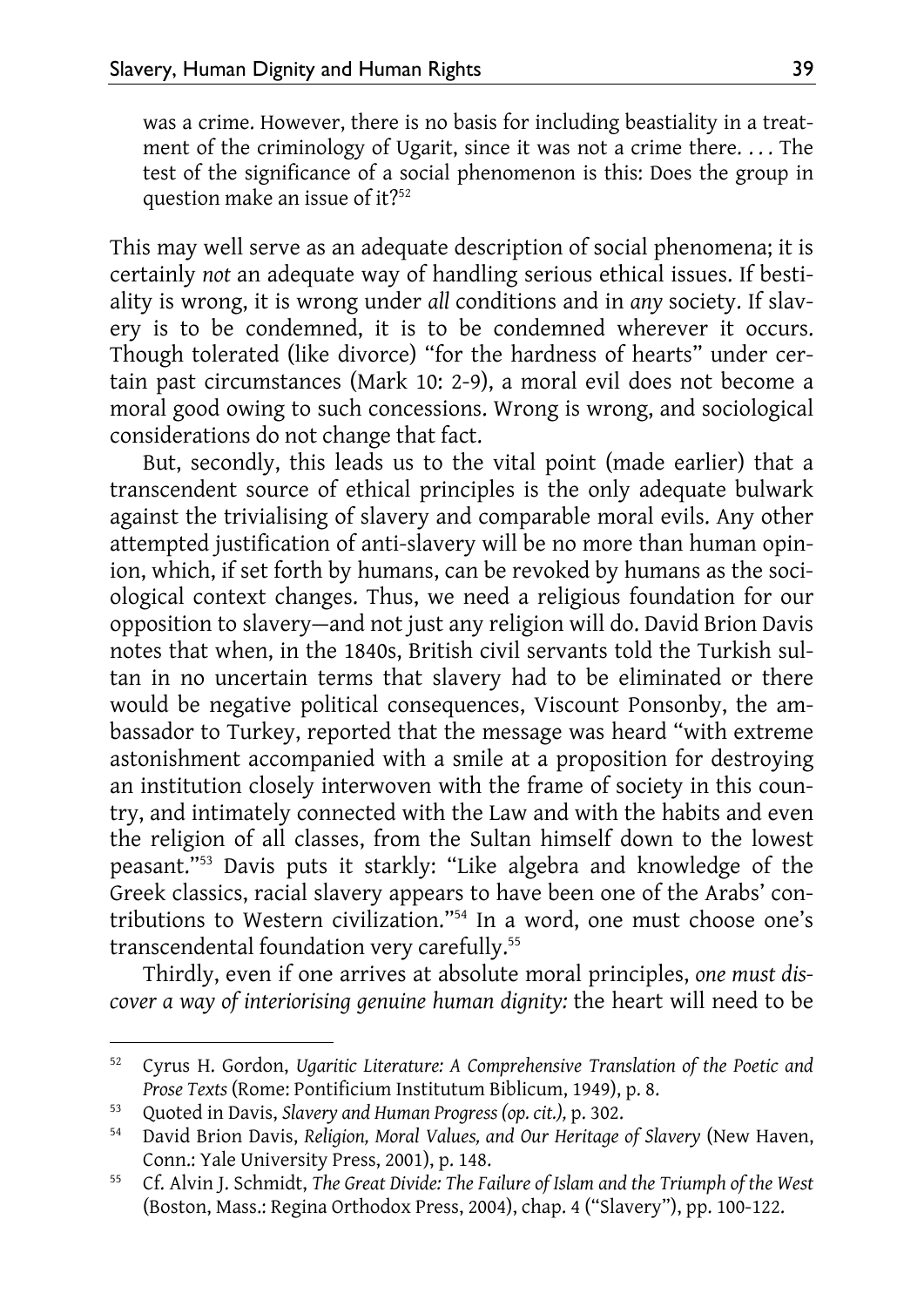changed, or one will not regard one's neighbour as oneself and enslavement of the neighbour will remain a live possibility. In one of the most pregnant interchanges in Jesus' ministry, the following dialogue took place:

Then said Jesus to those Jews who believed in him, If you continue in my word, then you are my disciples indeed, and you shall know the truth, and the truth shall set you free.

They answered him, We are Abraham's seed, and were never in bondage to anyone: how do you say, You shall be made free?

Jesus answered them, Verily, verily, I say to you, Whosoever commits sin is the slave to sin—and the slave does not remain in the house forever; but the Son abides forever. If the Son therefore shall make you free, you will be free indeed.<sup>56</sup>

Jesus' hearers, ironically, were in hopeless bondage to the Romans, who had subjugated Israel and would, in A.D. 70, destroy the Temple and cause the dispersion of the Jewish people for millennia. But their immediate problem was their lack of recognition that their worse slavery followed from their own self-centredness. They needed changed hearts—which Jesus offered to them as an entirely free gift. It is that transformation which alone can provide the essential motivation to give up slaving practices. No philosophy, ideology, or humanistic panacea can achieve this and without it all the moralistic rhetoric in the world will achieve little, as past history has abundantly demonstrated.

Finally, *one must see the larger picture.* Slavery is but one affront to human dignity. Its basic error is not to recognise the humanity of all those who benefit from the same genetic-chromosomal nature. Slavery refuses to treat genuine human beings as such; it reduces them to things, to chattel. This is precisely what occurs in other realms, and we must see the pattern, so that we do not engage in limited crusades instead of fighting the problem at its core.

When legal philosopher Ronald Dworkin's book, *Life's Dominion,* was published, the author gave a public lecture, followed by discussion, in London. The argument of the book is that, owing to the need for the state to allow for religious differences, the civil law should stay clear of the abortion issue, since it is a religious matter (some arguing against it on the basis of their convictions, others arguing the other way according to their value-system). I posed the question: "Like the slave, the fetus satisfies the entire genetic-chromosomal definition of a human being, but is

<sup>56</sup> John 8: 31-36.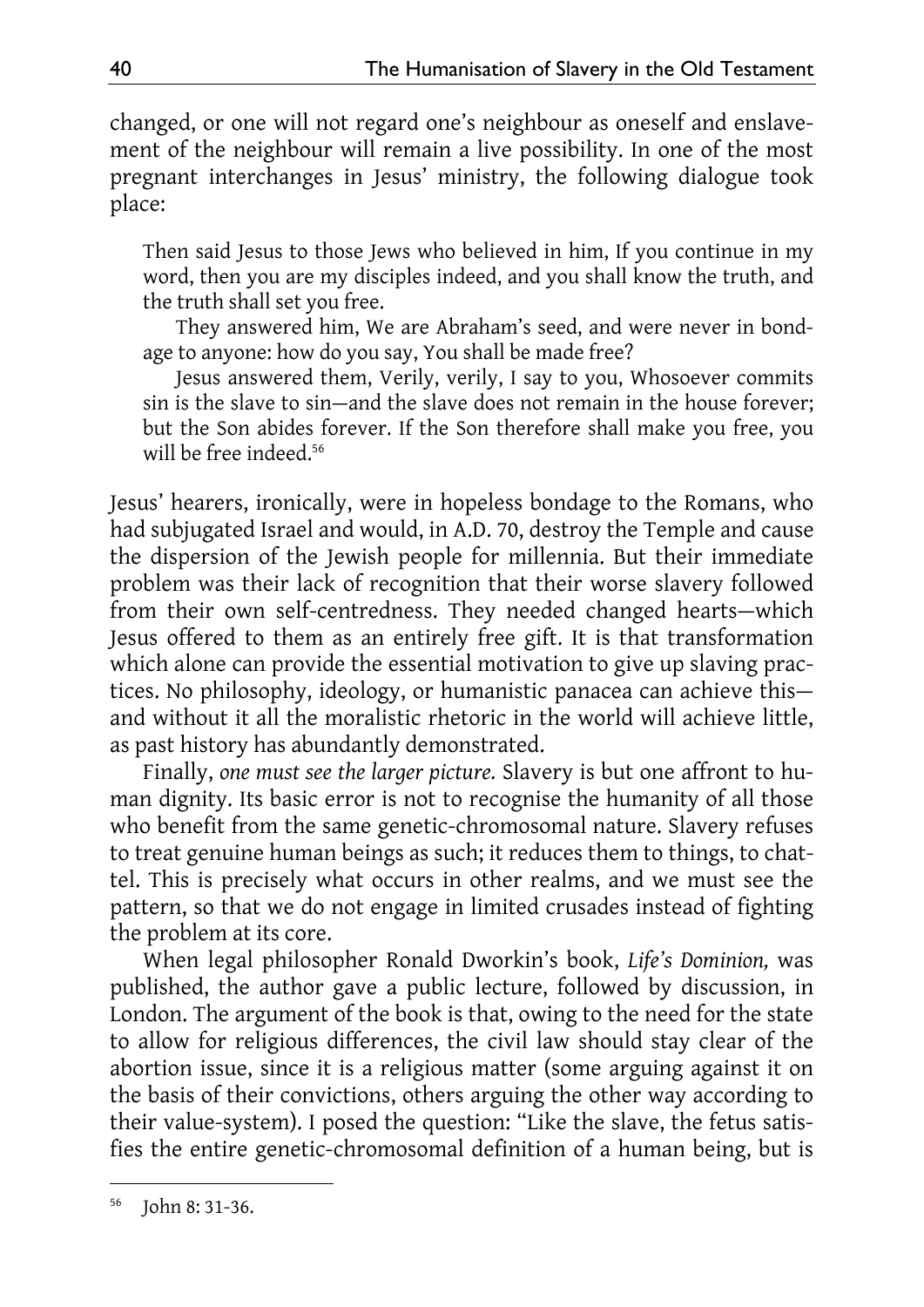incapable of defending his or her rights, including the right to life. I assume, therefore, on the basis of the argument in your book, that you would have stayed clear of the fight to emancipate the slaves and would have opposed efforts to legislate against slavery—since the acceptance or rejection of slavery likewise turns on conflicting ideological values?" Dworkin would not accept the logic of the analogy—overwhelming as it is—so, needless to say, my question did not receive a satisfactory reply.57

Fundamental moral questions are always interlocked. We must therefore fight modern variants of slavery with the clarity which comes from a transcendental perspective—and at the same time recognise the need simultaneously to battle against the multifarious parallel affronts to human dignity which mask as "choices" rather than what they really are: devices to reduce human persons to the status of means rather than ends.

<sup>&</sup>lt;sup>57</sup> See John Warwick Montgomery, "New Light on the Abortion Controversy?," 60/7 *New Oxford Review* 24-26 (September 1993); *Slaughter of the Innocents: Abortion, Birth Control and Divorce in Light of Science, Law and Theology* (Westchester, Ill.: Crossway Books, 1981); and "Human Dignity in Birth and Death: A Question of Values," in his *Christ Our Advocate* (Bonn, Germany: Verlag für Kultur und Wissenschaft, 2002), pp. 153 ff. Cf. John Warwick Montgomery, "Evangelical Social Responsibility in Theological Perspective," in Gary Collins (ed.), *Our Society in Turmoil* (Carol Stream, Ill.: Creation House, 1970), pp. 13-23, 281-82.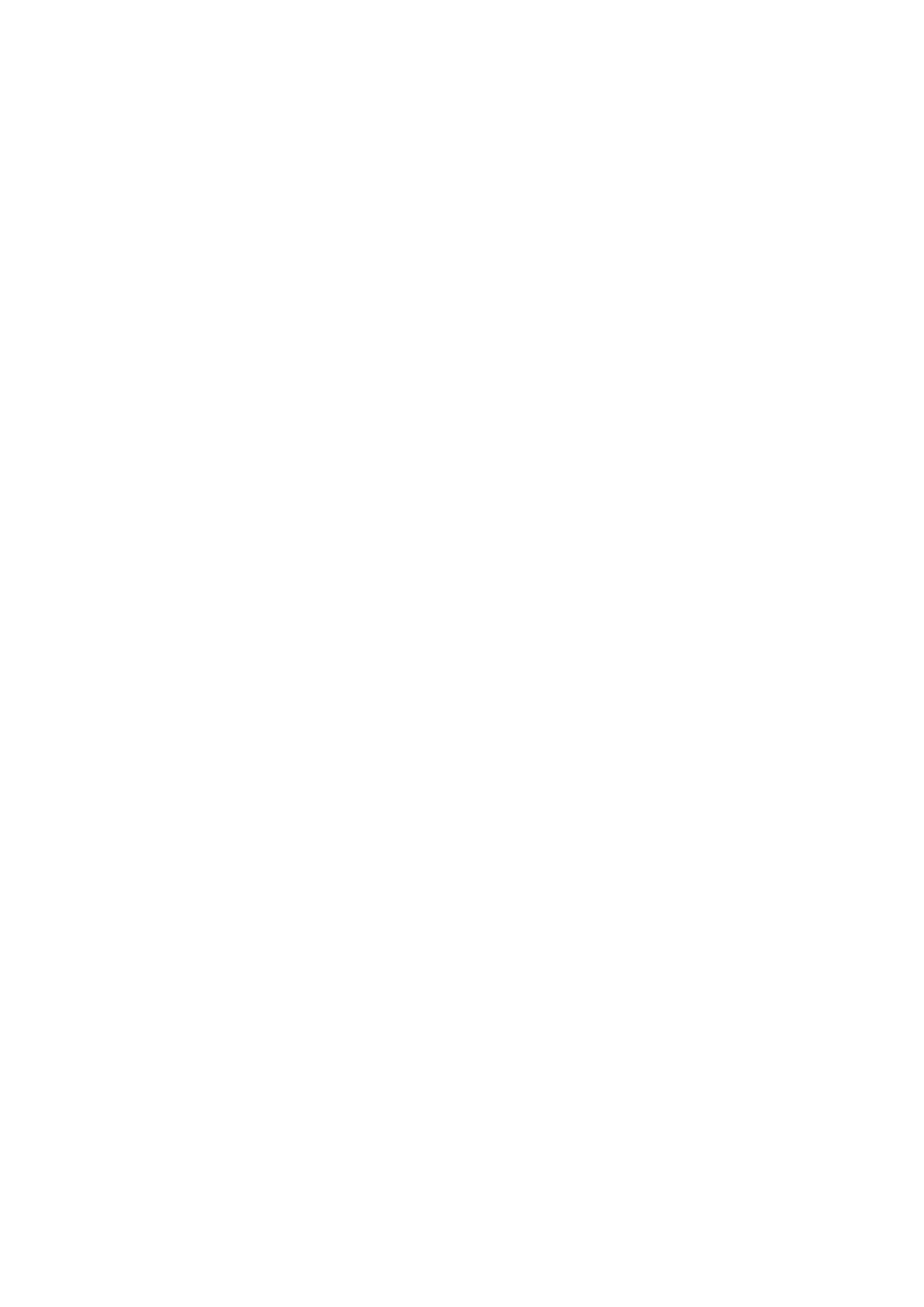# **SLAVERY IN THE OLD TESTAMENT, IN THE NEW TESTAMENT, AND TODAY**

**With special research on "The Role of Evangelicals in the Abolition of Slavery"** 

#### *Thomas Schirrmacher*

#### **1. The Term 'Slave' in the Old Testament**

The term *slave* in Bible translations is given to misunderstanding, because it is all too easy to mistakenly read the cruel slavery of the Greeks, Romans, Muslims, Europeans, and Americans into the Old and New Testaments. For this reason, to describe what was allowed in the Bible, one should use terms other slave and rather speak of *bonded labour* (albeit only for real debts), *labour service,* or with Georg Huntemann speak of *servant-hood work.*<sup>58</sup> Alan Richardson has formulated it as follows:

"The 'house-tables' deal with domestic slavery, not the criminal slavery of the galleys and mines. It should not be thought of in the light of modern slave-trading practices. Indeed, one must sympathize with the English translators in their efforts to render *doulos:* the 'servant' of the English Versions is too weak and colourless; the 'bond servant' of the Revised Version margin is accurate but archaic: while 'slave' is too apt to suggest to modern ears the inhumanities of *Uncle Tom's Cabin*. 'Workers' is perhaps the best modern rendering of *douloi*, even though it does not carry with it the suggestion of being tied to one's occupation and to one's employer."59

The Hebrew expression for slave, *'ebed* (pl. *'avadim*) is a direct derivation of the verb *'db*, which means 'to work:' consequently a *slave* is a simply a worker or a servant. The *'ebed* is distinguished from hired workers (*sakhir*) in three ways: he does not receive a salary for his work; he is a

<sup>58</sup> Georg Huntemann. *Biblisches Ethos im Zeitalter der Moralrevolution*. Hänssler: Neuhausen, 1996, p. 89. (Note explanatory statements as to why what was in the Old Testament was not slavery).

<sup>59</sup> Alan Richardson. *The Biblical Doctrine of Work*. SCM Press: London, 1952, p. 41. Luther's German translation used the word "servant" for the Greek word for slaves.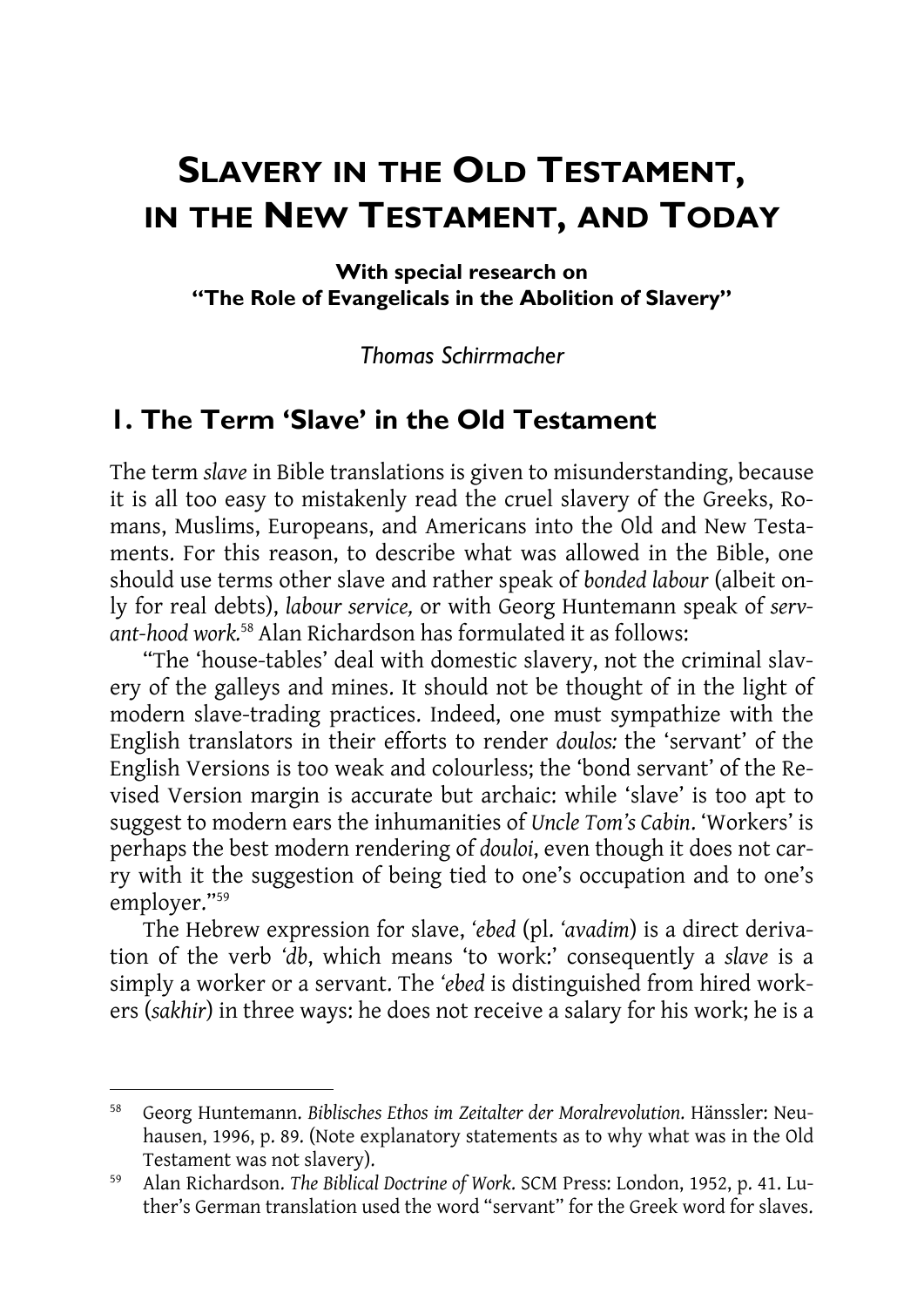member of the household of his master (comp. Genesis 24:2; Leviticus 22:11 and below); and his Lord exercises a fatherly control over him . . . "<sup>60</sup>

The legal position of a slave/servant in Israel, over against the position of slaves among other peoples, was extraordinarily good. "The lot of slaves does not appear to have been particularly harsh."61 *This is demonstrated in the fact that there is no word for 'slave,' but rather the same word that was used for 'worker.'* "The Bible uses the same word, *'ebed*, for servants as well as for slaves, such that it is often difficult to determine which meaning is meant in a particular section."62

In German the word *slave* (German *Sklave*) describes the misuse of the object. *Servant* is definitely a better rendering, which does more justice to the Old Testament institution. For that reason, the Jewish scholar Benno Jacob wants to completely dispel with the term slavery, because "A slave for a period of time is legal nonsense."63

Leviticus 25:6 distinguishes between four dependent types of labour: the "manservant" (slave), the "maidservant," the "hired worker," and the "temporary resident."64 In other passages there is a distinction made between the salaried "hired worker" and the "temporary resident" (both in Leviticus 22:10; 25:40).

### 2. Slaves' Rights in the Old Testament<sup>65</sup>

Even prior to the covenant at Sinai<sup>66</sup>, one reads in Job 31: "If I have denied justice to my menservants and maidservants when they had a grievance

<sup>60</sup> H. H. C. "Slavery." cols. 1655-1660 in: *Encyclopedia Judaica*. vol. 14: Red-Sl. Enyclopedia Judaica: Jerusalem, 1971, here col. 1655 (emphasis excluded).

<sup>61 &</sup>quot;Slavery," p. 566 in: Isaac Landman (ed.). *The Universal Jewish Encyclopedia*. 10 vols. vol. 9. Universal Jewish Encyclopedia: New York, 1948; comp. ibid. on similar human slavery legislation in Talmudic Judaism (with additional literature) and H. H. C. "Slavery." op. cit., cols. 1657-1660.<br>"Slavery," p. 566 in: Isaac Landman (ed.). The Universal Jewish Encyclopedia.

<sup>62 &</sup>quot;Slavery," p. 566 in: Isaac Landman (ed.). *The Universal Jewish Encyclopedia*. 63 B[enno] Jacob. *Auge um Auge: Eine Untersuchung zum Alten und Neuen Testament*. Philo Verlag: Berlin, 1929, p. 6.

<sup>64</sup> Comp. Hans Walter Wolff. *Anthropologie des Alten Testaments*. Chr. Kaiser: München, 1977<sup>3</sup>, p. 289.

<sup>&</sup>lt;sup>65</sup> Comp. the comprehensive study from a historic-critical point of view Gregory C. Chirichigno. *Debt Slavery in Israel and the Ancient Near East*. Journal for the Study of the Old Testament, Supplement Series 141. Sheffield Academic Press: Sheffield (GB), 1993.

<sup>&</sup>lt;sup>66</sup> I assume that the Book of Job reports from a time prior to or during Abraham's life; comp. on the justification Henry M. Morris. *The Remarkable Record of Job: The Ancient Wisdom, Scientific Accuracy, and Life-Changing Message of an Amazing Book*.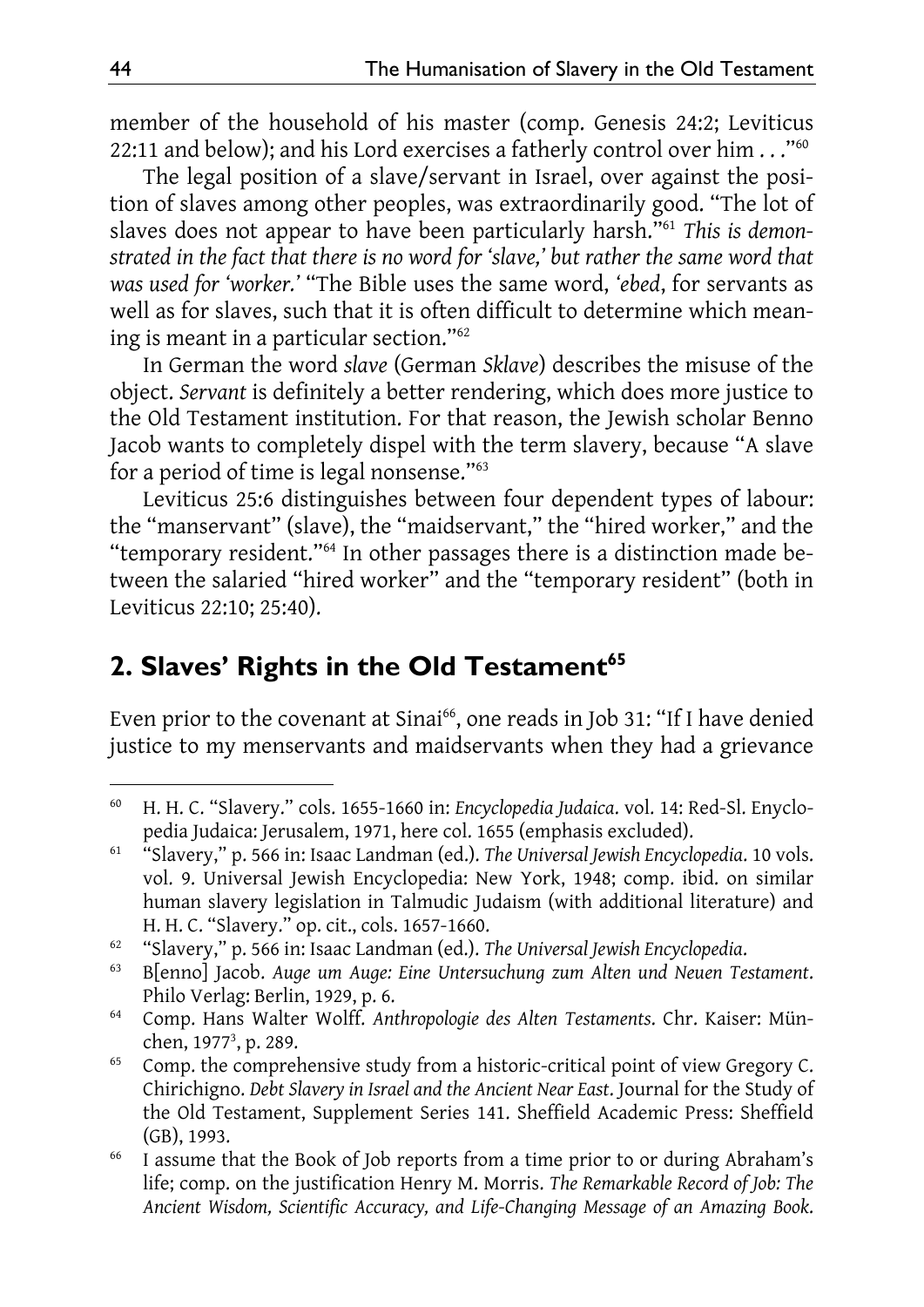against me, what will I do when God confronts me? What will I answer when called to account? Did not he who made me in the womb make them? Did not the same one form us both within our mothers?"

There is a central social meaning to the fact that in the Sabbath commandment servants/slaves were also expressly freed from work for the day (Exodus 20:10; 23:12; comp. Deuteronomy 5:14-15). In the first form of the Ten Commandments one reads: "Remember the Sabbath day by keeping it holy. Six days you shall labour and do all your work, but the seventh day is a Sabbath to the LORD your God. On it you shall not do any work, neither you, nor your son or daughter, nor your manservant or maidservant, nor your animals, nor the alien within your gates. For in six days the Lord made the heavens and the earth, the sea, and all that is in them, but he rested on the seventh day. Therefore the LORD blessed the Sabbath day and made it holy."

In this context it should also be considered that in the Old Testament the masters of the slaves (as well as the rulers and the local masters) and their families always worked as well and that in the Bible, work is part of what makes up the dignity of a person. Gustav Warneck observes in this regard, ". . . Christian mission demonstrates via word and example that the brand of shame that is seen upon work due to slavery *rests upon a divine command . . ."*<sup>67</sup>

A slave/servant in the Old Testament was not a possession of his or her master without rights as was the case in Greek, Roman, Islamic or the varieties of modern colonial slavery<sup>68</sup>. Rather, the servant was a person with full rights in the presence of a judge. As Job made clear, this is the case because the servant is just as much created by God as every other person. Also, because the servant is an image of God, he or she may not be infringed upon (comp. 9:6). For this reason one reads: "If a man beats his male or female slave with a rod and the slave dies as a direct result, he must be punished . . ." (Exodus 21:20).

Baker Book House: Grand Rapids (MI), 1988; comp. my review in "Querschnitte" 4 (1991) 2: 17. Hans Möller*. Sinn und Aufbau des Buches Hiob.* Evangelische Verlagsanstalt: (Ost-)Berlin, 1955 defends the unity of the book against critical views.

<sup>67</sup> Gustav Warneck. *Die Stellung der evangelischen Mission zur Sklavenfrage*. C. Bertelsmann: Gütersloh, 1889, p. 67.

<sup>68</sup> Comp. on the history of slavery, above all modern slavery: Susanne Everett. *Geschichte der Sklaverei*. Bechtermünz Verlag: Augsburg, 1998 and Milton Meltzer. *Slavery: A World History*. Da Capo: New York, 1993 (revised edition in 2 vols. 1971 & 1972); abridged version for youth: Milton Meltzer. *All Times, All Peoples: A World History of Slavery*. Harper & Row: New York, 1980.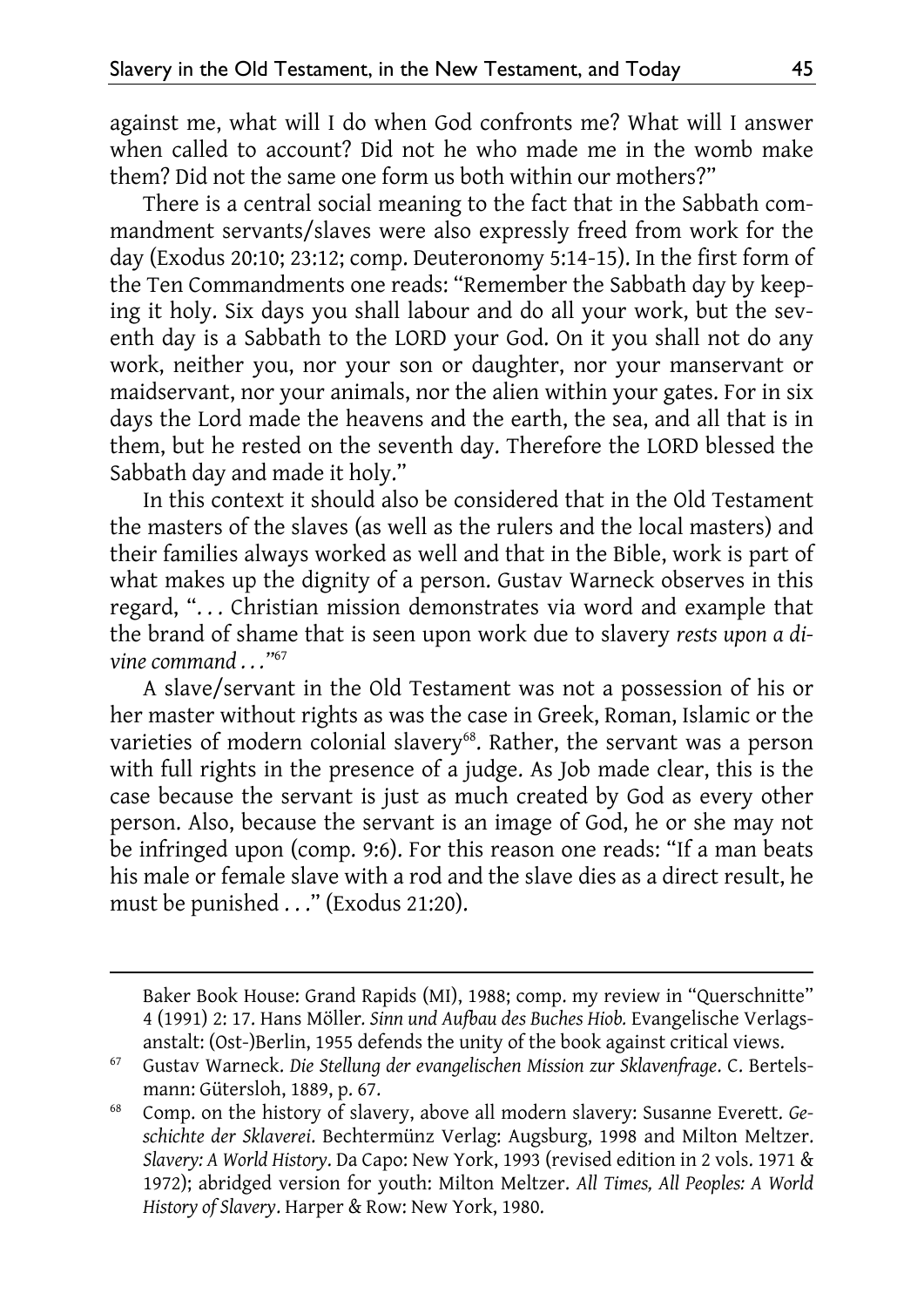As John Murray presented rather fittingly, in the Bible the master does not own the slave/servant but rather his or her work.<sup>69</sup> For that reason a slave could have his own possessions (e.g., 1 Samuel 9:8; 2 Samuel 9:10, 12; 16:4; 19: 18). That was the only reason why, should the occasion arise, he was able to buy his own freedom, and indeed then, when he had to provide his own possessions as payment (Leviticus 25:29-30 would have applied to slaves).

Generally speaking, there were numerous protective measures relating to slaves/servants.70 No master was to "rule . . . ruthlessly," neither over slaves (Leviticus 25:43, 46) nor over hired workers (Leviticus 25:53); Exodus 21:1-11 has been titled "Regulations for the Protection of Slaves" in certain German translations.<sup>71</sup> Accordingly, an Israelite slave was to serve for six years at most (Exodus 21:2, also see Deuteronomy 15: 12, 18). If he wanted to offer lifelong service, the slave had to conclude an eternal covenant with his master (Deuteronomy 15:16-17). This condition demonstrates once again just how great the relationship of trust between master and servant could be. Israelite slavery could not have been so bad if people voluntarily expanded it through an agreement from six years to a lifelong arrangement.

A slave/servant was able to be corporally disciplined as one's own children were (which in Europe was also common with employees until around 1900), but if he suffered harm, for instance by losing an eye or a tooth, he had to be freed (Exodus 21:26-27). After the end of the period of slavery, the master had to give the slave/servant enough property so that he could establish his own existence: "And when you release him, do not send him away empty-handed. Supply him liberally from your flock, your threshing floor and your winepress. Give to him as the Lord your God has blessed you" (Deuteronomy 15:13-14). The reasoning, expressed next to the reminder that Israel was once itself oppressed as slaves, is of great importance (Deuteronomy 15:15): "Do not consider it a hardship to set your servant free, because his service to you these six years has been worth twice as much as that of a hired hand [that is, arguably, the profit gained and the salary saved]. And the Lord your God will bless you in everything you do" (Deuteronomy 15:18). The work of a slave is worth his wages. The wage consisted mostly in working off debts; however, it was

<sup>69</sup> John Murray. *Principles of Conduct: Aspects of Biblical Ethics*. Wm. B. Eerdmans: Grand Rapids (MI), 1978 (1957 reprint), pp. 97-98.

<sup>70</sup> Comp. Hans Walter Wolff. *Anthropologie des Alten Testaments*, pp. 290-295.

Revised Elberfelder translation.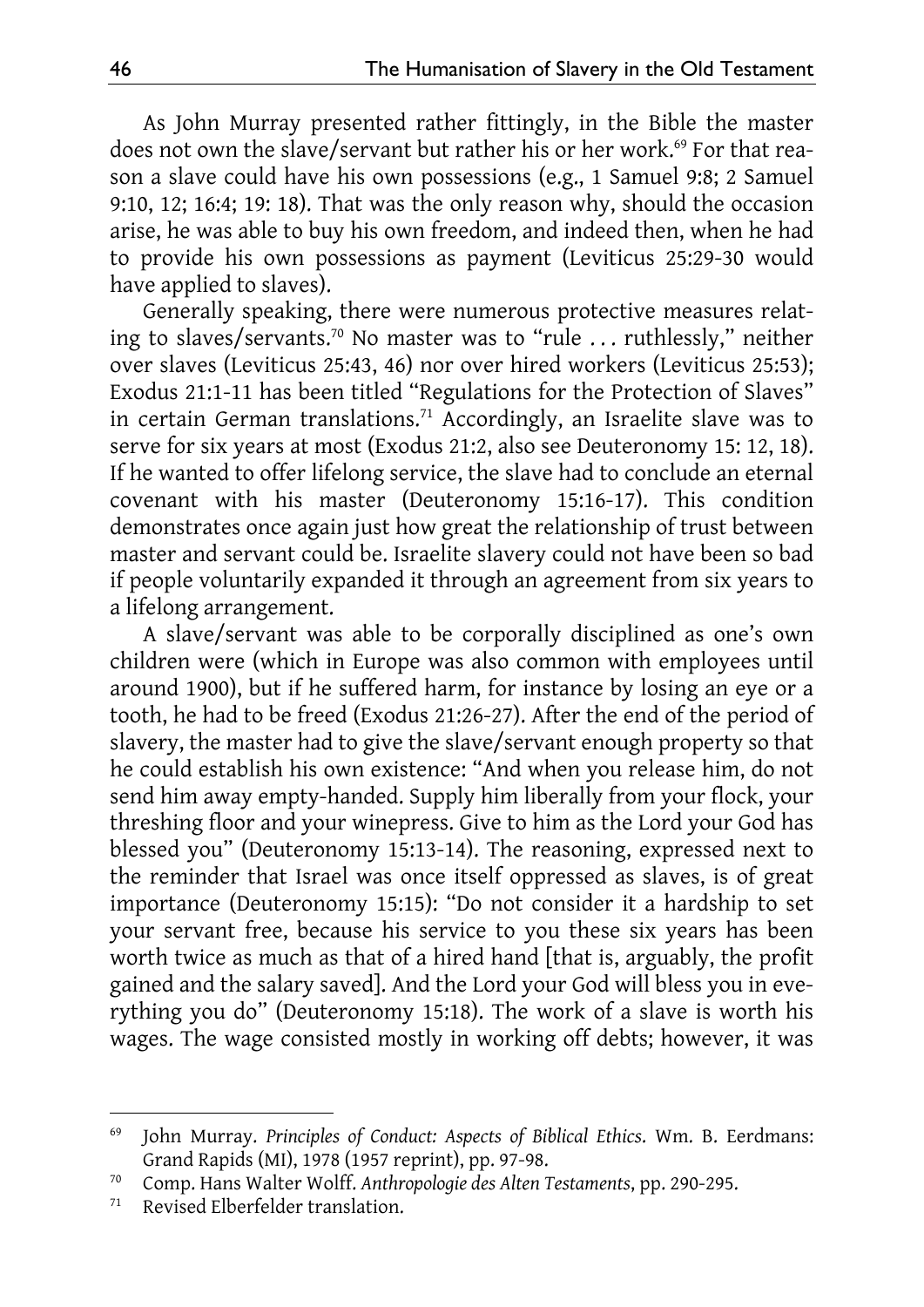also expressed in the form of a generous endowment to establish the slave's future.

Next to this there was a "right of redemption" (Leviticus 25:48) for slaves/servants, who had to be set free when they either bought their own freedom or when someone else bought their freedom (Leviticus 25:47-55). There even existed a "redemption duty" upon the "uncle" or the nephew, that is to say, the closest relatives ("his closest blood relative") (Leviticus 25:49).

This right of redemption shows that slavery was a state that always needed to be ended as soon as possible. Paul writes similarly: ". . . although if you can gain your freedom, do so" (1 Corinthians 7:21). Paul would never have been able to make such a statement about marriage and family which had been founded by God ("... although if you can gain your freedom . . .").

A slave could be named as an heir, which as a rule occurred via adoption (e.g., Genesis 15:2-3<sup>72</sup>; 1 Chronicles 2:34-35<sup>73</sup>) and indeed not only in the case of childlessness, but rather also in the place of the biological heirs (Proverbs 17:2). Abraham had a servant Eliezer (Genesis 15:2), who was "the chief [or oldest] servant in his household" and was "in charge of all he had" (Genesis 24:2). What trust Abraham placed in his slave/servant! This servant of Abraham was charged with searching out a wife for Isaac, that is to say, of his future master (Genesis 24). Furthermore, the slave/servant could become an heir by marrying a daughter who was to receive an inheritance (1 Chronicles 2:35). *Complete upward mobility was possible for a slave.*

A slave/servant was circumcised (Genesis 17:12-13; Exodus 12:44) and with that action was completely accepted into the covenant with God. He took part in the Passover (Exodus 12:44) as well as in sacrifices and fellowship meals (Leviticus 22:11). He was to expressly rejoice in worship (Deuteronomy 12:12, 18; 16:11, 14).

One of the most astounding commands regarding the limitations on slavery is in Deuteronomy 23:15-16: "If a slave has taken refuge with you, do not hand him over to his master. Let him live among you wherever he likes and in whatever town he chooses. Do not oppress him." Hans Walter

<sup>&</sup>lt;sup>72</sup> Comp. Carl F. Keil. *Genesis und Exodus*. Brunnen Verlag: Gießen, 1983<sup>4</sup> (1878 reprint<sup>3</sup>), p. 222. That Abram says, "You have given me no children; so a servant in my household will be my heir" (Genesis 15:3) indicates that it is not biological offspring who will inherit but a servant born in the household.

<sup>73</sup> Comp. W. S. Bruce. *The Ethics of the Old Testament.* T. & T. Clark: Edinburgh, 1895, pp. 187-188.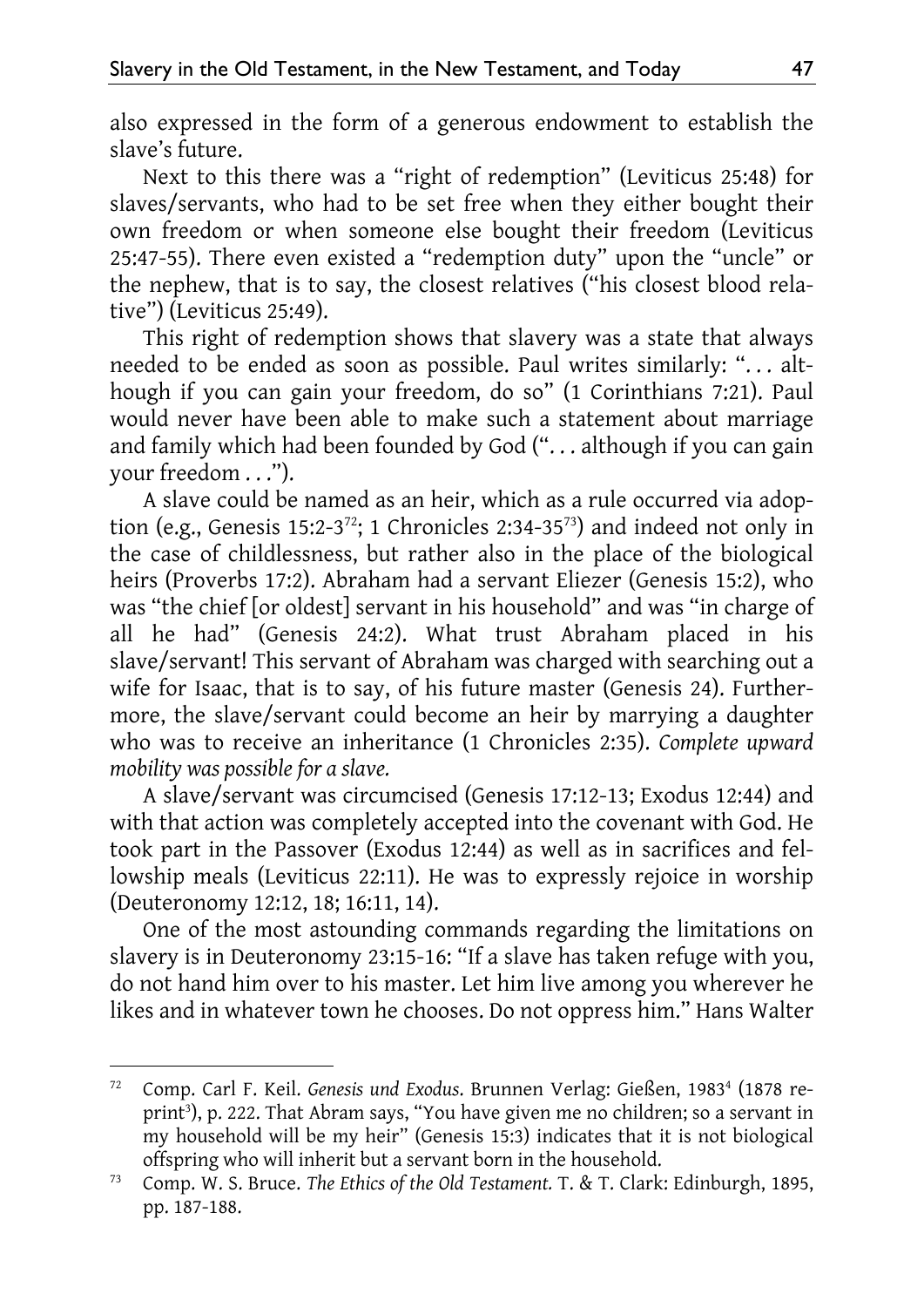Wolff writes in this connection: "This law is, as far as the ancient Orient is concerned, unique."74

Due to the fact that God wants men to be free, as Leviticus 25: 39-43 shows, slavery was not generally viewed positively: "If one of your countrymen becomes poor among you and sells himself to you, do not make him work as a slave. He is to be treated as a hired worker or a temporary resident among you; he is to work for you until the Year of Jubilee. Then he and his children are to be released, and he will go back to his own clan and to the property of his forefathers. Because the Israelites are my servants, whom I brought out of Egypt, they must not be sold as slaves. Do not rule over them ruthlessly, but fear your God." Slavery was to be avoided if at all possible. The poverty of a person was not to be exploited in order to bring him under a condition of slavery. For this reason, Amos strongly rebukes the selling of the poor (Amos 2:6). (Gentile slaves comprise the exception in Leviticus 25:44-46.)

With all of this I do not want to say that the Old Testament already understood the legal protections we have today in the  $21<sup>st</sup>$  century for those employed and dependent. However, the Old Testament set itself apart from its surrounding environment as far as legal protection for dependent employees was concerned and was far ahead of its time in this morally sensitive area. In no case, in light of this legal protection, can a view be supported that says Old Testament slavery corresponded to later European and Islamic slavery. The way that Christian slave owners in the south of the USA used the Old Testament up into the 19<sup>th</sup> century was misguided and unjustified. If slave owners had held to the Old Testament, they would have had none of their slaves, alone for the very facts that the slaves were where they were as a result of robbery and were unable to become free.

## **3. Female Slaves in the Old Testament**

The protective provisions for female slaves/maidservants with respect to marriage should be specifically outlined (Exodus 21:7-11). To this end I will borrow a section from my chapter on polygamy in my book *Ethics*. In that place I demonstrated that polygamy was tolerated in the Old Testament but was not regarded as the ideal, and that a number of passages, among them the following regarding maidservants, have been wrongly applied to polygamy.

<sup>-</sup>74 Hans Walter Wolff. *Anthropologie des Alten Testaments*, p. 293.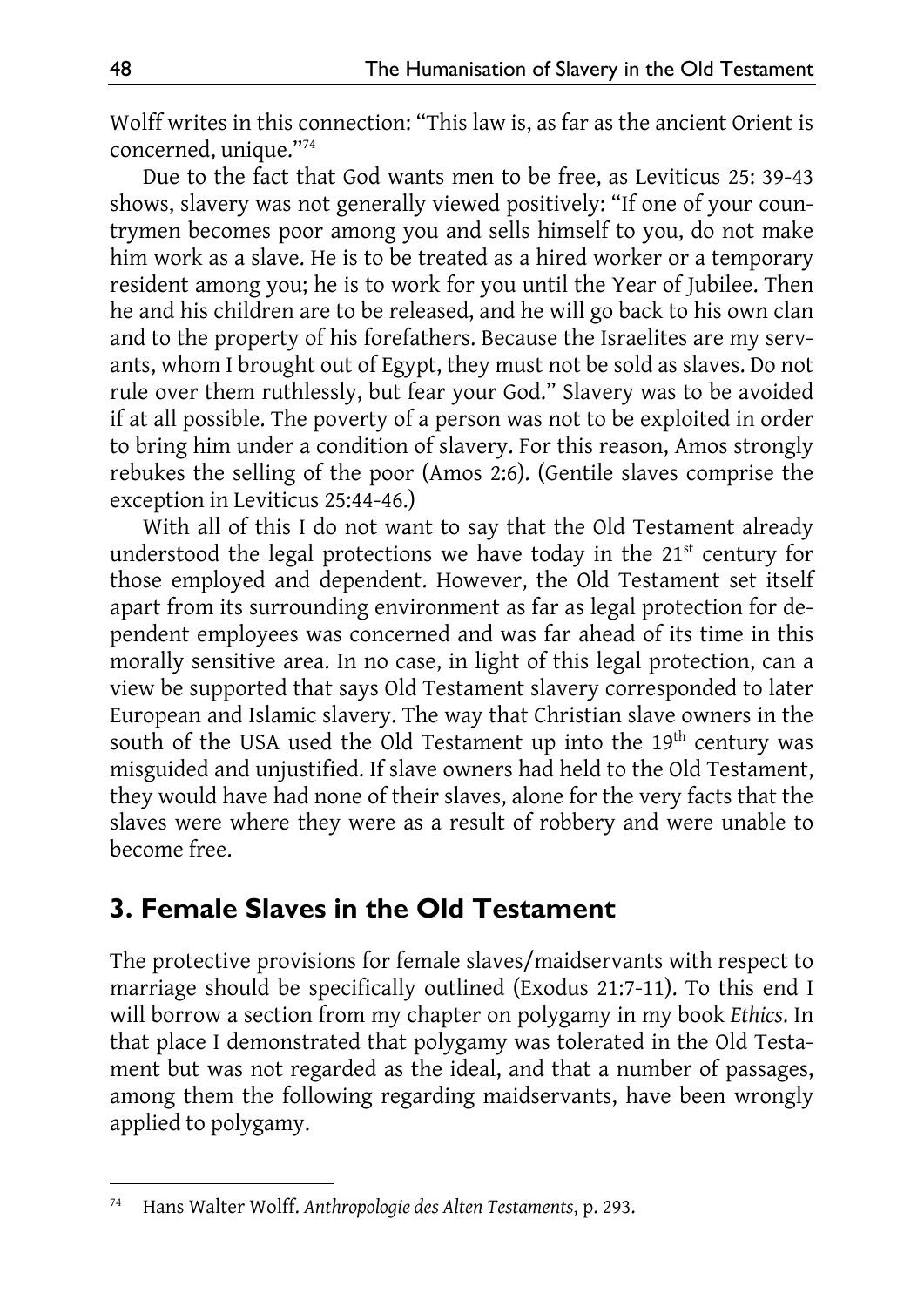#### *Exodus 21:7-11*

-

In my opinion the correct translation would literally read: "If someone sells his daughter as a [female] slave, she should not be treated like the [male] slaves. If she is not pleasing to her master, who will not take her for himself, he has to redeem her. He has no authority to sell her to a foreigner, because he has broken faith with respect to her. And in case he wants her for his son, he has to give her the rights a daughter has. If he marries another woman [in her place], he should not reduce her sustenance, clothing, and time [or oil]. If he does not provide her with these three things, she should move out for free, without any amount of money being paid" (Exodus 21:7-11).

It is not until one looks at the usual translation (excerpted) and interpretation that the problem becomes clear: "If she does not please the master who has selected her for himself, he must let her be redeemed. . . . If he selects her for his son, he must grant her the rights of a daughter. If he marries another woman, he must not deprive the first one of her food, clothing and marital rights. . . ."75

On the basis of this translation one assumes that what happens here is that a man takes a slave as a wife, that she later becomes displeasing to him, and that he takes another woman as an additional wife. In that case he should provide for her and not reduce the marital rights for the first wife if he marries a second.

To begin with, even if the passage were to have to do with polygamy, the passage says nothing about whether God allows polygamy. In the Old Testament there are many 'if-then' regulations, in which after the situation described as the 'if' in no way corresponds to the will of God.

In our passage it additionally hints that the initial situation is not desired by God, because the very reason the master should treat the slave well is because he has already broken faith with her (Exodus 21:8).

Admittedly the usual translation cannot clear up several problems. First of all, why does it have to do with the situation where the woman has been selected for someone (Exodus 21:9)? Why is there talk of the possibility of her freedom being purchased or of her having the right to move without their being any cost, if that is practically tantamount to divorce? What does the fact that the slave was intended for the son have to do with the marriage to a second woman? Does not everything speak for the idea that what is being addressed here is a case in which the mas-

 $75$  In the German version this is the revised Elberfelder translation.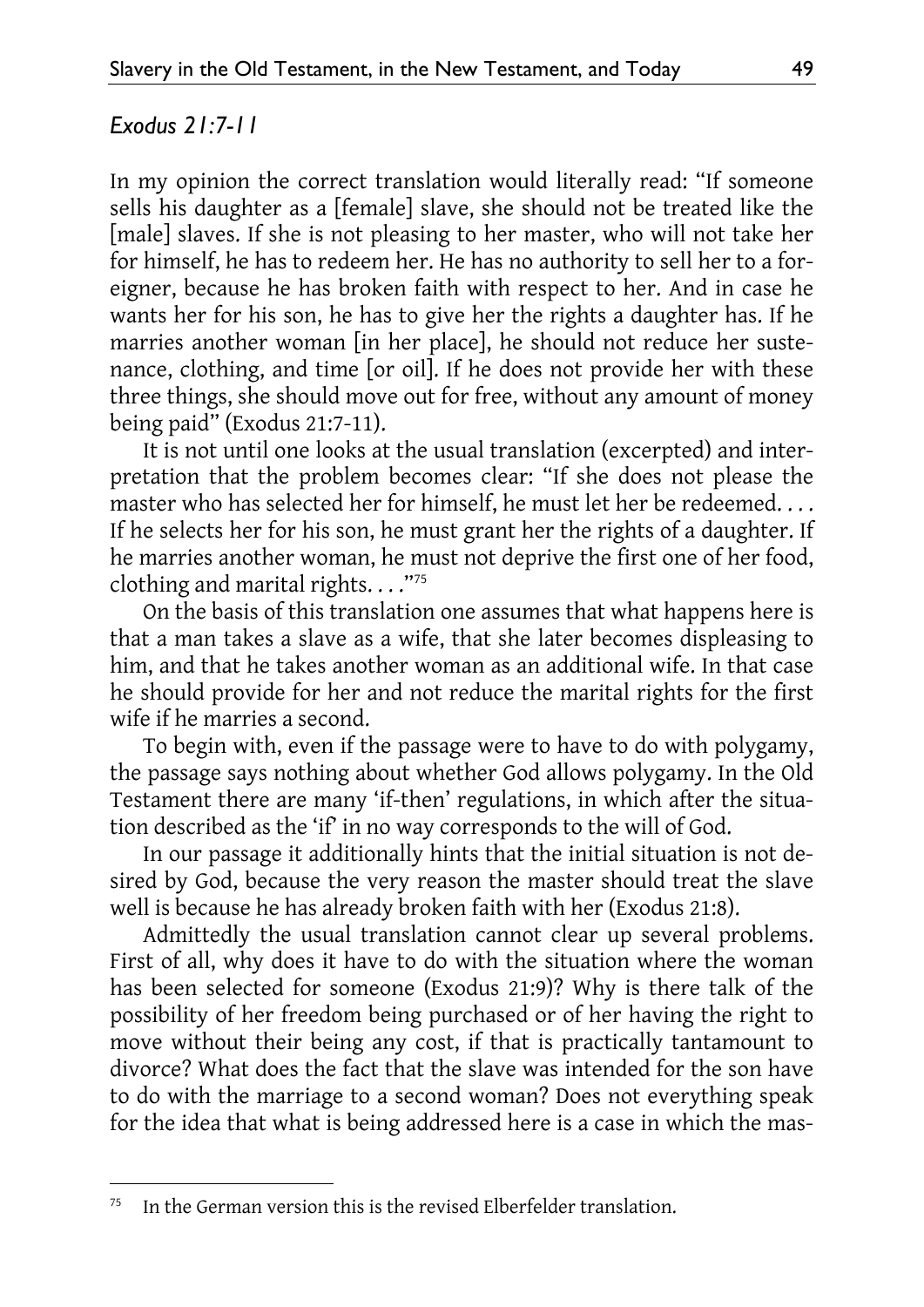ter or his son has not married the slave, and where if one of them does not eventually marry her, she is still to be provided for and treated well?

The reasons for the first translation confirm this suspicion. There are three points, because of which another translation becomes necessary or possible.

1. A note in the quoted German Bible translation<sup>76</sup> notes that the translation in Exodus 21:8 "the master who has selected her for himself" is only found in 6 Hebrew manuscripts. In addition to that, there are the Greek Septuagint, the Aramaic Targum, and the Latin Vulgate. All other Hebrew manuscripts as well as Syrian, Persian, and Arabic translations have handed down a letter differently<sup>77</sup>: instead of "for himself" (Hebrew *lo* mit Wav), they read "not" (Hebrew *lo* mit Aleph). Instead of that it is therefore "who does not select her" and not "who selects her for himself." The master therefore does not marry the slave, but she should nevertheless be treated well because he has promised to marry her.

2. When in Exodus 21:8 it reads that "he marries another woman," this other woman has to be the first wife, since he does not marry the slave.

3. The translation of the word that is rendered "marital rights" (Hebrew *onata*) is taken solely from the context and from interpretation, since it appears only at this point in the Old Testament.<sup>78</sup> The basis for this translation is the Greek Septuagint, which renders the word with "her companionship" (Greek *homilia*). Admittedly the Greek word can also generally mean "contact," "association," "friendship" (in the New Testament it is otherwise only found in 1 Corinthians 15:33: "bad company"). The Hebrew word *onata* has been variously explained. In this way it has been derived from the "particular time" or draws parallels, as in Shalom Paul,<sup>79</sup> to old oriental texts. These texts contain the triad of "sustenance, clothing, and anointing" as the basis for life, whereby the oil stands for health. In any event the translation of "marital rights" is pure speculation, which, in my opinion, is derived from a false interpretation.

 $^{76}$  Ibid.

<sup>77</sup> Comp. S. E. Dwight. *The Hebrew Wife*. op. cit., p. 15. According to Wilhelm Gesenius, E. Kautzsch. *Hebräische Grammatik*. Georg Olms: Hildesheim, 1962 (1909 reprint<sup>28</sup>), p. 313 (§ 103g) there are numerous passages in which the Masora in the Hebrew text calls for and has to call for exchanging the two words, so that in Exodus 21:8 a completely normal phenomenon is at issue.

<sup>78</sup> A so-called *hapax legomenon*. 79 Shalom M. Paul. "Exod. 21:10 a Threefold Maintenance Clause." Journal of Near Eastern Studies 28 (1969): 48-53.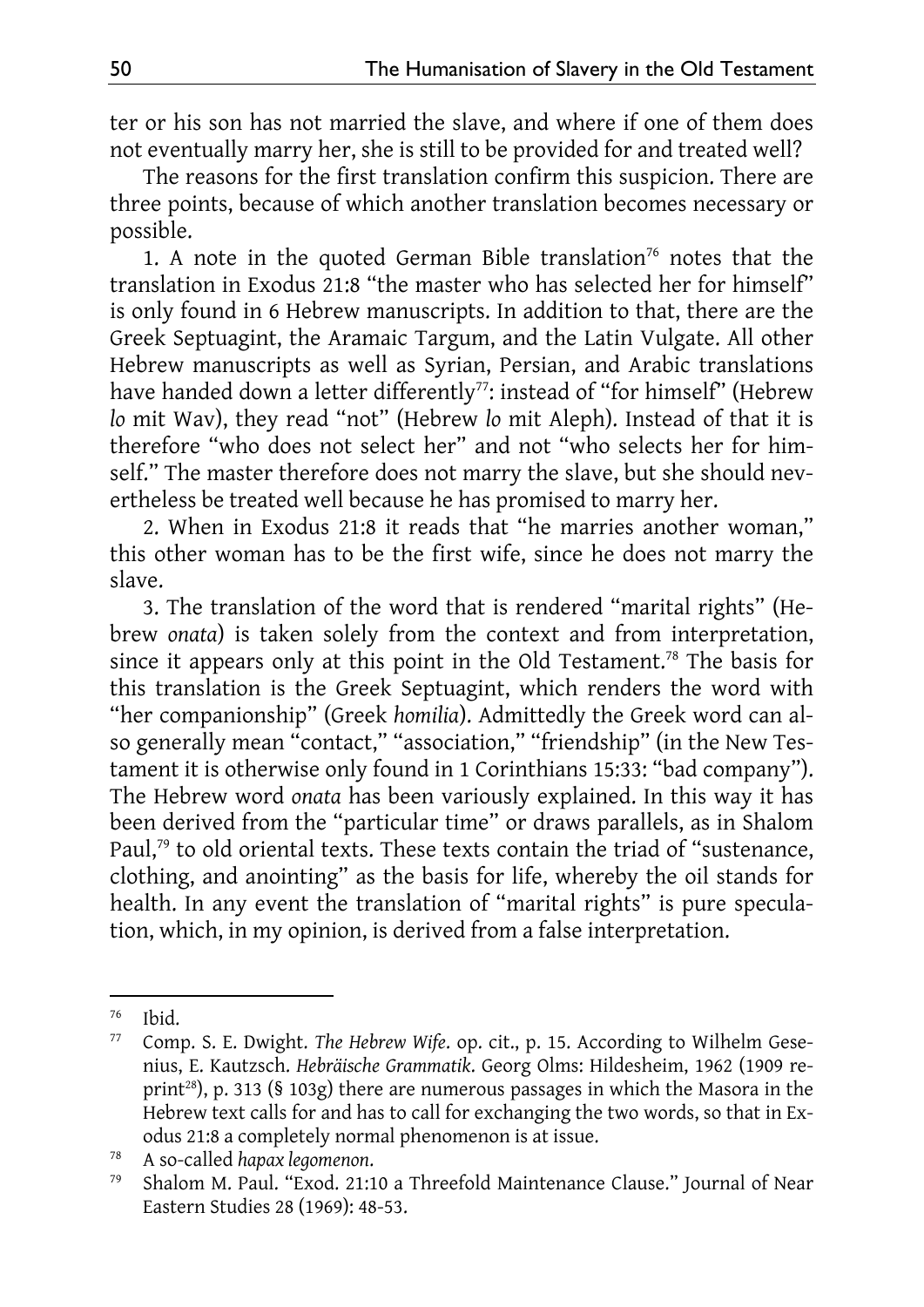### **4. Releasing Slaves in the Old Testament**

We have already become familiar with the right of redemption that a slave himself had, or that anyone else had who wanted to buy the slave's freedom.

The release of a slave was considered a good thing to do. The liberation of Israel from slavery in Egypt remained unforgotten, and it was simultaneously a liberation from spiritual slavery in Egypt as well as a liberation from the visible slavery of compulsory labour (e. g., Exodus 13:3, 14; 20:2; Deuteronomy 6:12; 7:8; 8:14; Psalm 81:6-8; Jeremiah 11:4; 34:13; Micah 6:4). This becomes particularly clear in the reasons provided for the protective regulations for slaves in Leviticus 25, as several excerpts will show: "Because the Israelites are my servants, whom I brought out of Egypt, they must not be sold as slaves. Do not rule over them ruthlessly . . ." (Leviticus 25:42-43); ". . . for the Israelites belong to me as servants. They are my servants, whom I brought out of Egypt. I am the Lord your God" (Leviticus 25:55).

Freeing a slave was above all called for when the reason for the enslavement was unjust: "Is not this the kind of fasting I have chosen: to loose the chains of injustice and untie the cords of the yoke, to set the oppressed free and break every yoke?" (Isaiah 58:6). The actual year to set free was the Year of Jubilee. (Jesus quoted this text in Luke 4:16-22 together with Isaiah 61:1 et seq. at one of his first public appearances and proclaims that the fulfilment of the year of freedom had begun with him.)

The most comprehensive chapters having to do with proclaiming freedom are found in Jeremiah and Nehemiah. In Jeremiah 34:8-22 a "covenant" (mentioned repeatedly in 34:8-22) was made under King Zedekiah to release all slaves in the course of the Year of Jubilee, that is to say, to "proclaim 'freedom'" (Jeremiah 34:17). When the "leaders" take back their slaves, their sin brings God's anger on them (Jeremiah 34:19- 22). In the process God expressly reminds them of his law of the Year of Jubilee (Jeremiah 34:14-15, 17) and of the liberation of Israel from Egyptian slavery (Jeremiah 34:13).

Alongside this there were times slaves were set free when it was not the Year of Jubilee, such as the second Old Testament report of a largescale release of slaves shows. Nehemiah 5 reports a major action to forgive debt by the wealthy, by which many slaves were given their freedom and additional people were prevented from becoming slaves.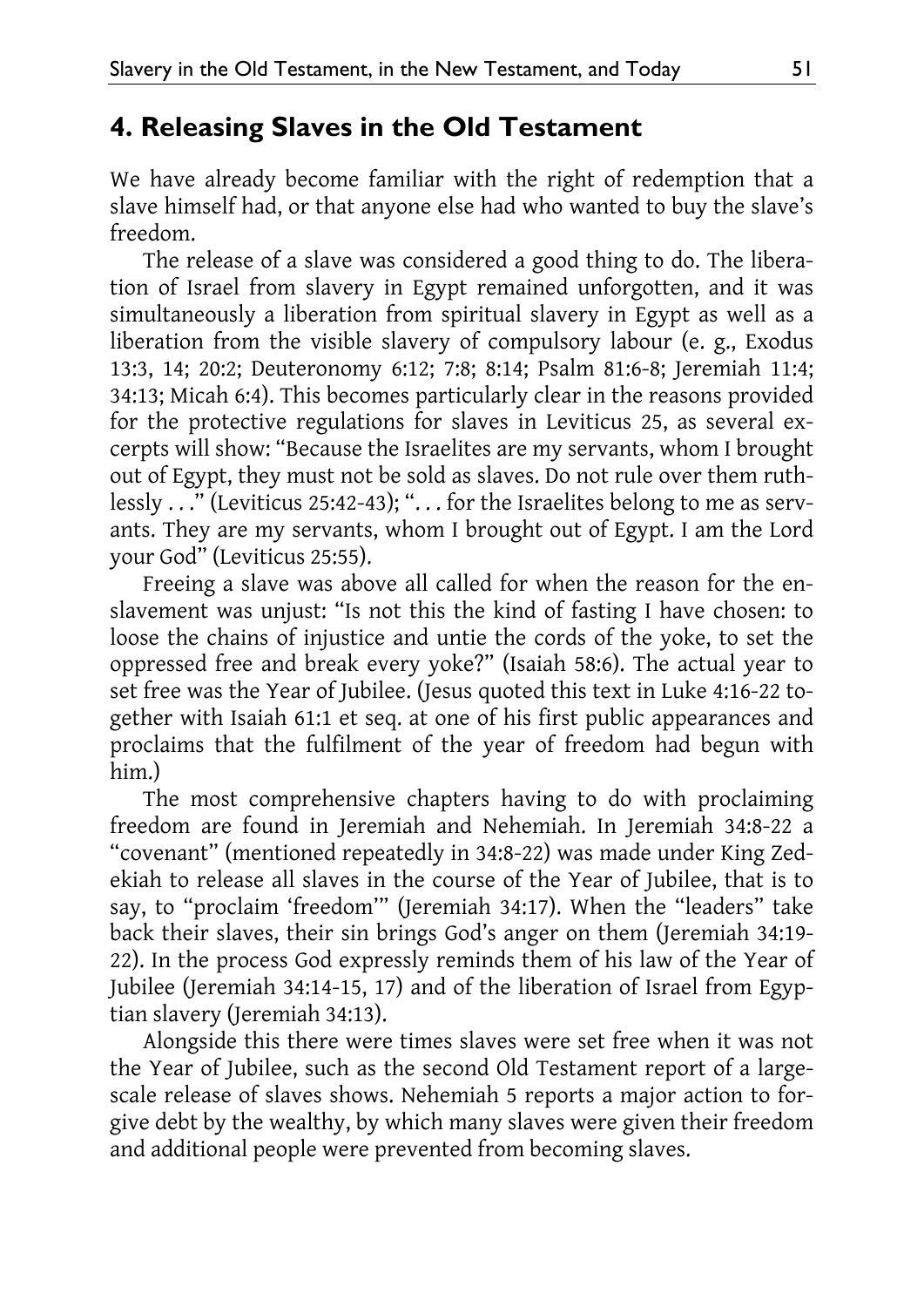In summary, one can say the following: The Jews "differentiate themselves from all peoples of antiquity . . . in that they had the most highly advanced protective legislation for slaves."80

## **5. The Death Penalty for Slave Thieves and Slave Traders**

How did one (legally) become a slave/servant in the Old Testament? There was no situation where it was legal to bring someone into slavery through theft or through sale. The death penalty was the punishment for such actions: "Anyone who kidnaps another and either sells him or still has him when he is caught must be put to death" (Exodus 21:16).<sup>81</sup> "If a man is caught kidnapping one of his brother Israelites and treats him as a slave or sells him, the kidnapper must die. You must purge the evil from among you" (Deuteronomy 24:7). Alone this instruction condemns Greek, Roman, Islamic, and the varieties of modern colonial slavery. Practically all the blacks in North and South America were made into slaves by abduction. The slave traders and their financiers in genteel banking houses and aristocratic families assaulted the lives of others and thus, according to Old Testament law, forfeited their own lives.

Gary North points out correctly that this did not only apply to the brutal slave hunters, but rather also to the respectable English and American citizens who financed the slave trade.<sup>82</sup>

Michael Parsons writes: "It should be emphasized that the New Testament writers did not overlook the errors of slavery. The Pauline list of lawbreakers includes slave traders (1 Timothy 1:9-10). John includes slavery in his analysis of the errors which permeated Babylon, whereby the city would be judged (Revelation 18:13)."83

<sup>-</sup>80 Elisabeth Herrmann-Otto. *Sklaverei und Freilassung in der griechisch-römischen Welt*. Hildesheim. Georg Olms, 2009, p. 203, in detail pp. 203-209.

<sup>81</sup> Comp. Rousas J. Rushdoony. *Institutes of Biblical Law*. Presbyterian and Reformed: Phillipsburg, 1973, pp. 484-488; Gary North. *Victim's Rights: The Biblical View of Civil Justice*. Institute for Christian Economics: Tyler (TX), 1990, pp. 65-84.

<sup>82</sup> Ibid., p. 79.

<sup>83</sup> Michael Parsons. "Slavery and the New Testament: Equality and Submissiveness." *Vox Evangelica* 18 (1988): 89-96, here p. 90.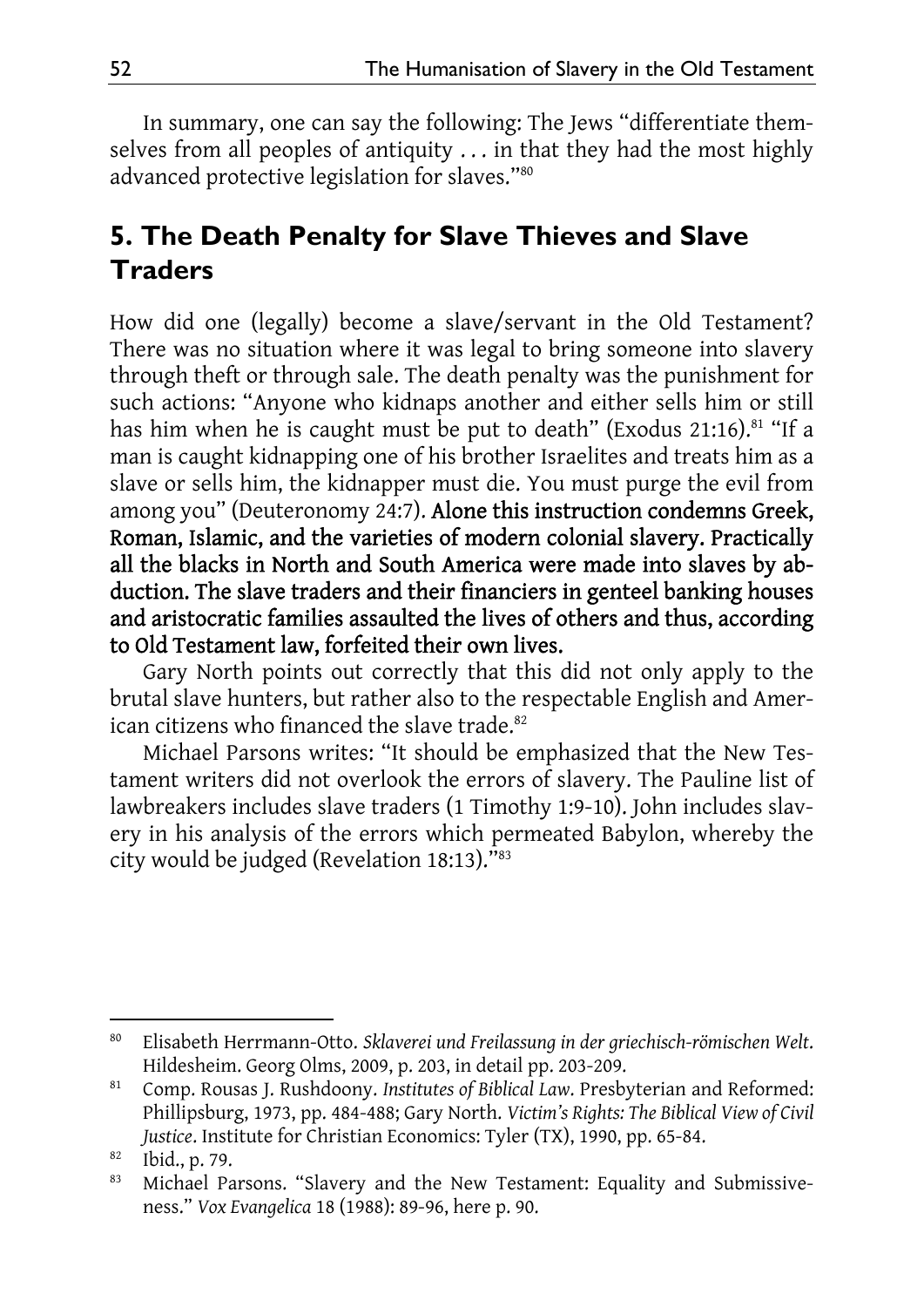## **6. How did an Individual become a Slave according to the Old Testament?**

Let us return to Old Testament slavery. How did someone (legally) become a slave according to the Old Testament?

A person could become a slave by obligating oneself to remain a slave for life (Exodus 21:5-6) or by being born as a slave (Genesis 15:3; 17:12-13, 27; Exodus 23:12; Leviticus 22:11; Genesis 14:14). Both, however, presupposed already existing slavery. This also applied to the purchase of non-Israelite slaves (Leviticus 25:44-45; Genesis 17:12-13, 27; 37:28-36; 39:1). Here the issue is likewise the sale of slaves who in some other manner had become slaves. Normally only the following individuals could (involuntarily) become slaves/ servants:

1. Prisoners of War (Numbers 31:7-12; Deuteronomy 20:10-14; 21:10- 14; Genesis 14:21). According to Deuteronomy 20:11, Israel always had to first offer peace to a besieged city, which then meant "forced labour," that is, slavery with all its associated rights. If peace were to be refused, they came down on the city with the ban. Given this situation, slavery was therefore an act of grace. This type of slavery is no longer possible in New Testament times, because, I believe, God no longer gives any people the command to come down upon a people with the ban.

2. Individuals unable to pay debts. Here lies the focal point of slavery. In slavery one serves to work off what one owes to another, so that one can also speak of "debt servant-hood."84 In this case a person could resort to putting himself into a position of slavery (Leviticus 25:39-55; Deuteronomy 15:12-15; comp. Exodus 21:2-6) or give his children over into slavery (Exodus 21:7-11; Nehemiah 5:5) and then also, of course, to redeem his family and himself. In 2 Kings 4:1 a "creditor" takes two sons of a woman as slaves. *However, the process of slavery was not only a burden but also social welfare for an individual who for no fault of his own goes bankrupt.* "As elsewhere in the old Orient, slavery attributable to debts, in which the family would then get involved, was not actually a penalty; rather, it was civil law compensation to the creditor from the debtor for his inability to pay."85

This Old Testament system must not be confused with the most common type of slavery in present times, debt servant-hood. Nowadays debts

<sup>84</sup> Paul Volz. *Die Biblischen Altertümer*. Fourier: Wiesbaden, 1989 (1914 reprint), p. 505.

<sup>85</sup> J. Scharbert. "Strafe: II. Biblisch." col. 1099 in: Josef Höfer, Karl Rahner et al. (eds.). Lexikon für Theologie und Kirche. 14. vols. Herder: Freiburg, 1986<sup>st</sup>. vol. 9.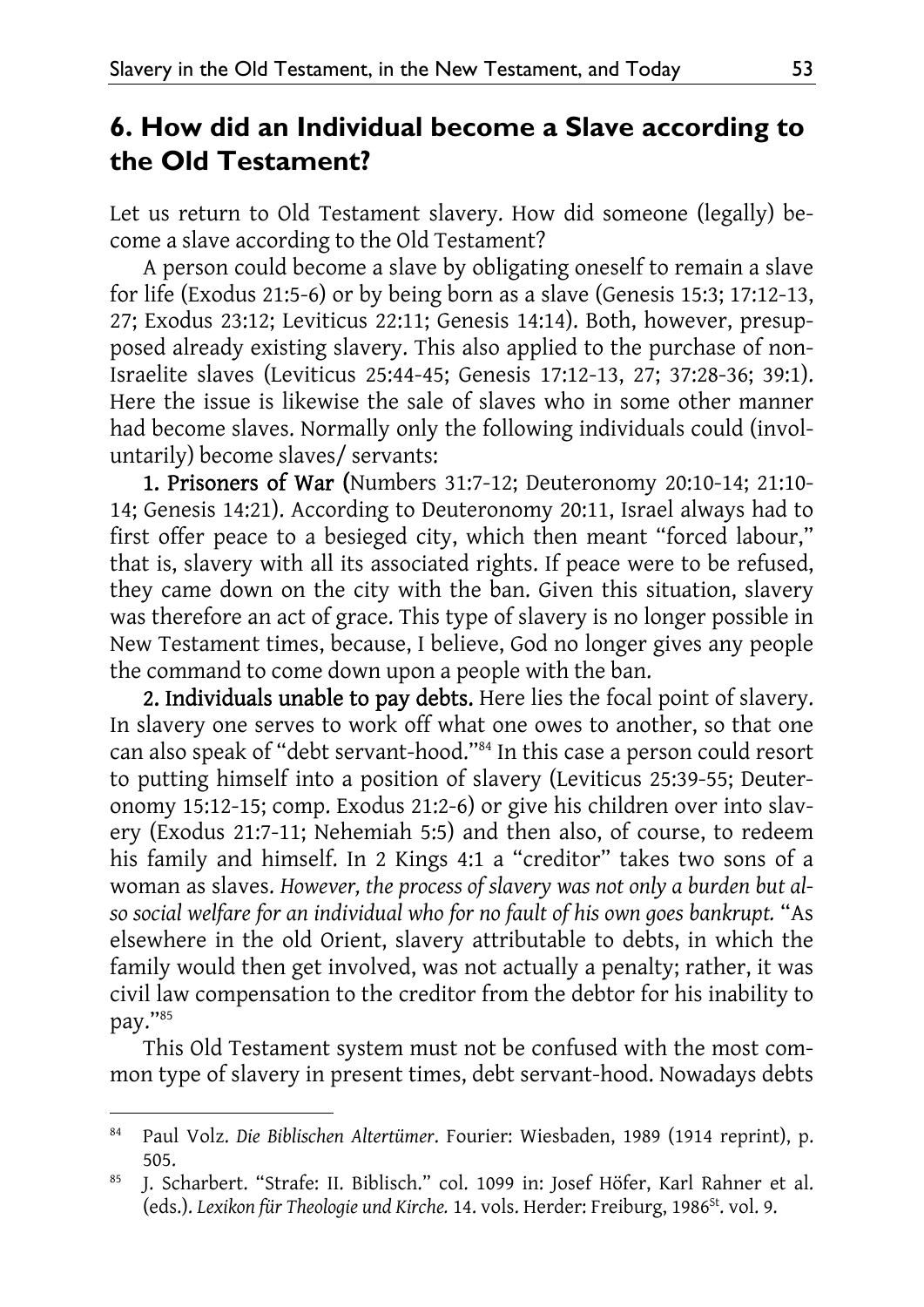are wrongfully caused and cannot be repaid, for instance when fictitious user fees for tools in India exceed wages. In the Old Testament we are dealing with real debts which have to be duly paid off or worked off.

3. Criminal Offenders. In addition to the aforesaid, an individual unable to pay his debts could above all be placed into slavery by a court order.<sup>86</sup> Insofar as criminal offenses are concerned, slavery fulfilled the function that financial penalties and imprisonment should have today. This applied especially for thieves (Exodus 22:1-3; Leviticus 25:40). Exodus 22:2 reads as follows: "A thief must certainly make restitution, but if he has nothing, he must be sold to pay for his theft."

#### **7. Slavery in the New Testament**

There have been many who have stumbled over the fact that the New Testament asks slaves/servants to work particularly well and honestly for their masters (e.g., Titus 2:9-11; Ephesians 6:5-9; Colossians 3:22-4:1; 1 Timothy 6:1-2; 1 Peter 2:18-25; 1 Corinthians 7:21-24). However, the justification is important: ". . . not only when their eye is on you and to win their favour, but with sincerity of heart and reverence for the Lord. Whatever you do, work at it with all your heart, as working for the Lord, not for men . . ." (Colossians 3:22). It is not the payer of the wages who is the actual employer; rather, it is God! The slave knows that in God's eyes his work is good and worthy. Was this type of request to work to the tastes of the masters? Hardly.

Additionally, the New Testament turns against the slave trade. Let us repeat the statement by Michael Parsons: "It should be highlighted that the New Testament writers do not overlook the mistake of slavery. The Pauline list of lawbreakers includes 'slave traders' (1 Timothy 1:9-10). John includes slavery in his analysis of errors that pervade Babylon, and these are errors whereby the state is judged (Revelation 18:13)."87

The sharp admonitions that were given to masters can only be understood if based on this basic attitude. The admonitions reminded the masters of their lawful responsibilities, because God does not look at a person's standing: "Anyone who does wrong will be repaid for his wrong,

<sup>86</sup> So also H. H. C. "Slavery." op. cit., col. 1655; comp. Gordon Wenham. "Law and the Legal System in the Old Testament," pp. 24-52 in: Bruce Kaye, Gordon Wenham (eds.). *Law, Morality and the Bible*. Inter-Varsity Press: Leicester, 1978, here pp. 43-45.

<sup>87</sup> Michael Parsons. "Slavery and the New Testament: Equality and Submissiveness." *Vox Evangelica 18* (1988): 89-96, here p. 90.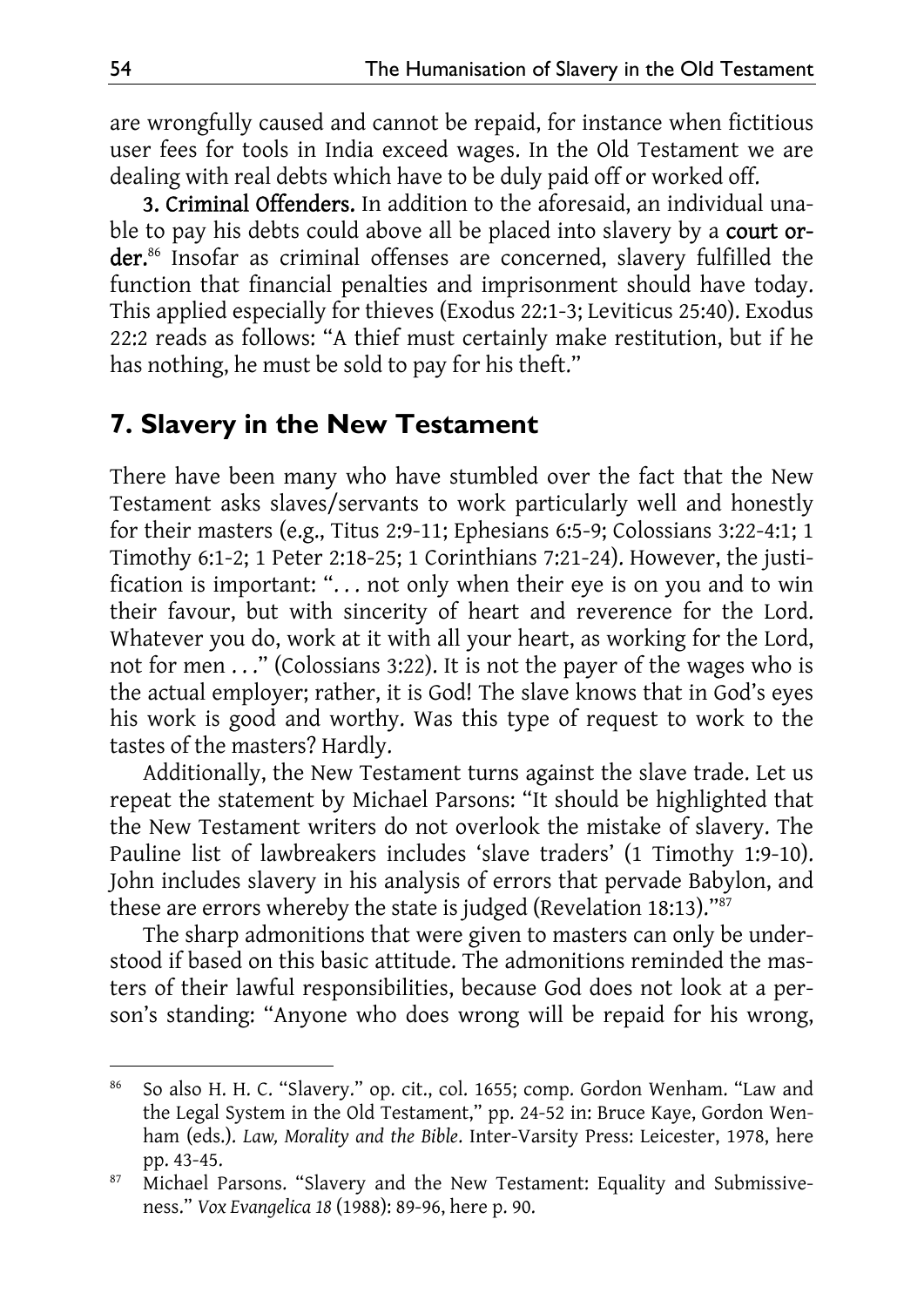and there is no favouritism. Masters, provide your slaves with what is right and fair, because you know that you also have a Master in heaven" (Colossians 3:25 – 4:1).

The same Paul who encouraged slaves to work well and to prove their Christian faith as slaves was able to write: "Each one should remain in the situation which he was in when God called him. Were you a slave when you were called? Don't let it trouble you—although if you can gain your freedom, do so. For he who was a slave when he was called by the Lord is the Lord's freedman; similarly, he who was a free man when he was called is Christ's slave" (1 Corinthians 7:20-22). In Philemon Paul vehemently engages himself for the freedom of a slave.<sup>88</sup> Is that a contradiction? No.

There is another translation of the passage that is now generally viewed as wrong – "even if you can become free, rather stay all the more" – and it is often viewed as the reigning view of the early church. Alphons Steinmann, however, demonstrated as early as 1917<sup>89</sup> that to think that only in modern times there was a desire for slaves to see freedom is false, since this view can also be found in scores of church fathers and theologians across the centuries.

In the Bible mankind is a slave of sin and is caught in rebellion against God. If he accepts that God is justified in his judgment and accepts the substitutionary, sacrificial death of Jesus Christ, he is one who is called by God. Forgiveness of sins is what frees that individual to experience a new life. Not all external, life circumstances have to immediately take a turn for the good in order to have this new life with God. Even as a slave a person can wholeheartedly serve God. It has absolutely nothing to do with whether one finds slavery agreeable or justifiable. Paul clearly recommends the emancipation of slaves and even fights for it. However, belief in God reprioritizes one's values. It is not work that makes life valuable, but rather the Creator and Redeemer who gives the work. The penetrating power of Christianity consists in the fact that by pointedly calling upon the righteousness of God, there is a call for and promotion of righteousness; and even then when this is withheld, in thankfulness towards God, the call continues and does not make itself dependent on external

<sup>88</sup> Comp. Herbert M. Carson. *The Epistle of Paul to the Colossians and Philemon*. The Tyndale New Testament Commentary. Wm. B. Eerdmans: Grand Rapids (MI), 1979 (1960 reprint). In part. pp. 21-24.

<sup>89</sup> Alphons Steinmann. "Zur Geschichte der Auslegung von 1Kor 7,21." *Theologische Revue* 16 (1917): 340-348.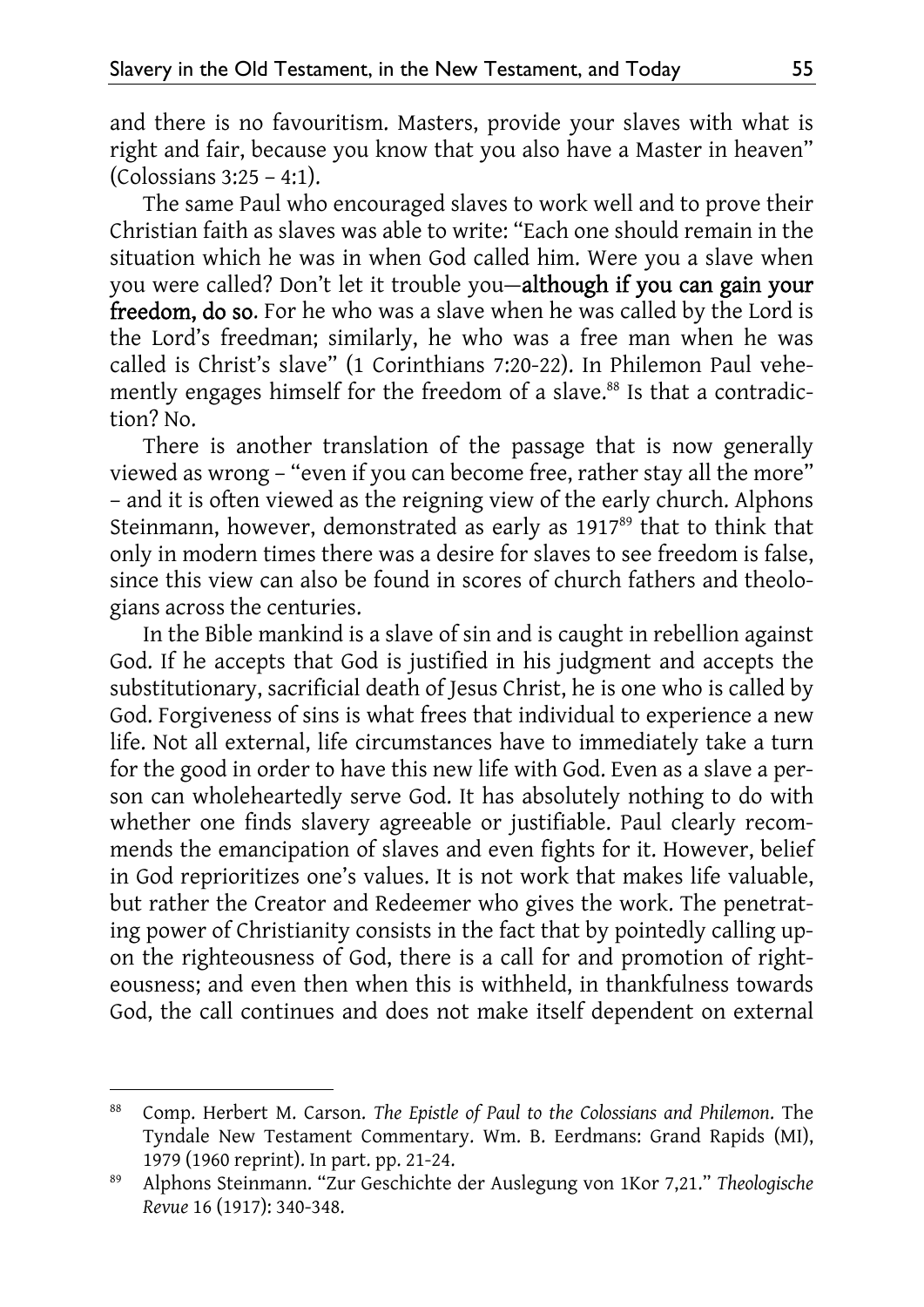circumstances. Internal freedom can and should precede external freedom.

To repeat: The Old Testament sharply condemns slavery as we know it from Greek, Roman, Islamic, or from modern, colonial history. It imposes the death penalty on human traffickers, and the New Testament follows this condemnation (see the passages above).

## **8. Slavery and Christians: From the early Church to Abolition**

It is no coincidence that the early church unsettled the Roman world and Hellenistic civilization, in which slavery was an inherent part of the structure of society.<sup>90</sup> It did this when it began to make it possible for slaves to have complete participation in their congregations and when it set slaves free or bought their freedom on a large scale.<sup>91</sup>

"With the demand for equality before God, which always taught Christians to see in other Christians only another individual with whom one was a slave of the Lord, the lowest standing became the standing of the Christian."92

"Slaves were even able to become clerics, indeed even bishops."93 The most famous example is Bishop Kallist (d. 222 A.D.), who went from slavery to become the highest representative of the church as Bishop of Rome.94 "All the Roman bishops up to Victor I (189-198) may very well have been former slaves or Orientals."95 Freeing slaves counted in the

<sup>-</sup>90 Comp. Elisabeth Herrmann-Otto. *Sklaverei und Freilassung in der griechischrömischen Welt*. Hildesheim. Georg Olms, 2009; Stefan Knoch. *Sklavenfürsorge im Römischen Reich: Formen und Motive*. Hildesheim: Georg Ohlms, 2009; Elisabeth Hermann-Otto (ed.). *Unfreie Arbeits- und Lebensverhältnisse von der Antike bis in die Gegenwart: Eine Einführung*. Hildesheim: Georg Ohlms, 2009.

<sup>91</sup> Comp. Henneke Gülzow. "Soziale Gegebenheiten der altkirchlichen Mission," pp. 227-243 in: Heinzgünter Frohnes, Uwe W. Knorr (eds.). *Die Alte Kirche. Kirchengeschichte als Missionsgeschichte* 1. Chr. Kaiser: München, 1974, here pp. 207-208.

<sup>92</sup> Hennecke Gülzow. *Christentum und Sklaverei in den ersten drei Jahrhunderten*. Rudolf Habelt: Bonn, 1969, p. 173.

<sup>93</sup> Adolf von Harnack. *Die Mission und Ausbreitung des Christentums in den ersten drei*  Jahrhunderten. VMA-Verlag: Wiesbaden, o. J. (1924 reprint<sup>4</sup>), p. 193.

<sup>94</sup> His life is presented in Hennecke Gülzow*. Christentum und Sklaverei in den ersten drei Jahrhunderten.* op. cit., pp. 146-172.

<sup>95</sup> Johannes Neumann. " Bischof I: Das katholische Bischofsamt," pp. 653-682 in: Gerhard Krause, Gerhard Müller (eds.). *Theologische Realenzyklopädie*. vol. 6. Walter de Gruyter: Berlin, 1980, p. 659.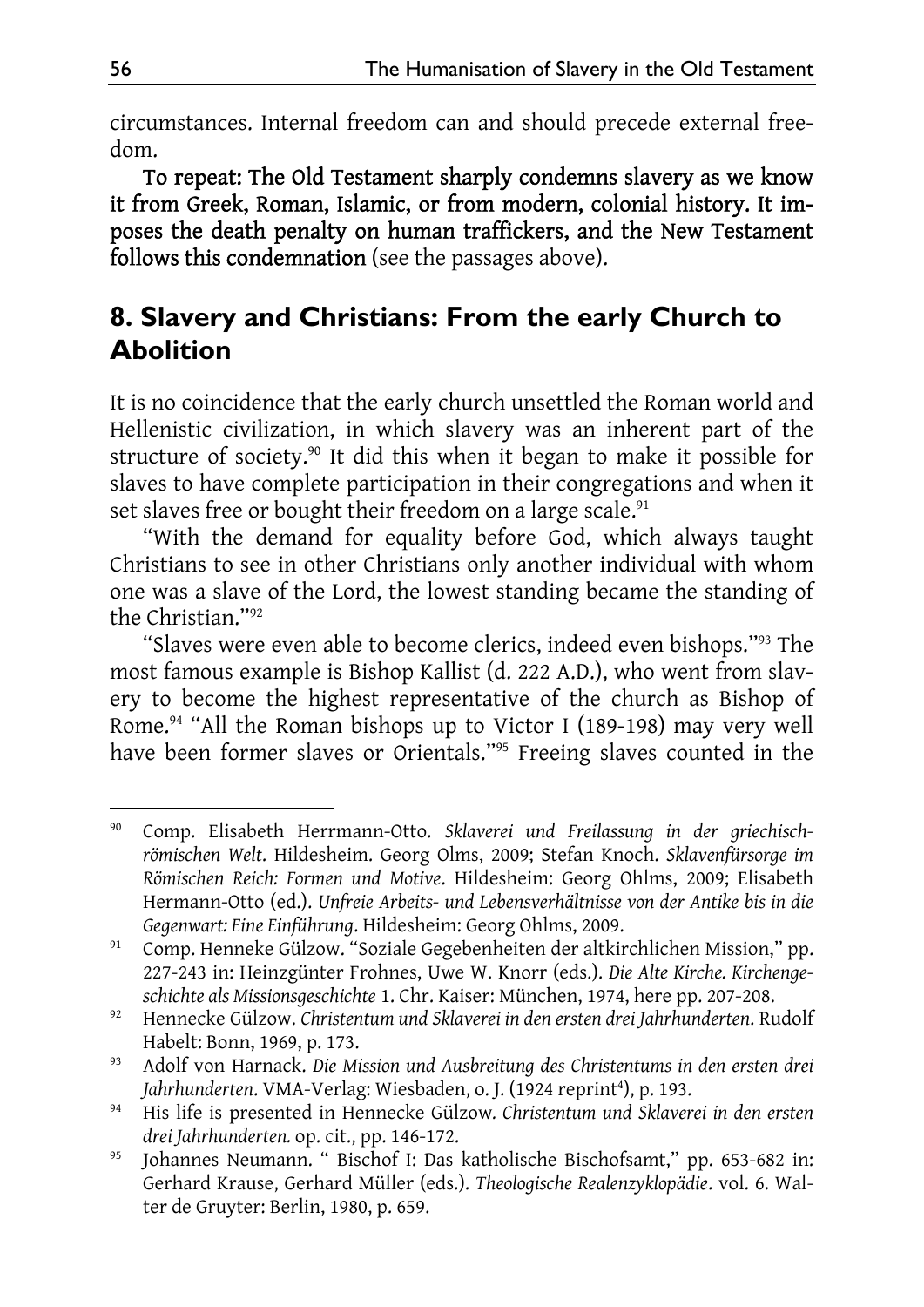early church as a good work, Christians were publicly engaged in efforts relating to the destiny of slaves,<sup>96</sup> and slaves had full rights in the church.<sup>97</sup> (It is to be pointed out at this juncture that slavery in antiquity differed from later Islamic and then from 'Christian' slavery in that being set free and the purchase of freedom [also by the slave himself] were both possible.)<sup>98</sup>

Gary North quotes William L. Westermann's question in his investigation of Greek and Roman slavery as to why it was specifically Christianity that abolished slavery in the long run.<sup>99</sup> His answer is that slavery actually found its end in Christ on the cross but that it was only in the course of the development of the Christian church that it grew in its realization.<sup>100</sup> This view is not to be dismissed. The Christian faith has made several contributions to history within and outside of the Christian world that are not traceable back to an expressed biblical command or prohibition. Examples include work-free time on weekends, the end of the degradation of women, the prohibition against child-labour, and all the regulations that arise from the view of equality that sees human beings as made in the image of God, such as the abolition of slavery.

North wants to demonstrate that slavery is a component of the year of Jubilee and for that reason it found an end every 50 years.101 Since Jesus Christ saw himself as the fulfilment of the Year of Jubilee and proclaimed a permanent Jubilee Year (both Luke 4:17-19 and 21), slavery and bonded servitude were abolished, even if they were not forbidden in the their biblical form, and even if it took some time until this salvific truth prevailed in Christianity.

<sup>96</sup> See Hennecke Gülzow. *Christentum und Sklaverei in den ersten drei Jahrhunderten*. op. cit., pp. 173-176.

<sup>97</sup> Adolf von Harnack. *Die Mission und Ausbreitung des Christentums in den ersten drei Jahrhunderten*. op. cit., pp. 192-195. Hennecke Gülzow. *Christentum und Sklaverei in den ersten drei Jahrhunderten*. op. cit., pp. 76-146 looks at the question of slavery in detail in early Christian documents and churches on the basis of the few available sources.

<sup>98</sup> See in this connection in particular Elisabeth Herrmann-Otto. *Sklaverei und Freilassung in der griechisch-römischen Welt*. Hildesheim. Georg Olms, 2009.

<sup>99</sup> Gary North. *Tools of Dominion: The Case Laws of Exodus*. Institute for Christian Economics: Tyler (TX), 1990, p. 186. Also William L. Westermann. *The Slave Systems of Greek and Roman Antiquity*. American Philosophical Society: Philadelphia (USA), 1955, p. 159.

<sup>100</sup> Gary North. *Tools of Dominion*. op. cit., pp. 186-187.

<sup>101</sup> Gary North. "The Jubilee Year and Abolitionism." *Biblical Economics Today 11* (1988) 2 (Feb/Mar): 1-4.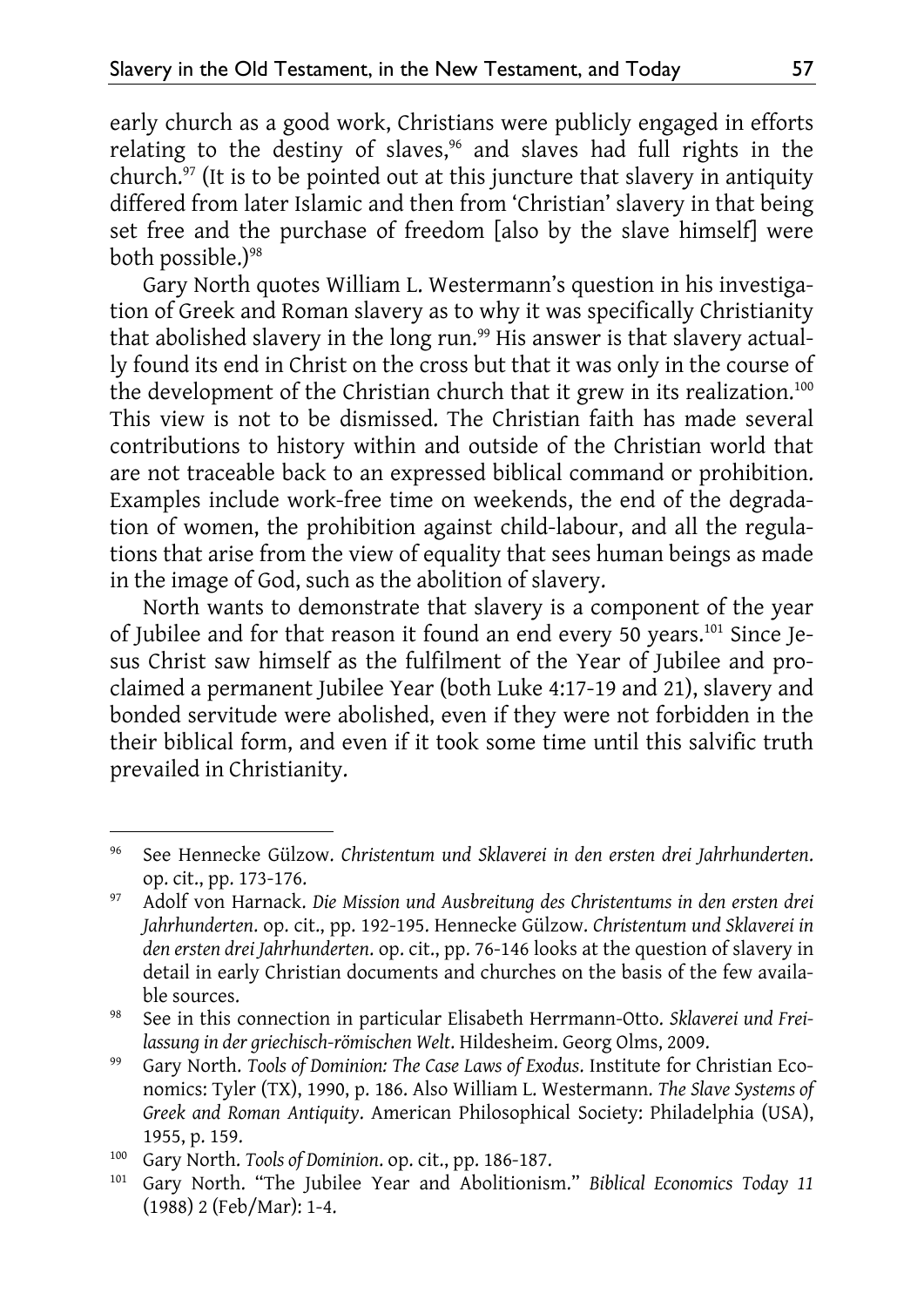Even if it was the case that the end of slavery was achieved prior to the end of the 19th century, it was something that had always been disputed among theologians and legal experts<sup>102</sup> – completely in contrast to Islam, which will be treated in more detail in Section 10.

"The Synod of Châlons in France declared the following in 650 A.D.: 'The highest piety and religion demands that Christianity be completely freed from the chains of slavery.' In 922 A.D. the Koblenz Synod in the East Frankish Empire came to the resolution that the sale of a Christian was to be considered murder."103

The first legal book in history to reject servitude and – a fortiori – slavery is the *Sachsenspiegel* (literal English translation is 'Saxon Mirror'), dated 1235 A.D. It was composed by Eike Repgow. In it the lack of freedom is seen as an injustice which by practice of habit comes to be seen as just. Jesus' teaching on paying taxes to Caesar indicates that a coin belongs to the person whose picture it bears; since man bears God's image, he belongs to God and no one else."<sup>104</sup>

The discussion of the conquest of the Indians in Latin America is notable. In the surrounding discussion, the Pope – unsuccessfully – spoke out for the human dignity of the Indians and against their enslavement.<sup>105</sup>

On account of this, it was only consistent for Protestant world missions and missionaries such as David Livingstone or Elias Schrenk to engage in massive efforts to end the slave trade and slavery.<sup>106</sup> This slavery

<sup>102</sup> Comp. Alvin J. Schmidt. *Wie das Christentum die Welt veränderte*. Gräfelfing: Dr. Ingo Resch, 2009, pp. 325-348 (where the complexity of the topic is also well presented); for antiquity Elisabeth Herrmann-Otto. *Sklaverei und Freilassung in der griechisch-römischen Welt*. Hildesheim. Georg Olms, 2009, pp. 209-214; for the 17th century Bernd Francke. *Sklaverei und Unfreiheit im Naturrecht des 17. Jahrhunderts*. Hildesheim: Georg Ohlms, 2009.

<sup>103</sup> Egon Flaig. *Weltgeschichte der Sklaverei*. op. cit., p. 157.

<sup>104</sup> Ibid., p. 158.

<sup>105</sup> Egon Flaig. *Weltgeschichte der Sklaverei*. op. cit., pp. 164-165; Thomas Schirrmacher. *Rassismus*. Hänssler: Holzgerlingen, 2009, p. 59; Matthias Gillner. *Bartolomé de Las Casas und die Eroberung des indianischen Kontinents*. *Theologie und Frieden 12*. Stuttgart: Kohlhammer, 1997.

<sup>106</sup> Comp. Gustav Warneck. Die *Stellung der evangelischen Mission zur Sklavenfrage*. C. Bertelsmann: Gütersloh, 1889; Chapter "The Spiritual Warfare Against Slavery," pp. 204-224 in: Timothy L. Smith. *Revivalism and Social Reform in Mid-Nineteenth-Century America*. Abingdon Press: New York, 1957 and as practical examples Al. Michelsen. "Der Sklavenhandel Ostafrica's." *Allgemeine Missions-Zeitschrift* 2 (1875): 518-527 and 3 (1876): 335-348+383-392; Theodor Arndt. "Was können wir deutschen Protestanten zur Unterdrückung des Sclavenhandels in Afrika tun?"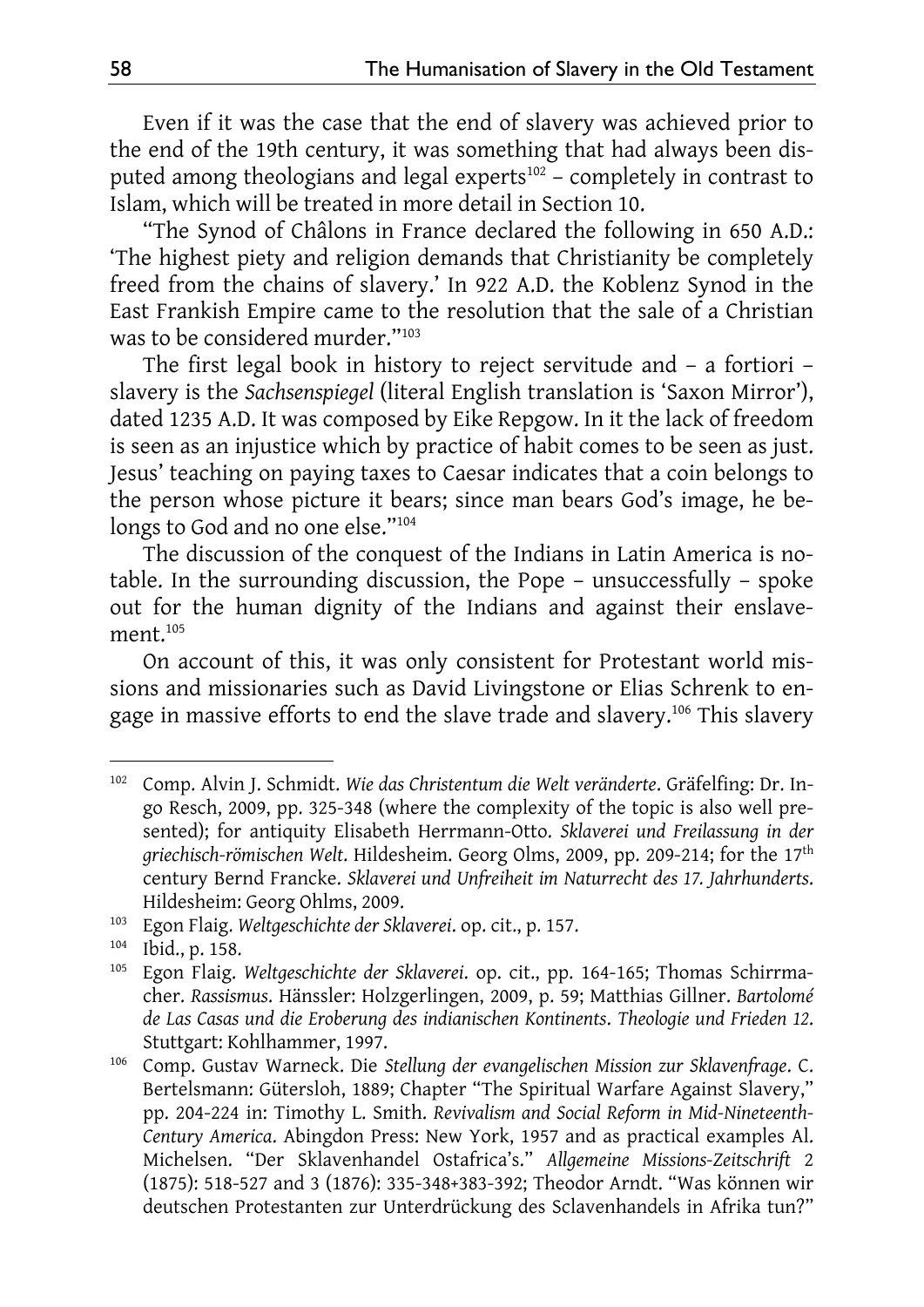-

had absolutely nothing to do with what was allowed in the Old Testament. Missionary societies and British Evangelicals were also significantly involved in the abolition of slavery.<sup>107</sup> If anything it is to be borne in mind "that the anti-slavery movement in the 18<sup>th</sup> and 19<sup>th</sup> centuries did not primarily take its argumentation and inspiration from human rights convictions but rather above all from religious beliefs and convictions."108

But let us start a bit earlier.<sup>109</sup> While African peoples had long enslaved each other,<sup>110</sup> and things had so developed that Arab princes had

107 Comp. Jonathan Hildebrandt. *History of the Church in Africa*. Africa Christian Press: Achimota (Ghana), 1981, pp. 7-79; Garth Lean. Wilberforce: *Lehrstück christlicher Sozialreform. Theologie und Dienst 3.* Brunnen Verlag: Gießen, 1974. Walter Bienert. Der überholte Marx. Evangelisches Verlagswerk: Stuttgart, 1974<sup>2</sup>, pp. 96-110 correctly resist the accusation that Christianity was to blame for slavery.

108 Jozef Punt. *Die Idee der Menschenrechte: Ihre geschichtliche Entwicklung und ihre Rezeption durch die moderne katholische Sozialverkündigung. Abhandlungen zur Sozialethik 26*. F. Schöningh: Paderborn, 1987, p. 168 (with additional literature); comp. on the history of the abolition of slavery Susanne Everett. *Geschichte der Sklaverei*. Bechtermünz Verlag: Augsburg, 1998, pp. 194-245 and on the fight of Bible believing Christians against slavery comp. Victor B. Howard. *The Evangelical War Against Slavery and Caste: The Life and Times of John G. Fee*. Associated University Press: Cranbury (NJ) & London, 1996; Howard Temperley. *British Antislavery 1833- 1870*. Logman: London, 1972 (on the Christian argumentation against Slavery see pp. 14-15).

109 Comp. on the history of slavery Christian Delacampagne. *Die Geschichte der Sklaverei*. Wiss. Buchges.: Darmstadt, 2004; Egon Flaig. *Weltgeschichte der Sklaverei*. München: C. H. Beck, 2009; Susanne Everett. *Geschichte der Sklaverei*. Bechtermünz: Augsburg, 1998; especially on the USA: Jochen Meissner et al. *Schwarzes Amerika: Eine Geschichte der Sklaverei*. C. H. Beck: München, 2008; John Hope Franklin, Alfred A. Moss. *Von der Sklaverei zur Freiheit: Die Geschichte der Schwarzen in den USA*. Ullstein: Berlin, 1999; Hugh Thomas. *The Slave Trade: The History of the Atlantic Slave Trade: 1440-1870*. London: Phoenix Books, 2006; Harm Mögenburg, Heinz-Peter Rauckes. *Sklaverei und Dreieckshandel: Menschen als Ware*. Diesterweg: Frankfurt, 1988; 1996 (paperback) and my book *Rassismus*. Hänssler: Holzgerlingen, 2009.

110 According to Tidiane N'Diaye. *Der verschleierte Völkermord*. op. cit., p. 32-33 the thesis that as a consequence black African society was not familiar with servitude or forced labor is difficult to maintain. From time immemorial there was also a system of servitude in Africa. There were two categories of subjects: house slaves (or slaves of the crown) and the much harder working field servant, whose fate was in fact everything other than enviable. Those who achieved the

*Protestantische Kirchenzeitung für das evangelische Deutschland* Nr. 16 dated April 17, 1889: cols. 375-382; "Sklaverei und Sklavenhandel II." *Neue Evangelische Kirchenzeitung Nr. 19* (1877) 45 (November 10, 1877): 718.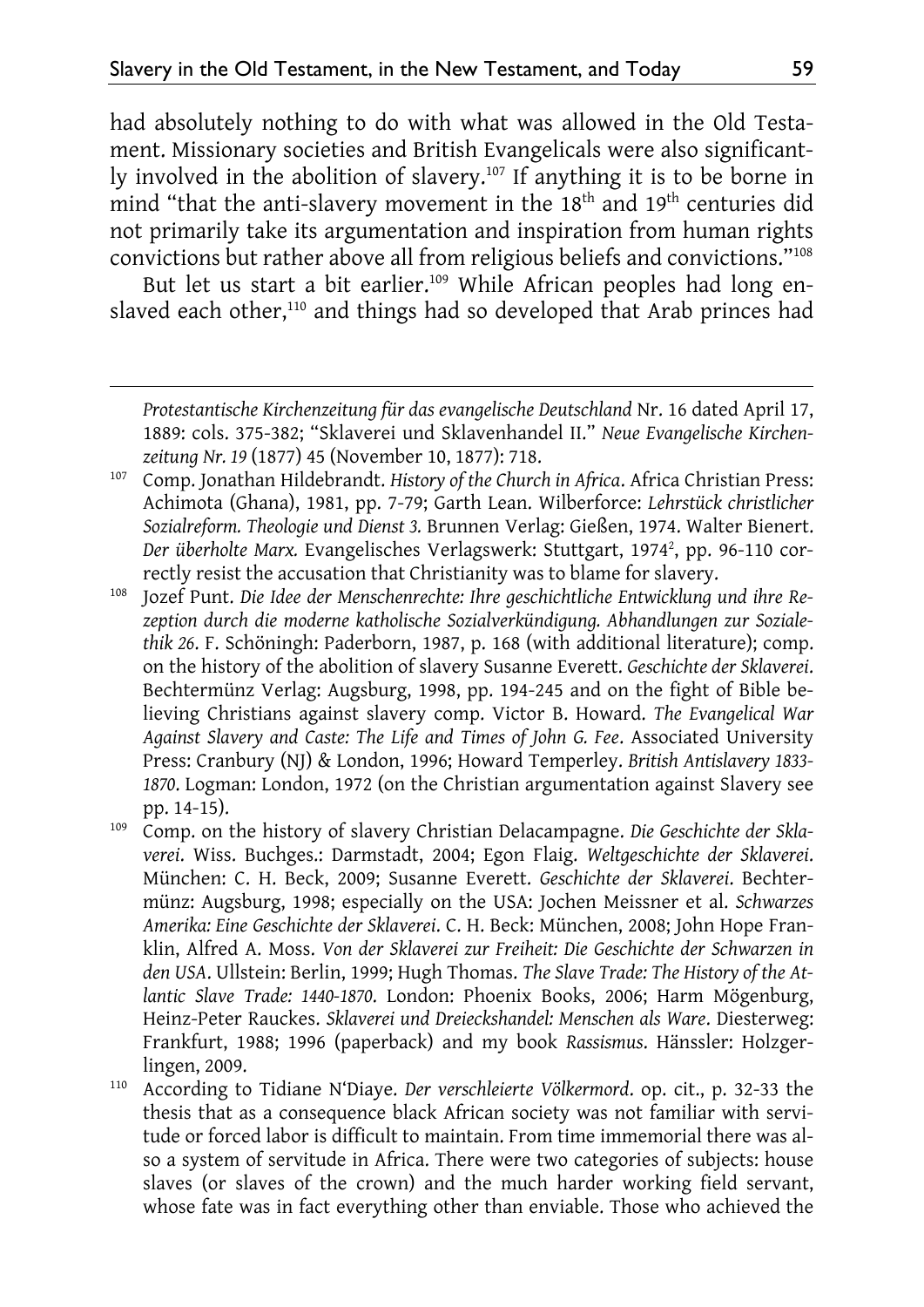become the masters of the African slave trade (see in this connection the more comprehensive Section 10), European involvement began in 1444 when a Portuguese expedition unloaded 235 slaves from Mauritius in Lagos. It was in 1510 that for the first time 50 black slaves were brought from Spain to Haiti in order to work in the silver mines, and it was in 1619 that for the first time slaves were brought to the land which is now the USA.

The transatlantic slave trade was born,<sup>111</sup> which was a business triangle in which cheap goods, hard liquor, and weapons from Europe, through the inclusion of Arab slave traders, were often exchanged for slaves from Europe and these then exchanged for American colonial goods. With this it was taken for granted that there would be a social and physical death of a portion of the slaves, since slaves were valued and treated as goods. Between 1450 and 1900 it is estimated that 11.7 million slaves from Africa were carried off to the Americas. Of this total, 9.8 million actually found America to be their country of destination. Between 1 and 2 million slaves died during what was approximated to be 50,000 passages.<sup>112</sup>

### **9. The Role of Evangelicals in the Abolition of Slavery**

From one day to the next, the British let go of 800,000 slaves in 1834.<sup>113</sup> How did this happen?

In addition to other economic and social factors, Evangelical Revivalism was significantly involved in bringing an end to slavery. Indeed it is at this point that the designation *Evangelicals* came about in the first place.114 This applies to the legal abolition of slavery in Great Britain as well as to the anti-slavery movement in the USA.<sup>115</sup>

status of house slave did so either by being designated as such by a lord or through marriage.

<sup>111</sup> Comp. I part. Christian Delacampagne. *Die Geschichte der Sklaverei*. op. cit., pp. 112-124.

<sup>112</sup> Comp. Jochen Meissner, Ulrich Mücke, Klaus Weber. *Schwarzes Amerika: Eine Geschichte der Sklaverei*. Bundeszentrale für politische Bildung: Bonn, 2008.

<sup>113</sup> Seymour Drescher. *Abolition*. op. cit., p. 265.

<sup>&</sup>lt;sup>114</sup> The most important literature on the role of Evangelicals in the anti-slavery movement in Great Britain: Roger Anstey. *The Atlantic Slave Trade and British Abolition 1760-1810: The Story of the First American Revolution for Negro Rights*. Atlantic Highlands (NJ): Humanities Press, 1975; J. R. Oldfield. *Popular Politics and British Anti-Slavery: The Mobilisation of Public Opinion against the Slave Trade, 1787 – 1807*. London: Routledge, 1998; Christopher Leslie Brown. *Moral Capital: Foundations of*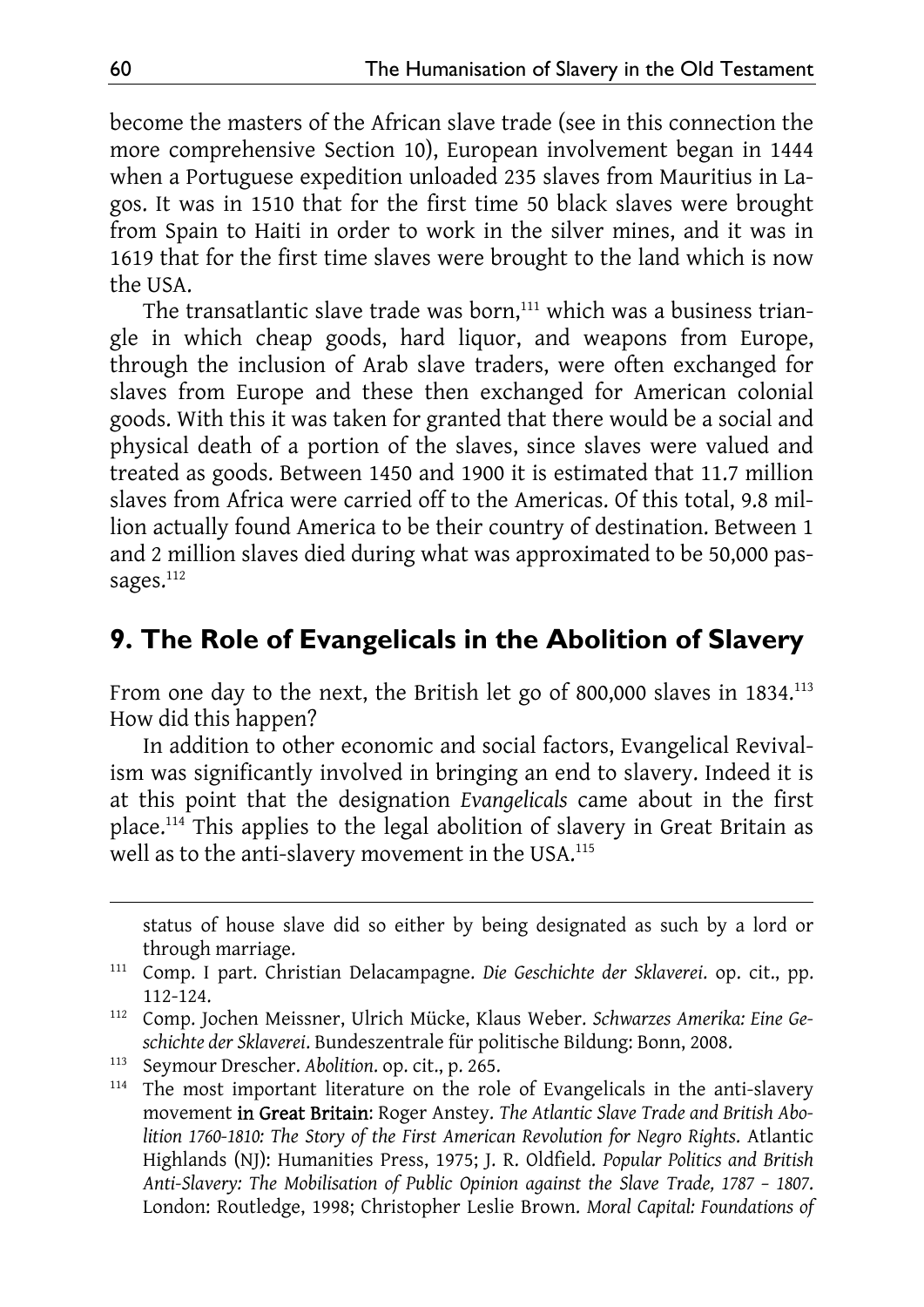-

It was in 1688 that Quakers in England and the USA first demanded that all slaves be released. By 1780 all Quakers had released their slaves.<sup>116</sup> George Whitefield und John Wesley, who set "Methodist" revivalism in motion in England and the USA, fought vehemently against the "sin" of slavery. Wesley published his book *Thoughts upon Slavery* in 1774. Beginning in 1784, slave owners were excommunicated by Methodists. In England many friends of Wesley who were involved in politics became active in opposition to slavery. The most famous of these is William Wilberforce  $(1759 - 1833).$ <sup>117</sup>

*British Abolitionism*. Chapel Hill (NC): Univ. of North Carolina Press, 2006, in particular "British Evangelicals and Caribbean Slavery after the American War" pp. 333-390 and "The Society of Friends and the Antislavery Identity," pp. 391-450; Eric Metaxas. *Amazing Grace: William Wilberforce and the Heroic Campaign to End Slavery*. New York: HarperCollins Publisher, 2007 (unfortunately without footnotes); in the USA: Gilbert Hobbs Barnes. *The Anti-Slavery Impulse: 1830-1844*. New York (NY): Harcourt, Brace, 1964; Mark. A. Noll. *Das Christentum in Nordamerika. Kirchengeschichte in Einzeldarstellungen 4*. Leipzig: Evangelische Verl.-Anstalt, 2000, pp. 114, 121-123; Donald G. Matthews. *Slavery And Methodism: A Chapter in American Morality 1780-1845*. Princeton (NJ): Princeton University Press, 1965, pp. 3-28 (on the Methodist split in the USA over the question of slavery; also John Wolffe on this topic. *The Expansion of Evangelicalism*, op. cit., pp. 210-211); on Great Britain and the USA together: Seymour Drescher. *Abolition: A History of Slavery and Antislavery*. Cambridge: Cambridge University Press, 2009, pp. 205-241; Alvin J. Schmidt. *Wie das Christentum die Welt veränderte*. Gräfelfing: Dr. Ingo Resch, 2009, pp. 325-348; Egon Flaig. *Weltgeschichte der Sklaverei*. op. cit., pp. 199-201.

- 115 S. Dave Unander. *Shattering the Myth of Race: Genetic Realities and Biblical Truths*. Judson Press: Valley Forge (PA, USA), 2000, pp. 24-26, 36-40.
- <sup>116</sup> Comp. to the leading role of the Quakers in Great Britain and the USA and their dominant role in the first anti-slavery committee in John Wolffe. *The Expansion of Evangelicalism*. op. cit., pp. 198-199; Roger Anstey. *The Atlantic Slave Trade and British Abolition 1760-1810*. op. cit., pp. 200-235 (chapter "Origins of Quaker Action Against the Slave Trade"); Christopher Leslie Brown. *Moral Capital: Foundations of British Abolitionism*. Chapel Hill (NC): Univ. of North Carolina Press, 2006, in particular "The Society of Friends and the Antislavery Identity," pp. 391-450.
- <sup>117</sup> Comp. regarding Wilberforce, John White. "Christian Responsibility to Reform Society: the Example of William Wilberforce and the Clapham Sect." *Evangelical Review of Theology 32* (2008) 2: 166-172; John Wolffe. *The Expansion of Evangelicalism: The Age of Wilberforce, More, Chalmers and Finney*. Downers Grove (IL): InterVarsity Press, 2007, pp. 159-227; Chuck Stetson (ed.). *Creating the Better Hour*. Macon (GA): Striud & Hall, 2007; Eric Metaxas. *Amazing Grace: William Wilberforce and the Heroic Campaign to End Slavery*. op. cit., (unfortunately without footnotes). Wilberforce's evangelical theology is expressed best in his work *William Wilberforce. Real Christianity*. Portland (OR): Multnomah Press, 1982.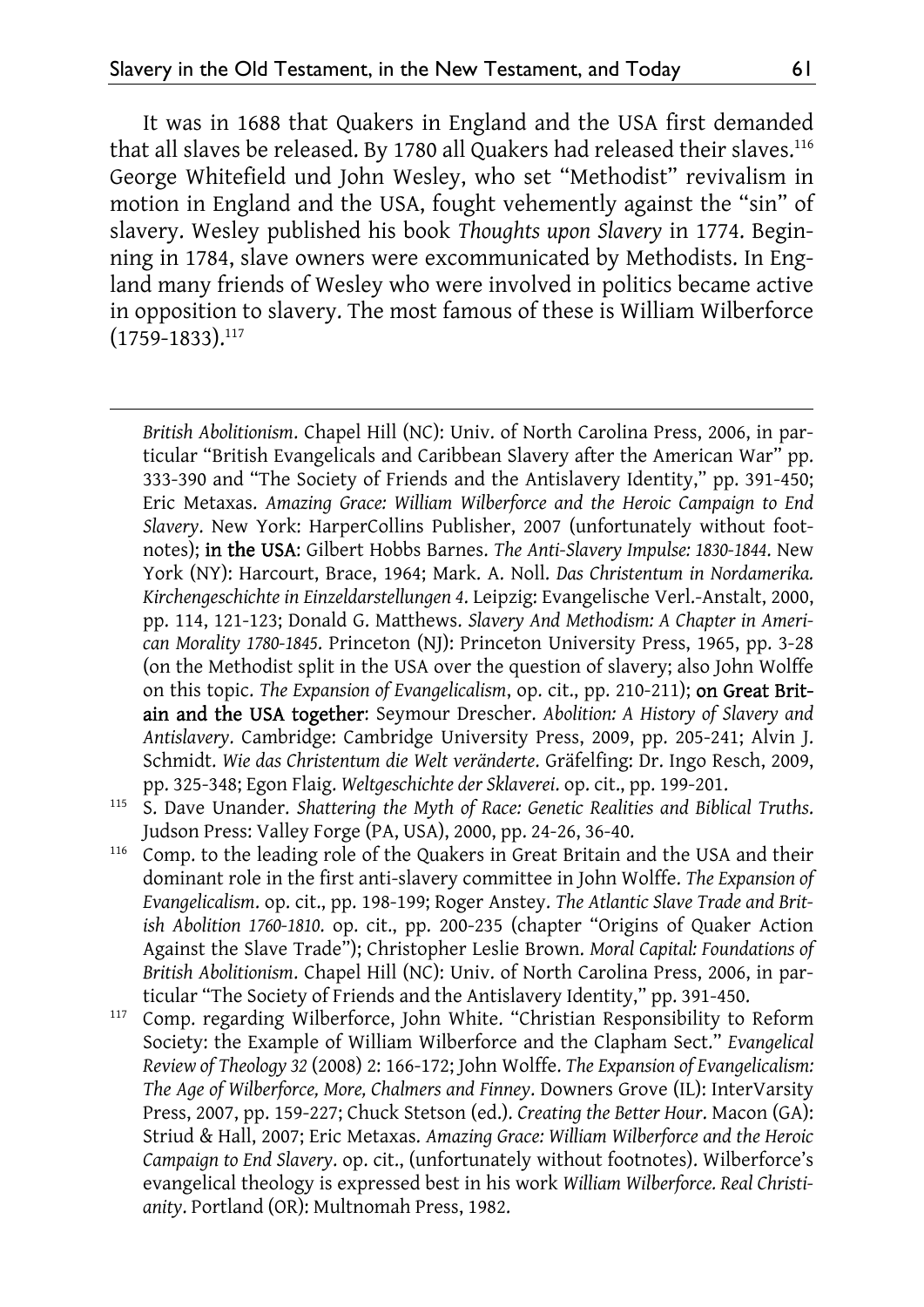In addition to William Wilberforce, the long underrated Thomas Clarkson<sup>118</sup> should be mentioned.<sup>119</sup> Additionally, the former slave trader John Newton, who wrote a book against the slave trade<sup>120</sup> as well as the "national anthem" of the anti-slavery movement, "Amazing Grace," is also noteworthy.

The abolition of slavery was carried out by religious fanatics against Modernism, which had pointed to the priority of economic concerns and found that it had to bow to the reality of moral concerns. "Human rights developed in the fight against slavery."<sup>121</sup> "Thus it was not enlightened and revolutionary France but rather pious England that brought about the end of slavery."122 Egon Flaig writes that this "is indebted to the longest and most intensive fight for the liberation of mankind. Those who carried on this battle are not to be found in Enlightenment philosophy; where one makes a find is in the spiritual realm of Protestant minorities . . . "<sup>123</sup>

"That scientific racism, which expressly or tacitly assumes polygenesis, was not able to establish itself until the second half of the 19th century, lies primarily in a strong Evangelical movement that was present there and whose followers believed that all people descended from Adam. ... The ethnological discourse in France was able to develop without any influence from a Protestant Evangelicalism and for that reason took a more radical turn than in Great Britain or even in the United States."124

It was in the 1830's at the latest that an increasing number of Evangelicals in the northern United States became active in the abolitionist movement. *Uncle Tom's Cabin* (1852) is the most outstanding example. The book was written by the daughter of the famous Evangelical revivalist preacher Lyman Beecher. And it was not even the most radical book against slavery by Harriet Elizabeth Beecher Stowe (1811-1896), even if was by far the most successful.<sup>125</sup> The South – admittedly also due to its

<sup>118</sup> See in particular J. R. Oldfield. *Popular Politics and British Anti-Slavery*. op. cit., pp. 70-95.

<sup>119</sup> John Wolffe. *The Expansion of Evangelicalism*. op. cit., p. 200 on the dispute between Wilberforce's sons and Thomas Clarkson on who was more important.

<sup>120</sup> John Newton. *Thoughts Upon the African Slave Trade*. London: J. Buckland and J. Johnson, 1788.

<sup>121</sup> Egon Flaig. *Weltgeschichte der Sklaverei*. München: C. H. Beck, 2009, p. 11.

<sup>122</sup> Arnold Angenendt. *Toleranz und Gewalt: Das Christentum zwischen Bibel und Schwert*. Münster: Aschendorff, 2008<sup>4</sup>, p. 225.

<sup>123</sup> Egon Flaig. Weltgeschichte der Sklaverei. op. cit., pp. 199-200.

<sup>124</sup> George M. Fredrickson. *Rassismus: Ein historischer Abriß*. Hamburger Edition: Hamburg, 2004, pp. 69-70.

<sup>&</sup>lt;sup>125</sup> Additional books by Ellen J. Goldner. "Stowe, Harriet Beecher," pp. 101-102 in: *Encyclopedia of Race and Racism. Vol. 3*. Detroit: Thomason Gale, 2008.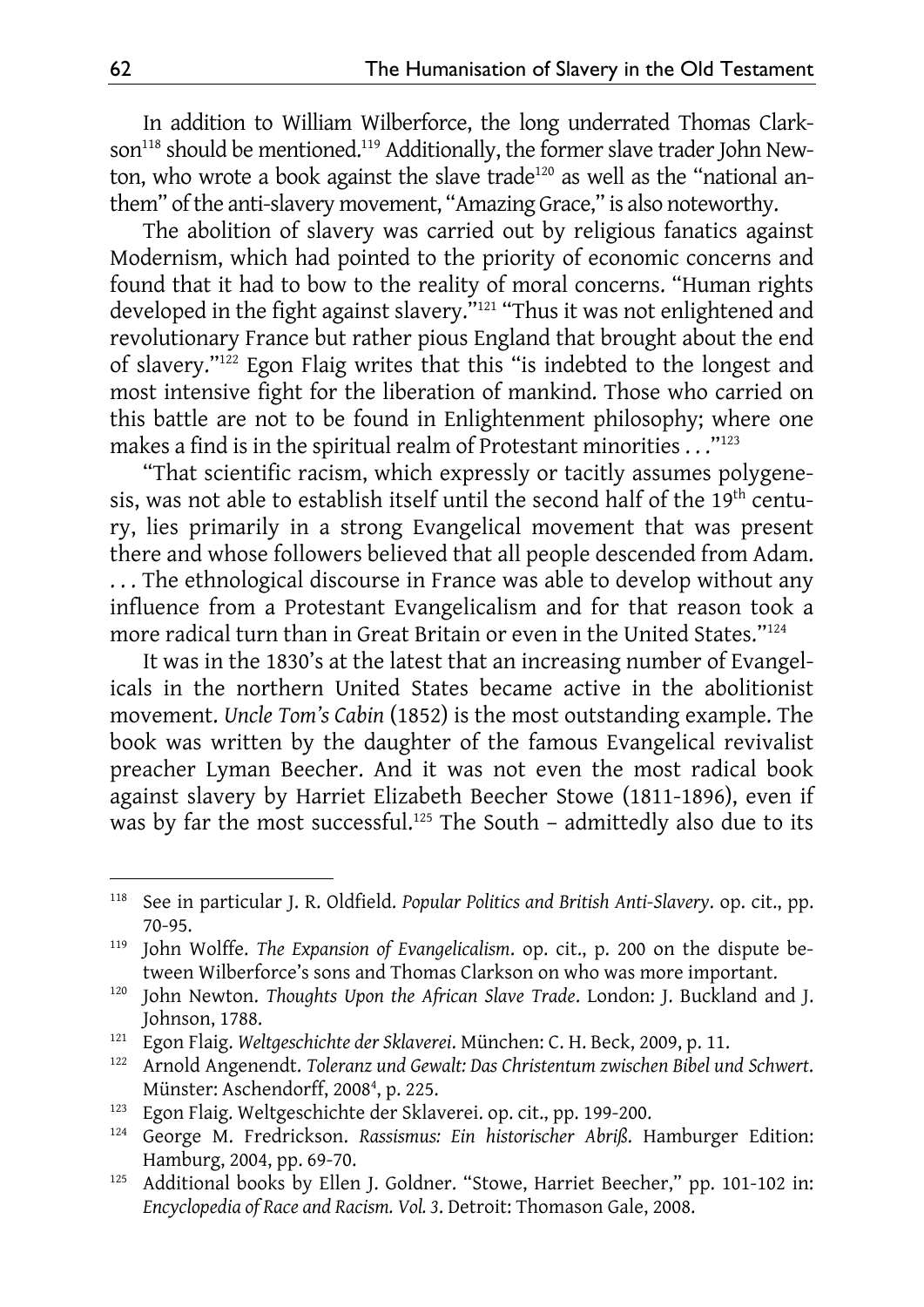Catholic dominance which was made co-responsible for slavery – became the embodiment of the (enslaving) anti-Christ. "Evangelical abolitionists developed the doctrine of 'higher law,' a law that was higher than the United States Constitution. What was meant was a peculiarly vague mixture of biblical and natural rights-philanthropic arguments,"126 which justified a right to resist slavery. However, as a general rule, there was no violence perpetrated by Evangelicals, as was the case with other abolitionist powers. The Evangelicals were rather in favour of secession. According to Hochgeschwender, of the 1218 violent disturbances that have been shown to have occurred between 1828 and 1861, there were only eleven that can be traced back to Evangelicals. For this reason, Egon Flaig begins the chapter "The Fight for the Abolition of Slavery" with the section "Evangelical Abolitionism. The first Prohibitions."127

Alvon J. Schmidt estimates that in the USA two-thirds of the antislavery movement consisted of Evangelicals.128 Jochen Meissner writes "that the Evangelical-sectarian origins of many European settlements in the territory of the present day USA offered fertile ground for the spread of ideas which condemned slavery."129 He continues:

"Part of the abolition movement became radical in the 1830s in the north and won new advocates in the printer (and publicist) William Lloyd Garrison (1805-1879) or in Evangelicals, such as Theodore Weld. Garrison published *The Liberator* in Boston (1831-1865), which declared slavery to be a sin and campaigned against its reform and against financial compensation for slaveholders. Instead, it advocated the immediate abolition of slavery. Weld (1803-1895) also supported the immediate abolition of slavery. He composed influential pamphlets on the topic – *The Bible Against Slavery* (1837) and *American Slavery As It Is* (1839). The latter is supposed to have been the most read anti-slavery document read next to Stowe's *Uncle Tom's Cabin*."130

Evangelicals in Great Britain led the first large campaign in history. The first wave was in 1783/1787/1788. In 1807 its successes set in. The second wave came in 1791/1792, and the successes of the second wave arose in 1833. It resembles present day campaigns by Amnesty International, for example, and it was demonstrated here for the first time how a

<sup>126</sup> Hochgeschwender. *Religion*, pp. 102-103, see all of pp. 101-104.

<sup>127</sup> Egon Flaig. *Weltgeschichte der Sklaverei*. München: C. H. Beck, 2009, p. 199 (chapter 8).

<sup>128</sup> Alvin J. Schmidt. *Wie das Christentum die Welt veränderte*. op. cit., pp. 330-344.

<sup>129</sup> Jochen Meissner et. al. *Schwarzes Amerika*. op. cit., pp. 198, see also p. 202.

<sup>130</sup> Jochen Meissner et. al. *Schwarzes Amerika*. op. cit., p. 202.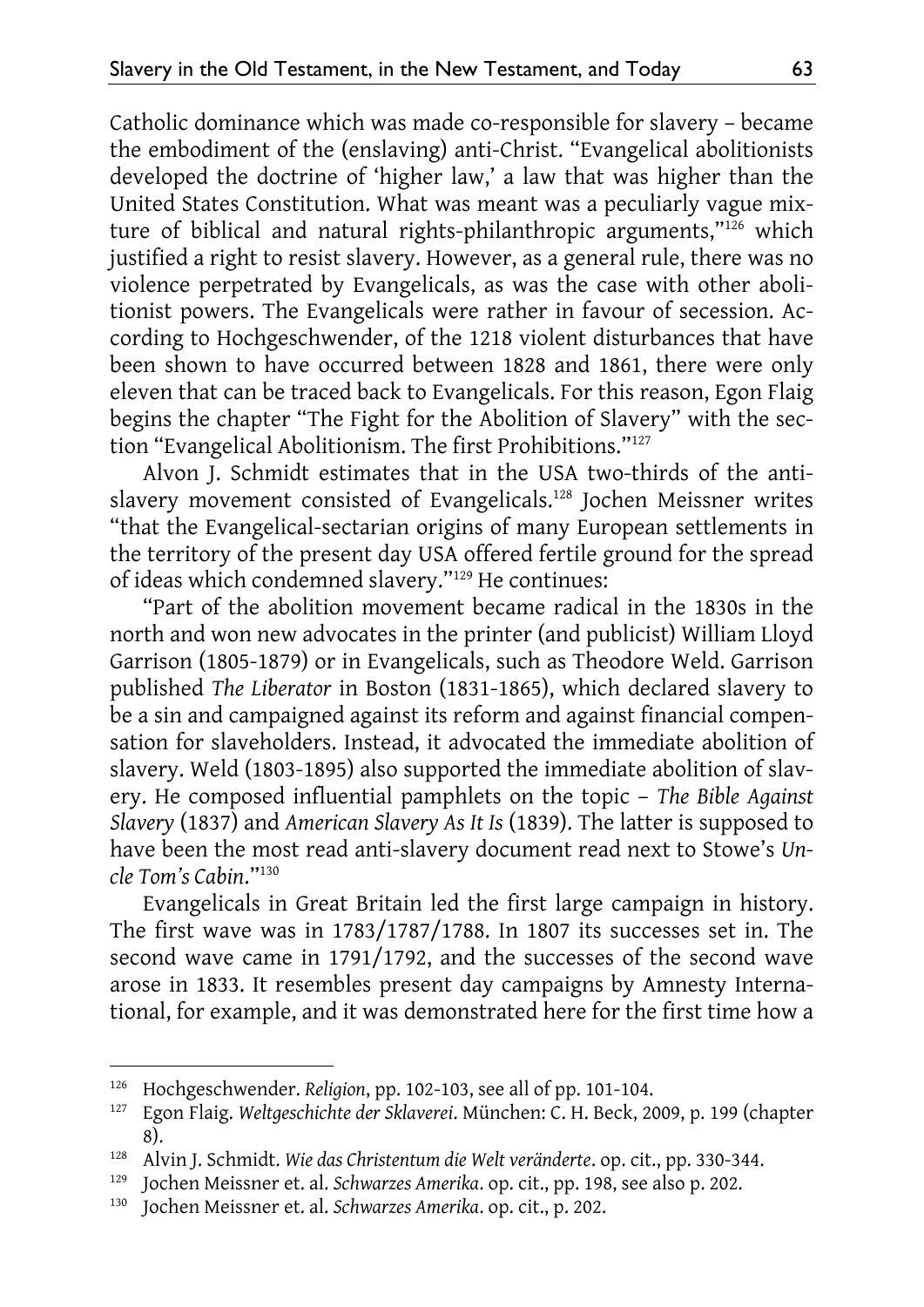political minority without influence can assert its human rights concerns through mobilizing a population. At first they collected almost 400,000 signatures for the second campaign, and then 750,000 to 1,275,000 signatures. This was respectively 1/5 and 1/3 of all those who were able to sign. This is due to the fact that there were about 4 million men under 16 years of age.<sup>131</sup> The sugar campaign also became well-known after a book by William Fox, which struck large segments of the population.132 All of this was led by innumerable local committees<sup>133</sup>, in which Evangelical women above all played a role.<sup>134</sup>

William Wilberforce had been a representative in the British House of Commons since 1780. He converted to Evangelical Protestantism in 1784 on a trip through continental Europe and founded the *Abolition Society* in order to elevate morals and especially abolish the slave trade. In a parliamentary meeting in 1789, Wilberforce, along with William Pitt, petitioned for the first time in the House of Commons to abolish the slave trade. Again in 1792 a petition was filed, this time successfully. Yet implementation was prevented due to war and the situation in the colonies. It was not until 1807 that an act of Parliament ended the British slave trade. Slave traders within the British sphere of control were viewed as pirates and punished. The United States of America followed, whereby beginning in 1808 the slave trade was forbidden.

At that point Wilberforce set his sights on implementing this prohibition in the rest of the civilized world. Upon his urging, Lord Castlereagh successfully raised this as an issue at the Congress of Vienna. Finally, there were agreements in which France, Spain, and Portugal obligated themselves to forbid the slave trade

After the slave trade was abolished, Wilberforce finally became active in ostracizing and eliminating slavery itself. In 1816 he presented a motion in Parliament to reduce the number of slaves in the British West Indies. The government began preparing the emancipation of all slaves in 1823, and Wilberforce held impassioned speeches throughout the fierce debate until in 1825, he had to retire due to health reasons. He died in 1833 and was buried in the church of the British crown, Westminster Abbey.

<sup>131</sup> Seymour Drescher. *Abolition*. op. cit., pp. 202, 209, 220, 229.

<sup>132</sup> J. R. Oldfield. *Popular Politics and British Anti-Slavery*. op. cit., p. 57; Seymour Drescher. *Abolition*. op. cit., p. 201.

<sup>133</sup> J. R. Oldfield. *Popular Politics and British Anti-Slavery*. op. cit., Pp. 96-124.

<sup>134</sup> Oldfield, p. 141.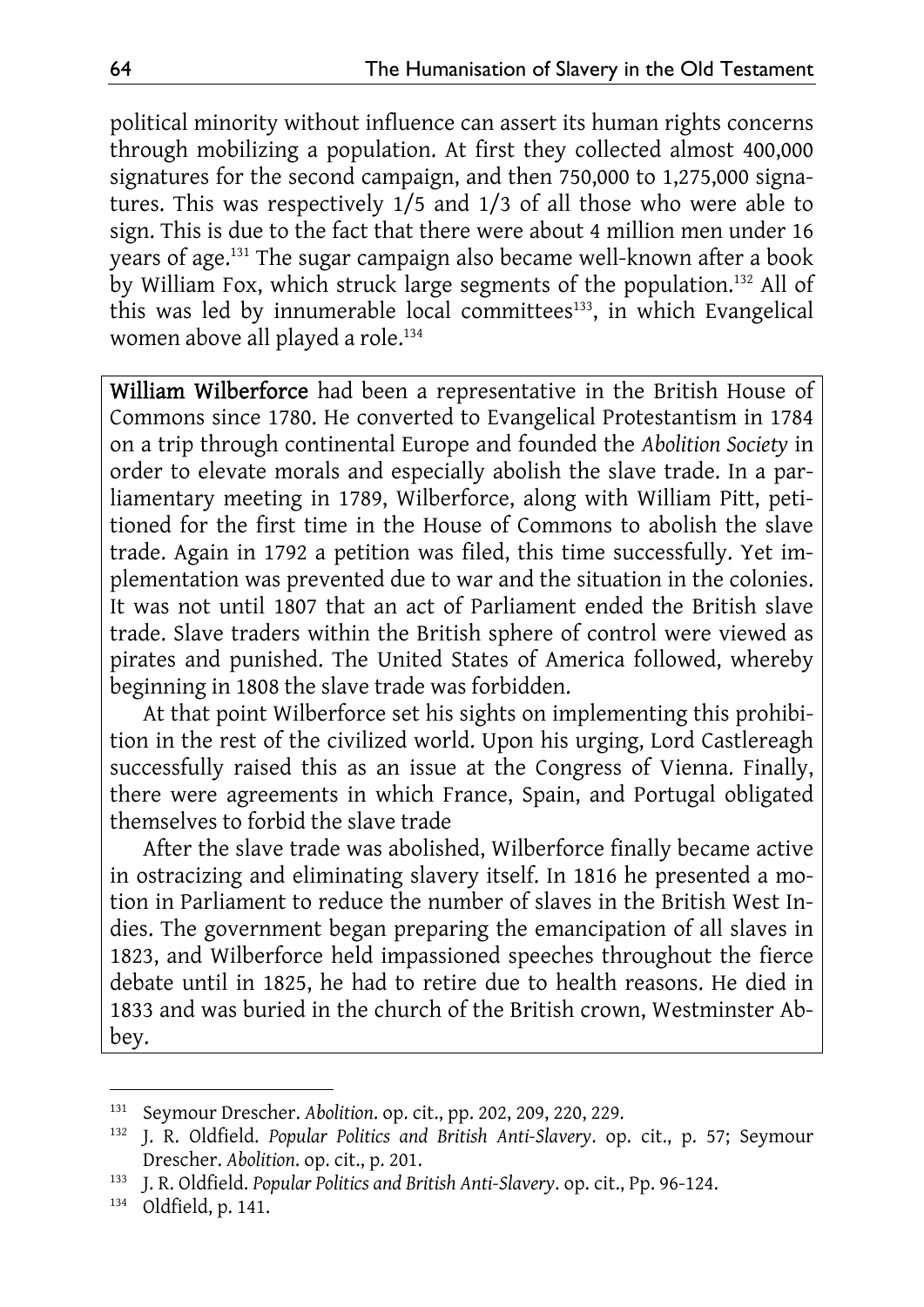*Next to all the moral considerations, slavery was also not a profitable contributor to the economy; rather, in economic terms it produced a loss.* If slaves had been replaced by oxen, tools and a feudal levy system at the time that sugar cane plantations sprang up, the revenues and the profits would have been much higher.135 Slaves could not earn anything. Any additional effort was pointless, and thinking for themselves was of no benefit. Rather, in the best case, it was only of value to the master. "During all of human history, slaves' passivity always led to the downfall of the system that made use of their services."136

"In 1776 the abolitionists received additional support from an unexpected direction – from a standard work of economics, Adam Smith's *The Wealth of Nations*. Smith came to the conclusion that slavery was uneconomical, on the one hand due to the fact that it ruined the country, and on the other because the subsistence of slaves was more expensive than that for a free worker. However, he made it clear to which basis slavery, according to his own conviction, could be traced back: 'The pride of mankind misguides man to enjoy domination . . . he will generally prefer the services of a slave to the services of a free man.'"137

The American South, with its slave-based society, was poor when viewed as a whole in contrast to the slave-free American North. However, the fact cannot be hidden that some slave and plantation owners wallowed in wealth.<sup>138</sup> This should, however, not lead to the assumption that slavery was abolished because it was already in the grips of demise. More recent research shows that slavery was at a highpoint with respect to its profitability for those participating in it and that the number of transported and engaged slaves was higher than ever before. Additionally, slavery was abolished at the time when British pride was at its highest  $level<sup>139</sup>$ 

More recent authors are correct that the abolition of slavery was above all forced through by moral purists (whom we might today call 'fundamentalists'<sup>140</sup>) to whom the continually stated economic conse-

<sup>135</sup> Details in Henry Hobhouse. *Fünf Pflanzen verändern die Welt*. dtv: Frankfurt, 1987, p. 97; comp. the concrete calculations for a sugar plantation in Susanne Everett. *Geschichte der Sklaverei*. Bechtermünz Verlag: Augsburg, 1998, pp. 74-75.

<sup>136</sup> Henry Hobhouse. *Fünf Pflanzen verändern die Welt*. op. cit., p. 233.

<sup>137</sup> Susanne Everett. *Geschichte der Sklaverei*. Bechtermünz Verlag: Augsburg, 1998, p. 137.

<sup>138</sup> Comp. ibid., pp. 233-235.

<sup>139</sup> So in particular Seymour Drescher. *Abolition*. op. cit., p. 121.

<sup>140</sup> Comp.Thomas Schirrmacher. *Fundamentalism: When Religion becomes Dangerous.*  Bonn: VKW, 2013.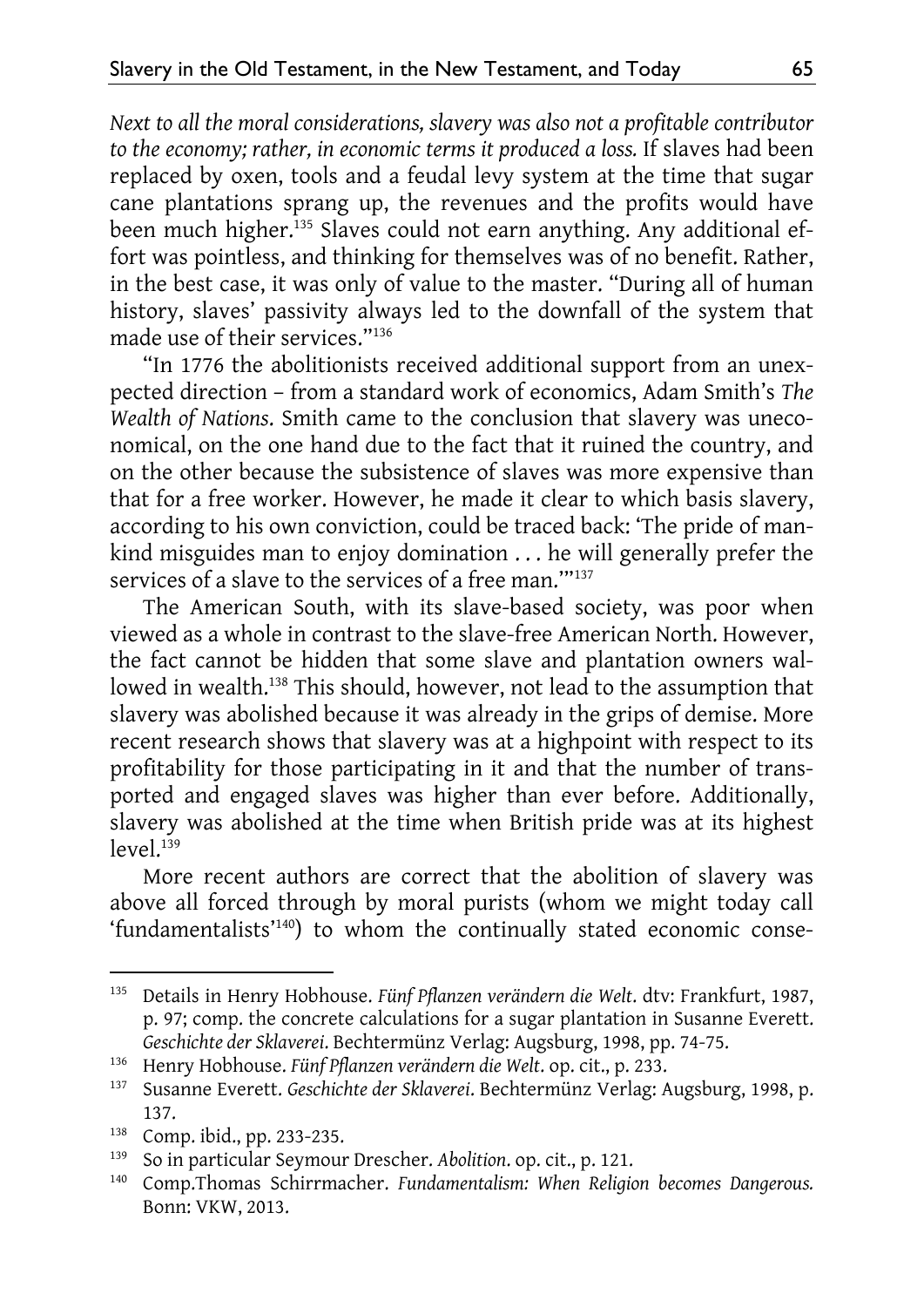quences did not matter when compared to the human dignity of those affected by slavery.141 The French Revolution left slavery in the colonies untouched and put down uprisings by slaves. Thus the Enlightenment did not make any significant contribution to the abolition of slavery.142

In 1975 Roger Anstey defended and documented the thesis that Evangelicals were so strongly opposed to slavery because they understood conversion and redemption to be from the slavery of sin into the freedom of the gospel, and for that reason could only view slavery negatively.<sup>143</sup> The fight against slavery was an "end in itself"144 for Evangelicals and a moral truth that could not be surrendered. For this reason it neither impressed them that they actually did not have any political power, nor that the abolition of the slave trade would have alleged or actual grave consequences for the economy.

Christopher Leslie Brown writes in his monumental history of the abolition of slavery, *Moral Capital* (2006), that the role of Evangelicals has been blocked out and indeed at times renounced since the last comprehensive investigation written by Roger Anstey in 1975.<sup>145</sup> Seymour Drescher is of the same opinion in his monumental history of the antislavery movement,<sup>146</sup> whereby he additionally points out that the role of William Wilberforce has especially been suppressed.

This is due to the fact, among others, that from about 1975-2000 one above all saw the abolition of slavery accounted for in economic and social terms. It was not until most recent times that a differing opinion on the part of researchers gained the upper hand. That opinion says that slavery was abolished at the time of its high point, that without the antislavery movement it would have still been able to continue for a long time, and that the decisive reasons were not primarily economic but rather coming from intellectual history.<sup>147</sup> Additionally, Christopher Leslie Brown points out – and this might astound many today – that Evangelical women played a central role in the anti-slavery movement. This is be-

<sup>141</sup> So also Seymour Drescher. *Abolition*. op. cit., pp. 331, 205-206.

<sup>142</sup> So also Seymour Drescher. *Abolition*. op. cit., pp. 161-165; Jochen Meissner et. al. *Schwarzes Amerika*. op. cit.

<sup>143</sup> Roger Anstey. *The Atlantic Slave Trade and British Abolition 1760-1810*. op. cit., pp. 157-183 "The Evangelical World View"; this is affirmed by Christopher Leslie Brown. *Moral Capital*. op. cit., pp. 336.

<sup>144</sup> Christopher Leslie Brown. *Moral Capital.* op. cit., p. 388.

<sup>145</sup> Roger Anstey. The Atlantic Slave Trade and British Abolition 1760-1810. op. cit.

<sup>&</sup>lt;sup>146</sup> Seymour Drescher. Abolition. op. cit., pp. 377-380, 335-337; comp. the literature also with John Wolffe. *The Expansion of Evangelicalism*. op. cit., pp. 195-196.

<sup>147</sup> So for instance also Jochen Meissner et. al. *Schwarzes Amerika*. op. cit., p. 174.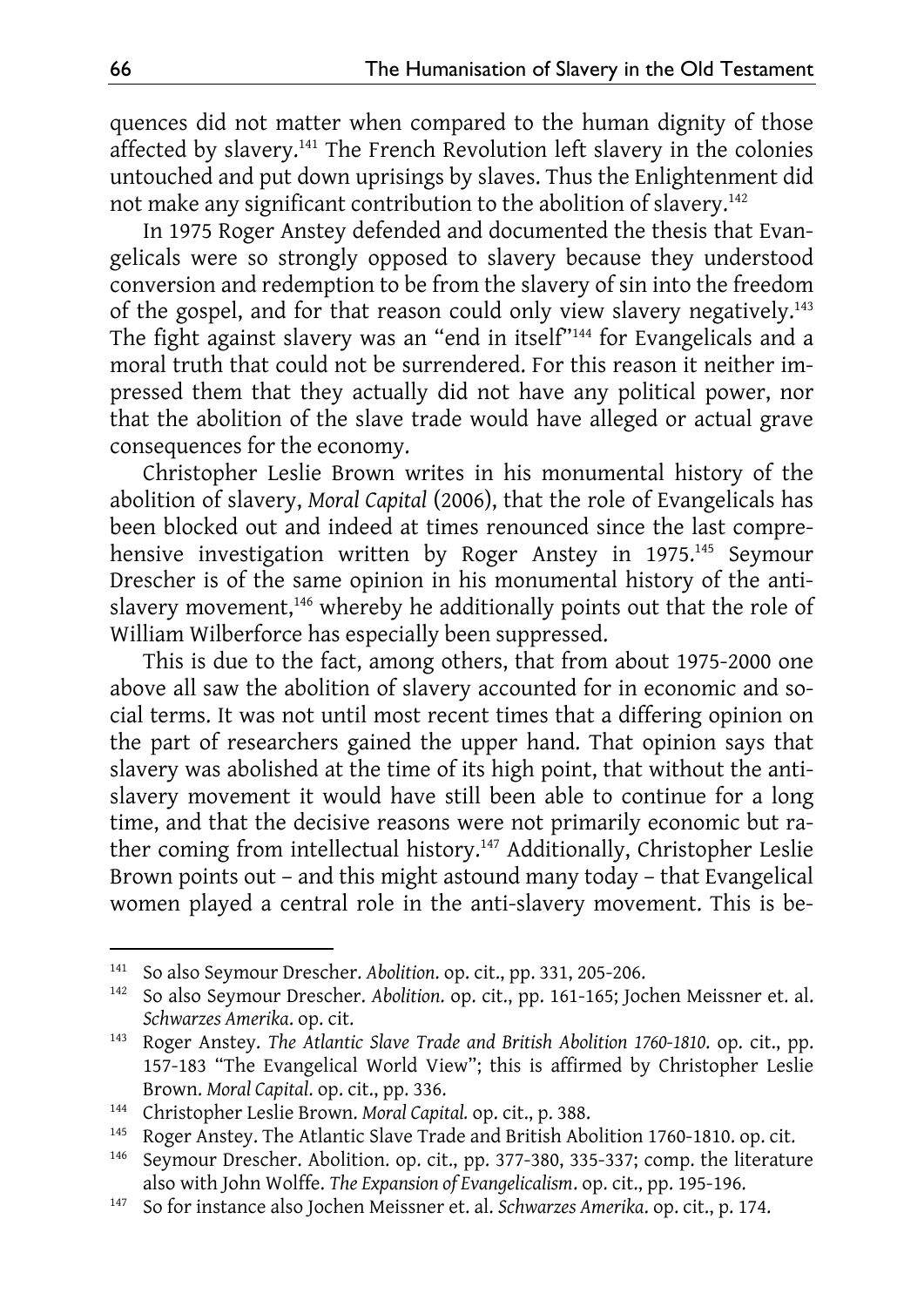cause it was an uprising of lay people and not of ecclesiastical or political office holders.148

William Gervase Clarence-Smith has depicted how the great religions of the world stood in reference to the abolition of slavery.<sup>149</sup> The first large scale rejection was found in the Protestant world. In terms of the Catholic side, there were repeatedly popes who turned against slave trading in other individuals, but even in the papal states there were slaves. It was not until 1839 that Pope Gregory VI turned against the trading of slaves (not yet against slavery in itself). And it was not until 1888, when Brazil as the final Catholic country abolished slavery, that Pope Leo XIII turned against slavery itself and did this by condemning Islamic slavery.<sup>150</sup> Orthodox churches needed even longer.<sup>151</sup>

In Buddhism (as in most Eastern religions), there was as in Christianity predominantly an early shift from slavery to serfdom. More official Buddhist rejections of slavery only began in the 19<sup>th</sup> century.<sup>152</sup>

## **10. Slavery in the Islamic World**

Without wanting to downplay slavery by Europeans, it has to be pointed out that slavery within the realm of Islam was vastly more brutal than "Christian" slavery. "The largest slave traders and owners of slaves in history were the Arabs."153 On account of better treatment, many descendants of European slaves, however, survived, while the slaves of Islamic peoples were seldom able to increase and thus perished. The result is that today, as a result of descendants of slaves in the "Christian" world, there is the impression that practically only western peoples held slaves.154 Tidiane N'Diaye writes: "While the transatlantic slave trade lasted four hundred years, Arabs plundered the African continent south of the Sahara for thirteen hundred years. The largest portion of the millions

<sup>148</sup> Christopher Leslie Brown. *Moral Capital*. op. cit., p. 343ff.

<sup>149</sup> William Gervase Clarence-Smith. *Islam and the Abolition of Slavery*. Oxford/New York: Oxford University Press, 2006, pp. 219-234.

<sup>150</sup> Ibid., pp. 223-227.

<sup>151</sup> Ibid., pp. 227-228.

<sup>152</sup> Ibid., p. 229ff.

<sup>153</sup> Walter Krämer, Götz Trenkler. *Lexikon der populären Irrtümer*. Eichborn: Frankfurt, 1997<sup>12</sup>, p. 288 (with literature references).

<sup>154</sup> Vgl. Walter Krämer, Götz Trenkler. *Lexikon der populären Irrtümer*. op. cit., p. 289.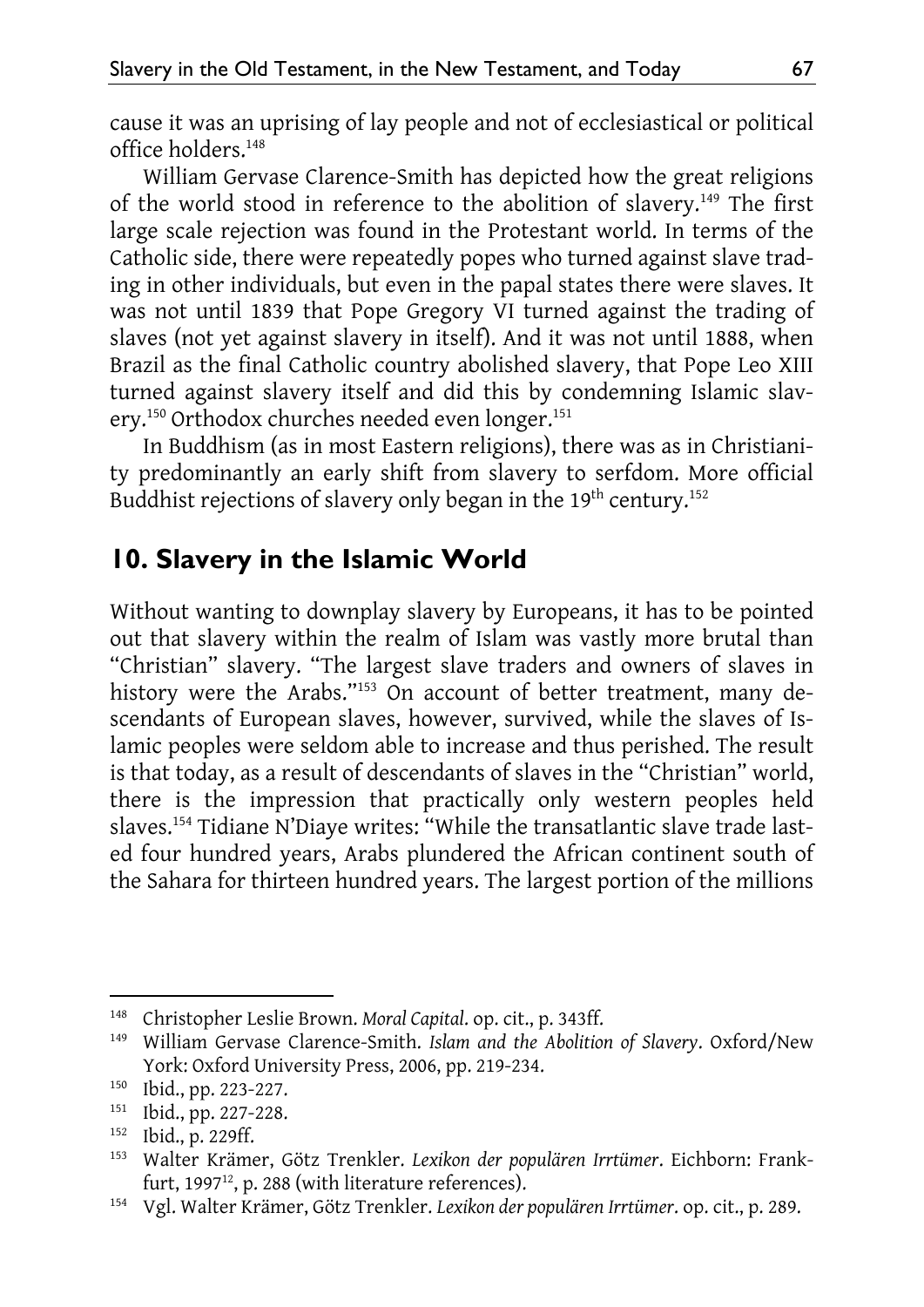of deported Africans died as a consequence of inhumane treatment and systematically used castration."155

That Islamic slavery was worse than the European model is above all brought forward by Egon Flaig in his *Weltgeschichte der Sklaverei* (*World History of Slavery*) 156 and from an African point of view by Tidiane N'Diaye.157 Egon Flaig writes: "When Muslims seized their world empire, they erected the largest and longest lasting system of slavery in world history. Islamic slavery has been glossed over since the 19<sup>th</sup> century."<sup>158</sup>

"This first world economic system – as the largest system of slavery in world history – called for a steady and enormous influx of slaves. It was also for this reason that permanently fighting wars and incessantly attacking non-Muslim neighbors was of decisive importance."159

"In the process, slavery in antiquity was not prominent from a quantitative point of view. The Islamic form was the most comprehensive in history; the transatlantic form is significant because from the beginning it was opposed and because its political and in part violent abolition was the lever for defeating it around the world."160

Tidiane N'Diaye writes in a similar vein: "While the transatlantic slave trade lasted from the  $16<sup>th</sup>$  to the  $19<sup>th</sup>$  century, Arab Muslims plundered black people groups from the  $7<sup>th</sup>$  up into the  $20<sup>th</sup>$  century. For almost ten centuries they even possessed the monopoly in this ignominious business and thereby deported almost ten million Africans. It was not until then that Europeans appeared, since the black continent had only been known to them since the return of Vasco de Gama from India in 1499. Thus the arrival of the Arabs, who were in Africa long before the Europeans, did not provide the kick-off to 'one hundred years of isolation' for black peoples but rather to 'one thousand years of martyrdom.'"161

<sup>155</sup> Tidiane N'Diaye. *Der verschleierte Völkermord: Die Geschichte des muslimischen Sklavenhandels in Afrika*. Reinbek bei Hamburg: Rowohlt, 2010, p. 12.

<sup>156</sup> Egon Flaig. *Weltgeschichte der Sklaverei*. op. cit.; comp. additionally William Gervase Clarence-Smith. *Islam and the Abolition of Slavery*. op. cit.; Klaus Hock. "Jihad – Mahaismus – Sklaverei. Eine islamische Tradition der Gewalt im Zentralsudan?" pp. 67-78 in: Ulrich Van der Heyden, Jürgen Becher. *Mission und Gewalt. Missionsgeschichtliches Archiv 6*. Stuttgart: Franz Steiner, 2000.

<sup>157</sup> Tidiane N'Diaye. *Der verschleierte Völkermord*. op. cit.; comp. with the book by N'Diaye: Ulrich Baron. "Als muslimische Sklavenjäger Afrika entvölkerten: Verschleierter Völkermord." *Die Welt* dated March 30,.2010. p. 23.

<sup>158</sup> Egon Flaig. *Weltgeschichte der Sklaverei*. op. cit., p. 83.

<sup>159</sup> Egon Flaig. *Weltgeschichte der Sklaverei*. op. cit., p. 87.

<sup>160</sup> Egon Flaig. *Weltgeschichte der Sklaverei*. op. cit., p. 11.

<sup>161</sup> Tidiane N'Diaye. *Der verschleierte Völkermord*. op. cit., p. 211.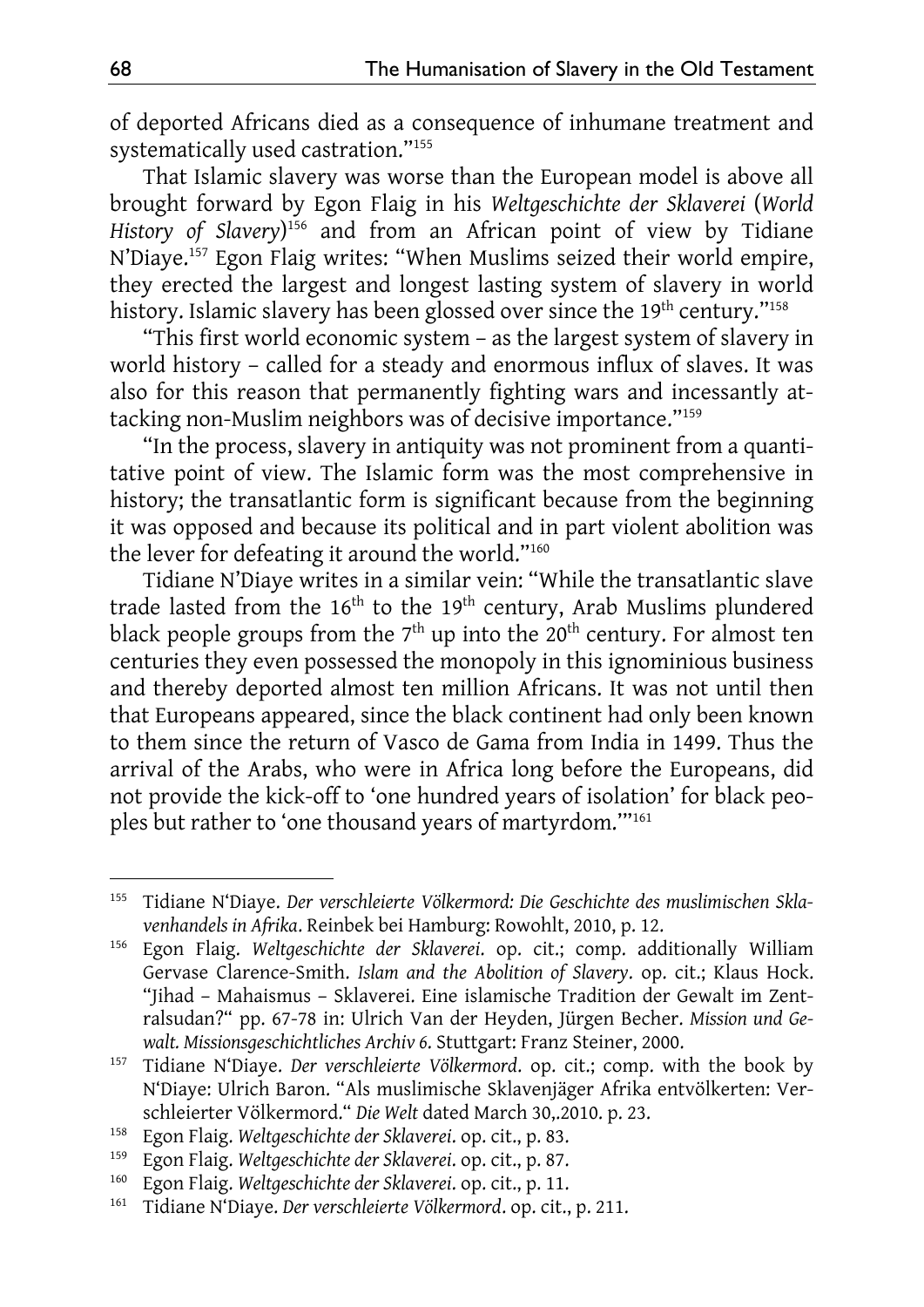"Millions of Africans were attacked, massacred, taken captive, or castrated and taken under inhumane conditions through the Sahara in caravans or deported from east African trading posts for human commodities via the sea route to the Arab-Islamic world."162

"Long before the Europeans entered into the business of slavery, Arabs conducted an endless holy war with bloody raids, which for the sake of the splendor of the Oriental harem brought disaster to complete people groups, men, women, and children from the heart of the black continent."163

In the process, it was not only a question of the enslavement of Africans – which was bad enough – but rather a question also relating directly to the enslavement of Europeans. This was part of the reason for Europe's panic when the Turks stood before Vienna. For example, from 1580-1680 there were 7,000 Europeans enslaved every day and carried off to the Maghreb states.<sup>164</sup>

Additionally, it has to be said that a centuries long theological discussion for and against slavery such as occurred in Christianity never took place in the Islamic world.165 This is shown in the most comprehensive history of the abolition of slavery in the Islamic world.<sup>166</sup> Tidiane N'Diaye summarizes it: "Simply stated, in the Arab-Islamic world a tradition of critique or even of self-criticism has simply been always missing, especially when it has to do with non-refuted practices of Islam."167 "One wonders, however, why innumerable authors become fixated on ignoring this and limit their research to the slave trade that was once conducted by western nations?"168

Western authors predominantly treat the history of Islamic slavery with a velvet glove, and the topic is simply ignored by Muslim authors. Muslims have long denounced Christian slavery, but they forget to mention their own. As an example, William Gervase Clarence-Smith mentions Hamdan ben Uthman Khoja in the year 1833.<sup>169</sup> At the World Muslim

<sup>162</sup> Tidiane N'Diaye. *Der verschleierte Völkermord*. op. cit., p. 11.

<sup>163</sup> Tidiane N'Diaye. *Der verschleierte Völkermord*. op. cit., p. 25.

<sup>164</sup> Egon Flaig. *Weltgeschichte der Sklaverei*. op. cit., p. 28.

<sup>165</sup> Egon Flaig. *Weltgeschichte der Sklaverei*. op. cit., p. 199.

<sup>166</sup> William Gervase Clarence-Smith. *Islam and the Abolition of Slavery*. op. cit.

<sup>&</sup>lt;sup>167</sup> Tidiane N'Diaye. *Der verschleierte Völkermord*. op. cit., p. 203. On the extreme seldom voices, in particular of Islamic minorities or splinter groups in England in the late 18th century and then in particular since the 1870s comp. William Gervase Clarence-Smith. *Islam and the Abolition of Slavery*. op. cit., pp. 232-234.

<sup>168</sup> Tidiane N'Diaye. *Der verschleierte Völkermord*. op. cit., p. 199.

<sup>169</sup> William Gervase Clarence-Smith*. Islam and the Abolition of Slavery*. op. cit., p. 1.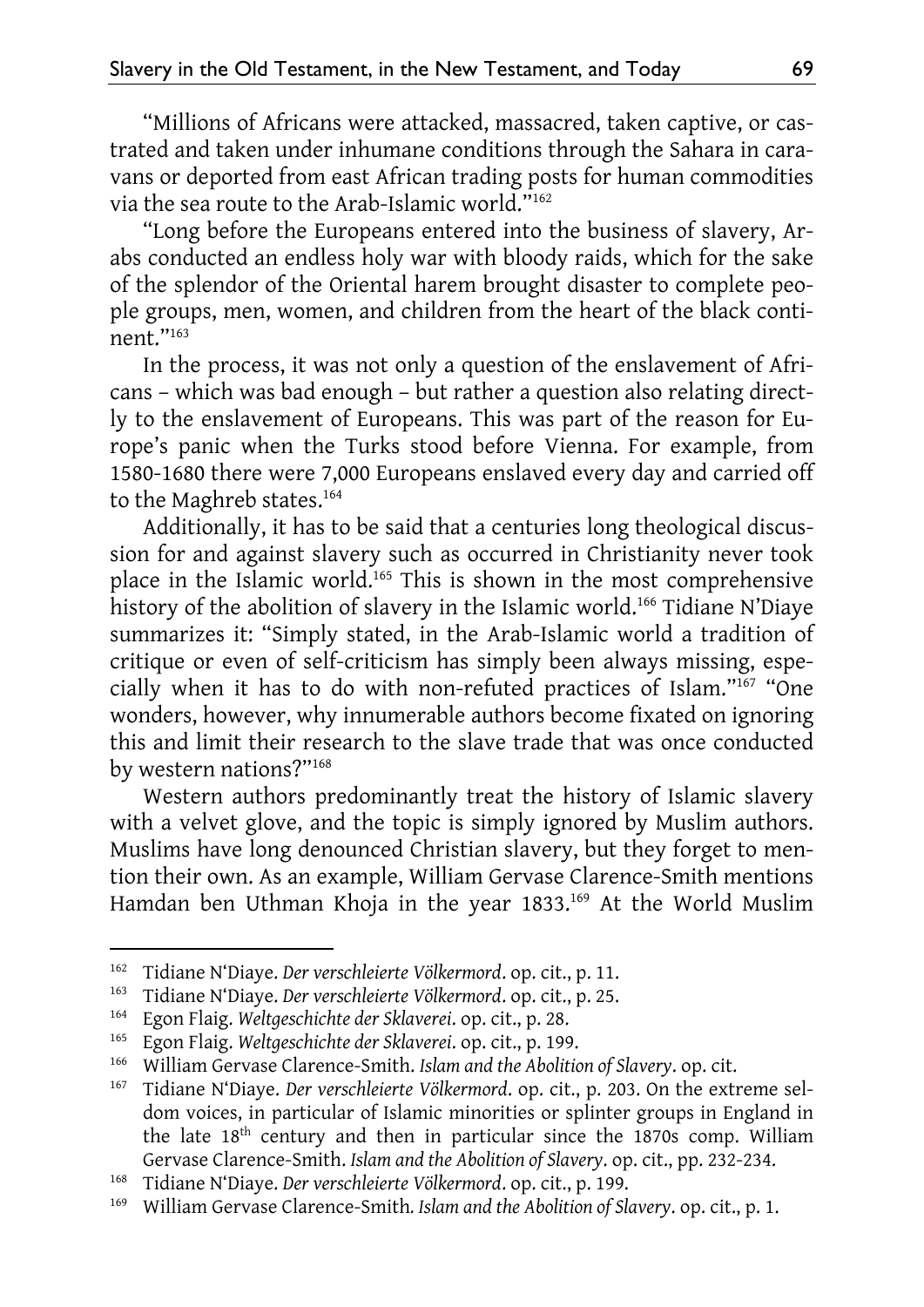Congress in Mogadishu in 1964-1965, 33 Islamic countries maintained that they could not have fellowship with countries which operate imperialistically and conduct slavery, since these are un-Islamic. However, in this connection they only mentioned western countries and ignored their own, Islamic examples.170 At the UN anti-racism conference in Durban, it was of all people the Justice Minister of Sudan who amid applause from other Islamic states called for reparations from the west for the time of slavery, although Sudan is supposedly that country on the globe where slavery is most widespread.<sup>171</sup> "As early as 1996 the special envoy of the United Nations to Sudan pointed to a 'terrifying increase in slavery, the slave trade, and forced labor in Sudan.'"172

## **11. Slavery and Human Trafficking today**

Since slavery still exists,<sup>173</sup> even if is forbidden almost everywhere, the Old and New Testament ban against hunting for slaves, upon the threat of the highest form of punishment, is still a current topic. Forbidding slavery occurred recently in Saudi Arabia, in 1962, and in Oman in 1970.<sup>174</sup>

Today slavery means to force someone to work by using physical or psychological force or by threat, and thereby to treat and trade that individual as a possession and to restrict that individual's free movement, even if lawful possession is avoided. A widespread, brutal form of debt

<sup>170</sup> Ibid., pp. 1-2 with reference to *The Islamic Review* 53 (1965): 27-29.

<sup>171</sup> According to Egon Flaig. *Weltgeschichte der Sklaverei*. op. cit., pp. 215-216.

<sup>172</sup> Tidiane N'Diaye. *Der verschleierte Völkermord*. op. cit., p. 13.

<sup>173</sup> Comp. in part. Kevin Bales, Zoe Trodd, Alex Kent Williamson*. Modern Slavery*. Oneworld: Oxford, 2009; Kevin Bales, Becky Cornell. *Moderne Sklaverei*. Hildesheim: Gerstenberg, 2008; *Jahrbuch Menschenrechte 2008: Schwerpunkt: Sklaverei heute*. Frankfurt: Suhrkamp, 2007; E. Benjamin Skinner. *Menschenhandel: Sklaverei im 21. Jahrhundert*. Bergisch Gladbach: Gustav Lübbe, 2008 (12 countries' reports and destinies); Mike Kaye. *Arrested Development: Discrimination and Slavery in the 21st Century*. London: Anti-Slavery International, 2008, many reposts at www.anti slavery.org/english/resources/reports/default.aspx; Krishna Prasad Upadhyaya. *Poverty, Discrimination and Slavery: The Reality of bonded Labour in India, Nepal and Pakistan*. London: Anti-Slavery International, 2008, www.antislavery.org/home page/resources/PDF/PDFbondedlabour.htm; Roger Sawyer. *Slavery in the Twentieth Century*. Routledge & Kegan Paul: London, 1986; Sonderseite "Moderne Sklaverei." *Die Welt* dated December 8, 1999, p. 6; Dietrich Alexander. "Sudan – wo die Freiheit eines Menschen 50 Dollar wert ist." *Die Welt* dated December 8, 1999, p. 6.

<sup>174</sup> As in David Brion Davis. *Slavery and Human Progress*. Oxford University Press: New York (NY), 1984, p. 317.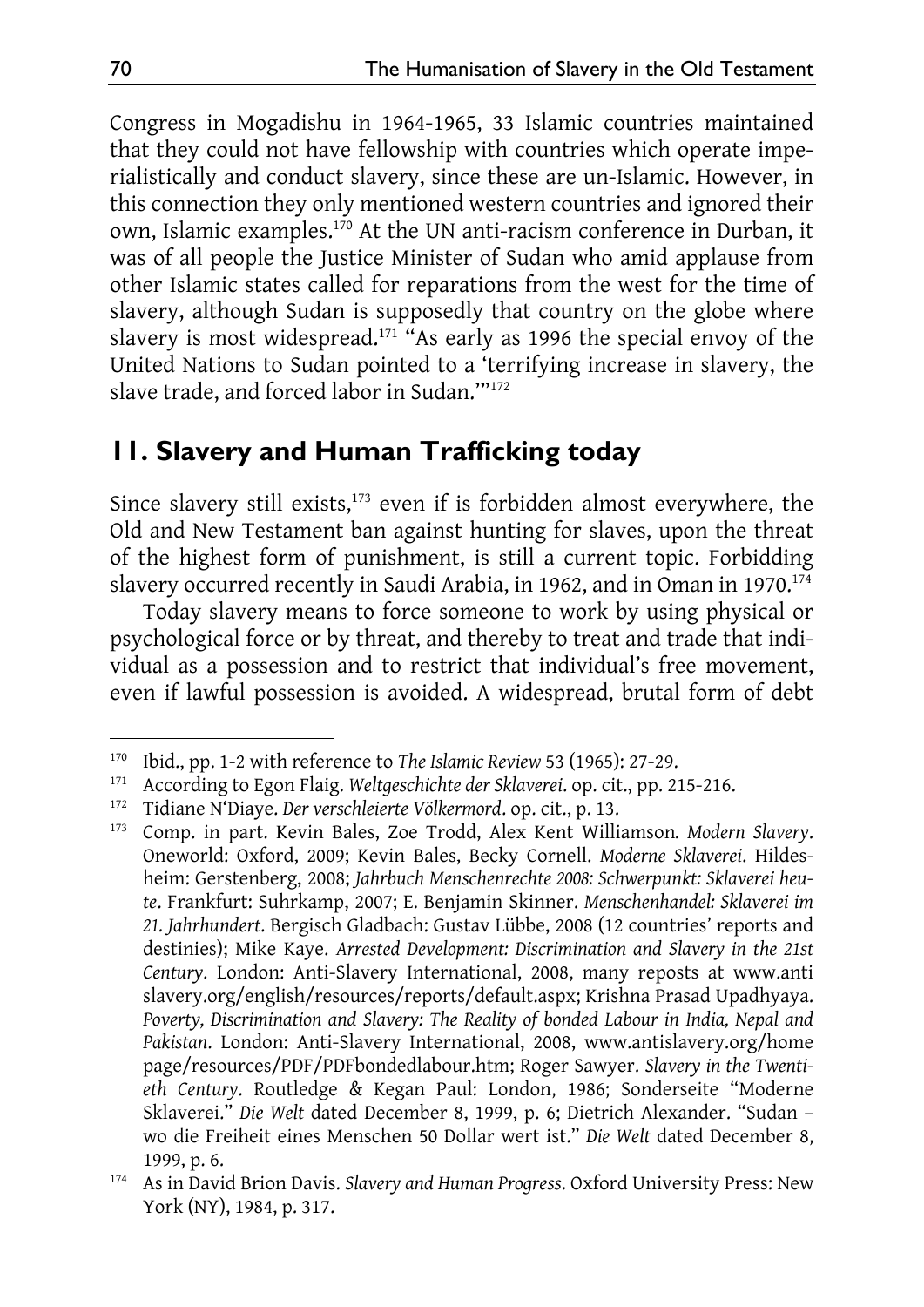servanthood, by which families incur larger debts with their employers for means of labour than they receive as payment, is the most widespread form of slavery and particularly affects many children.<sup>175</sup> (As mentioned, this is something different from the debt servanthood in the Old Testament, by which actual debts were worked off in instalments.)

The reasons for slavery are, according to Kevin Bales: easier profit, missing or ineffective punishment, poverty, restrictive immigration laws, missing information on those affected. Globally there is USD \$32 billion profit made on trafficking people, and slavery generates income that totals USD  $$42$  billion.<sup>176</sup>

| Differences between old and new slavery <sup>177</sup> |                                        |
|--------------------------------------------------------|----------------------------------------|
| Not globalized                                         | Globalized                             |
| Legal possession                                       | Legal and illegal possession avoided   |
| Long-term relationship                                 | Short-term relationship                |
| Racial differences important                           | Racial differences less important      |
| High purchase price                                    | Low purchase price                     |
| Low profit                                             | High profit                            |
| Scant number of potential slaves                       | Abundant number of potential<br>slaves |
| Slaves held for a long time                            | Slaves can be exchanged at any<br>time |

The oldest human rights organization in the world, the British organization Anti-Slavery International, uses a broad definition of slavery and reckons that there are 100 million slaves worldwide.178 (For sake of contrast, one should recall the estimate that between 1450 and 1900, 11.7 million people from Africa were enslaved, of whom 9.8 million arrived in

<sup>-</sup>175 See *Kinderarbeit in der Welt* (Bericht der Bundesregierung). Bundesministerium für Arbeit und Sozialordnung: Bonn, 1995, pp. 30-34.

<sup>176</sup> Alles Kevin Bales, Zoe Trodd, Alex Kent Williamson. *Modern Slavery*. op. cit., pp. 43-44 and often.

<sup>177</sup> Nach Kevin Bales, Zoe Trodd, Alex Kent Williamson. *Modern Slavery*. op. cit., p. 28.

<sup>178 &</sup>quot;Slavery." *Newsweek* dated May 4, 1992, pp. 8-16, here p. 8; comp. the similar numbers of the UN's International Labour Organisation (www.ilo.org), see in part. "Kinderarbeit: Eine Schande für die Menschheit." ILO-Spezial. International Labour Organization, Vertretung Bonn, Bonn o. J. (approx. 1998), pp. 1-4.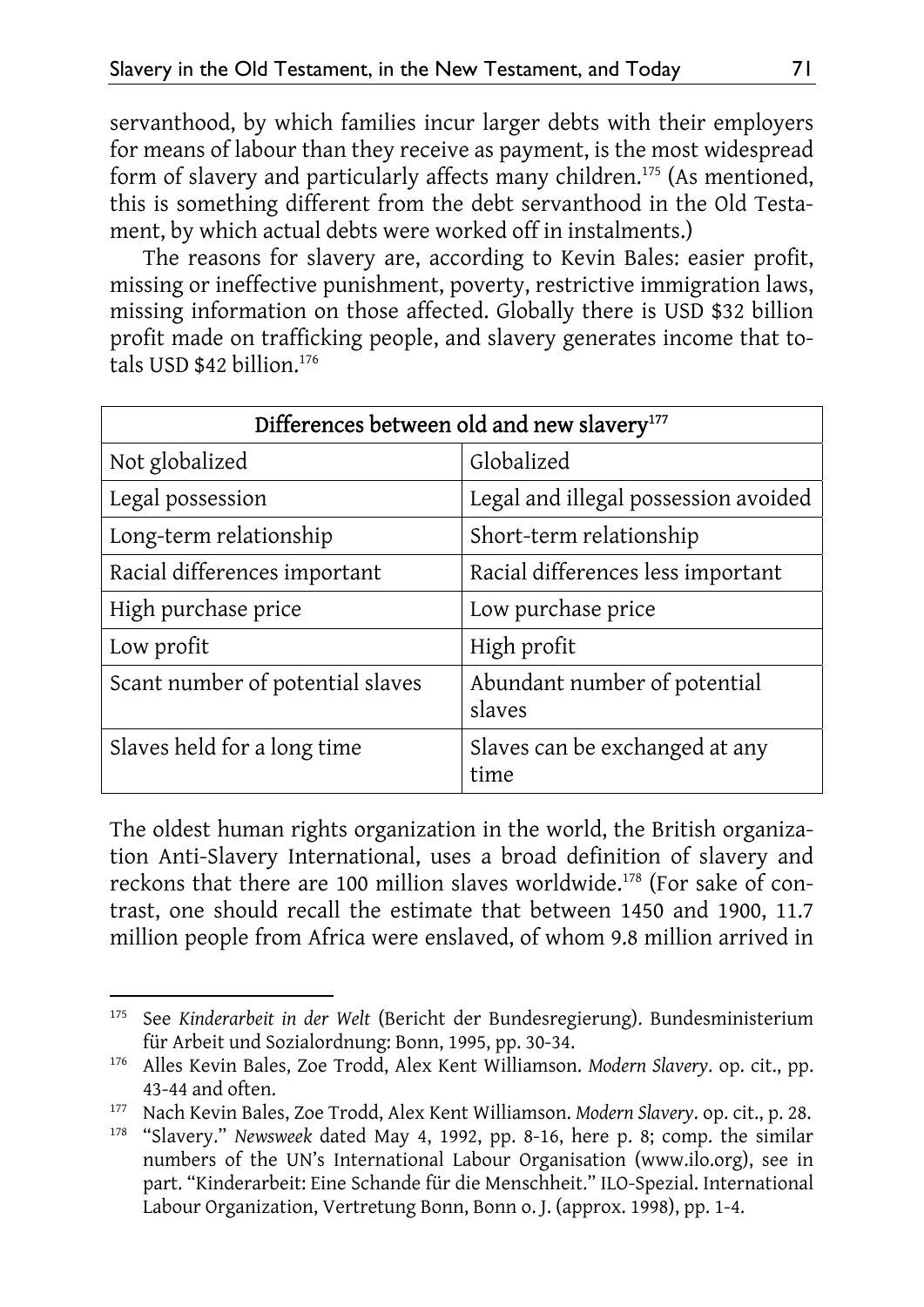the country of destination.<sup>179</sup>) The leading researcher with respect to present day slavery, Kevin Bales, uses a very precise definition of slavery and comes to a number of 27 million slaves worldwide, which is more than at any time in history and more were carried off and enslaved in the past 350 years of history.180 Slavery today, since it is illegal everywhere, is more or less hidden but can be detected without much effort.

According to studies by Bales and others, there are 20 million slaves in South Asia, of which 10 million are in India, namely in households, in forced marriages, in forced prostitution and in debt servanthood. In the latter they are primarily in brickworks, in rice mills, and in agriculture.<sup>181</sup> In addition, there is primarily slavery in Southeast Asia and North and western Africa.

80 % of slaves are privately held, and 20% are held by government institutions or armies involved in civil wars. 8.4 million slaves are children, of which 5.7 million work, 1.8 million are ensnared in prostitution and pornography, 0.6 million are in gangs committing petty crimes, 0.3 million are child soldiers. Globally, 1.2 million have been abducted. Thousands of boys from Pakistan, Bangladesh, Sudan and Mauritania have been taken to the Arab Emirates to be camel jockeys. In Haiti poor families send their children to rich families, where they often work 14 hours per day in a household and are frequently abused. The government estimates the number at 90,000-120,000, ILO 250,000, and UNICEF 300,000. In Pakistan 500,000 child slaves work in the rug industry, and in India the number is 300,000.

In the USA there are 40,000 slaves, of which 49% are in the sex industry, 27% work in households, and 10% in agriculture. According to the government in the USA, between 14,000 and 17,000 slaves are abducted annually.182

The Lagogai Research Foundation assumes that in China there are 1 million people who are under forced labor in 1,045 camps, and ILO sets the number at  $260,000$ .<sup>183</sup>

<sup>179</sup> According to Henry Hobhouse. *Fünf Pflanzen verändern die Welt*. dtv: Frankfurt, 1987, p. 93 (without losses in Africa).

<sup>180</sup> Z. B. Kevin Bales, Zoe Trodd, Alex Kent Williamson. *Modern Slavery*. op. cit., p. vii.

<sup>181</sup> On India see *Poverty, Discrimination and Slavery: The Reality of bonded Labour in India, Nepal and Pakistan*. Krishna Prasad Upadhyaya Anti-Slavery International 2008. http://www.antislavery.org/includes/documents/cm\_docs/2009/p/1\_povertyd iscriminationslaveryfinal.pdf.

<sup>182</sup> Everything from Kevin Bales, Zoe Trodd, Alex Kent Williamson. *Modern Slavery*. op. cit., pp. 18-23.

<sup>183</sup> Ibid., p. 103.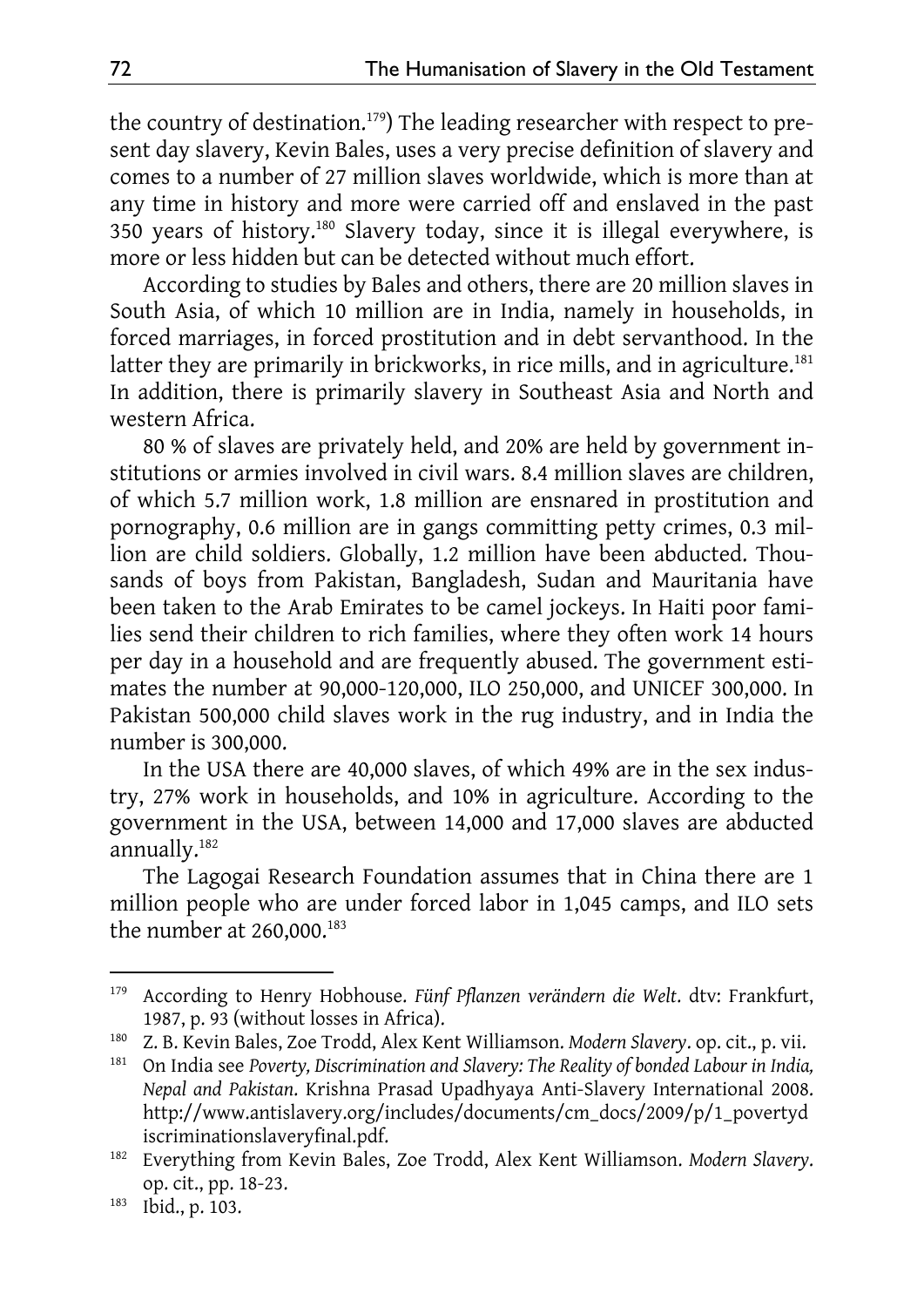800,000 people are traded across national borders annually, of which 80% are women, In turn, 50% of them are children.184 No continent is excluded, Europe as well!<sup>185</sup>

Ironically, some of the worst slavery is found in the Dominican Republic among Haitians, although this is the only country in which African slaves were successful in taking over the government. Approximately one million slaves still work there on the sugar plantations.

A 1981 UN Report<sup>186</sup> estimated the number of slaves in Mauritania at 100,000. Here one is dealing with the question of slaves who are abducted. This is to say that it has to do with a type of slavery that was most sharply condemned in the Old Testament, where it carried the threat of capital punishment. However, nothing has changed in Mauritania since that time. In addition to Mauritania, one can mention Kuwait, where slavery is primarily known though Kuwaitis in London. There, slaves have escaped and informed the police.<sup>187</sup> Ironically, in the First Gulf War the UN, and in particular the USA, acted to defend and maintain a society that holds slaves.188 Slavery in Africa and in Islamic countries in Northern Africa was indeed strongly curtailed in the 1960s, but it flourished around the Sahara, namely in Mauritania, Mali, Niger, Sudan, and Chad as it had before, whereby the owners were mostly Muslim Arabs and the slaves mostly black.189 In Niger, Mauritania, Mali, and other areas of West Africa there is

 $184$  Ibid., p. 36.<br> $185$  See Begging

<sup>185</sup> See *Begging for Change: Research findings and recommendations on forced child begging in Albania/Greece, India and Senegal* Emily Delap Anti-Slavery International 2009 http://www.antislavery.org/includes/documents/cm\_docs/2009/b/beggingforc hange09.pdf and on Great Britain: *Missing Out: A Study of Child Trafficking in the North-West, North-East and West Midlands* The report highlights the cases of 80 children known or suspected of being trafficked into the UK for sexual exploitation, labour exploitation and forced marriage. More shocking is that 48 of these children have gone missing from social services care and have never been found. Christine Beddoe, ECPAT UK, 2007 http://www.ecpat.org.uk/downloads/ECPAT\_ UK\_Missing\_Out\_2007.pdf.

<sup>&</sup>lt;sup>186</sup> Bernard D. Nossiter. "U. N. Group Gets Report on Slaves in Mauritania." New York Times dated August 21, 1981; comp. Roger Sawyer. *Slavery in the Twentieth Century*. op. cit., pp. 14 and "Slavery," Newsweek dated May 4, 1992, pp. 8-16, here pp. 9-12.

<sup>187 &</sup>quot;Slavery," *Newsweek* dated May 4. 1992, pp. 8-16, here pp. 12-13.

<sup>188</sup> On the situation of female slaves in the Near East see *Trafficking in Women, Forced Labour and Domestic Work: in the context of the Middle East and Gulf Region*. Anti-Slavery International 2008 2006 http://www.antislavery.org/includes/docu ments/cm\_docs/2009/t/traffic\_women\_forced\_labour\_domestic\_2006.pdf.

<sup>189</sup> David Brion Davis. *Slavery and Human Progress*. op. cit., p. 319.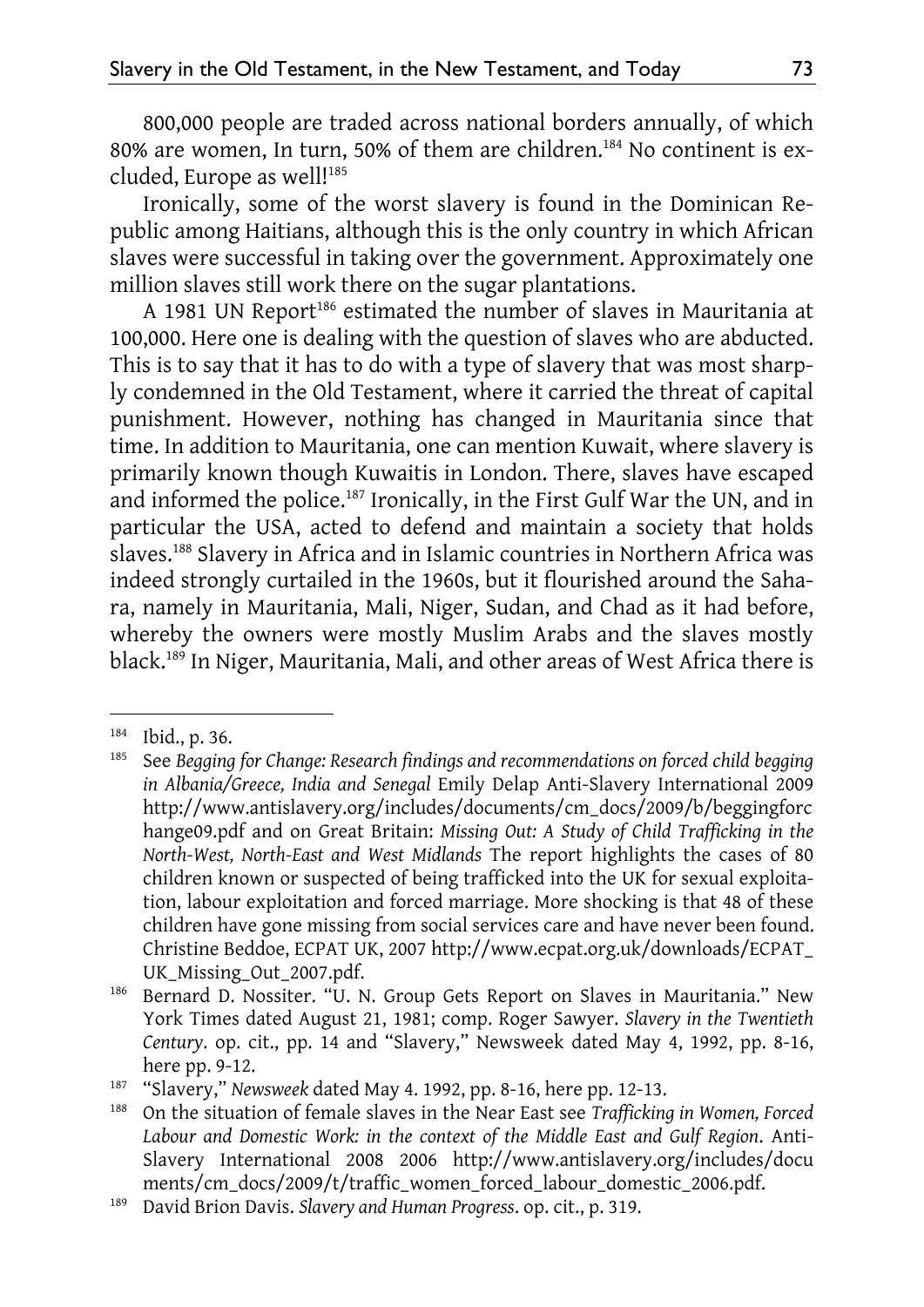still slavery from birth, which means that the offspring of slaves are automatically counted as slaves and as children are already forced into slave labour.

In addition, comprehensive slavery enables prostitution. Global, cruel trafficking in girls is the most widespread form of modern slavery,<sup>190</sup> yet with the global growth in homosexuality there are increasingly more boys who fall into the trap of the slave mill in spite of all the propaganda to the contrary. It is a matter of millions of child prostitutes. And the sex tourism that is enabled through this slavery is becoming an increasingly important component of Western tourism and source of foreign currency for countries in the Third World. According to Will Durant, Ancient Greece experienced its downfall through a combination of sexual exploitation and slavery,<sup>191</sup> and Western Civilization is well on the way to repeating this.

According to Amnesty International, 500,000 young girls are abducted to Europe.<sup>192</sup> In Thailand,<sup>193</sup> Brazil, and India<sup>194</sup> it is primarily children who are enslaved, with many of them in the prostitution trade.<sup>195</sup>

Trafficking African women in Europe – according to comprehensive studies of two Austrian researchers – rests in the hands of pimps (*mad*ames), predominantly themselves former slaves.<sup>196</sup> In front of the Vienna trade fair grounds everyone can see long rows of black girls and women

<sup>190</sup> See above all Mary Kreutzer, Corinna Milborn. *Ware Frau: Auf den Spuren moderner Sklaverei von Afrika nach Europa*. Ecowin: Salzburg, 2008; Jürgen Nautz, Birgit Sauer (eds.). *Frauenhandel. Transkulturelle Perspektiven 6*. V&R unipress: Göttingen, 2008 (Austria and East Europe); Ernesto Savona, Sonia Stefanizzi (eds.). *Measuring Human Trafficking*. Spirnger: Berlin, 2007 (on the problematic nature of reliable numbers); Heinz G. Schmidt. *Der neue Sklavenmarkt: Geschäfte mit Frauen in Übersee*. Lenos-Verlag: Basel, 1985; Regula Renschler et al. (eds.). *Ware Liebe: Sextourismus-*Prostitution-Frauenhandel. Peter Hammer Verlag: Wuppertal, 1988<sup>2</sup>; Regina Kalthegener. "Zwangsprostitution," pp. 88-97 in: *Jahrbuch Menschenrechte 2008: Schwerpunkt: Sklaverei heute.* Frankfurt: Suhrkamp, 2007.

<sup>191</sup> Will Durant. *The Life of Greece*. Simon and Schuster: New York, 1939, pp. 562-568.

<sup>192</sup> Mary Kreutzer, Corinna Milborn. *Ware Frau*. op. cit., pp. 9, 38.

<sup>193</sup> ccording to "Kinderarbeit: Eine Schande für die Menschheit." ILO-Spezial. International Labour Organization, Vertretung Bonn, Bonn o. J. (approx. 1998). Pp. 1-4 in Thailand 160,000 children under 16 work in the prostitution trade, increasingly boys.

<sup>194</sup> Comp. on India Swapan Kumar Sinha. *Child Labour in Calcutta: A Sociological Study*. Naya Prokash: Calcutta, 1991.

<sup>195</sup> See Karl-Ludwig Günsche. "Die moderne Form der Sklaverei: Unicef prangert sexuelle Ausbeutung von Kindern an." *Die Welt* dated August 22, 1996. p. 2.

<sup>196</sup> Mary Kreutzer, Corinna Milborn. *Ware Frau*. op. cit., pp. 9, 45, 48.